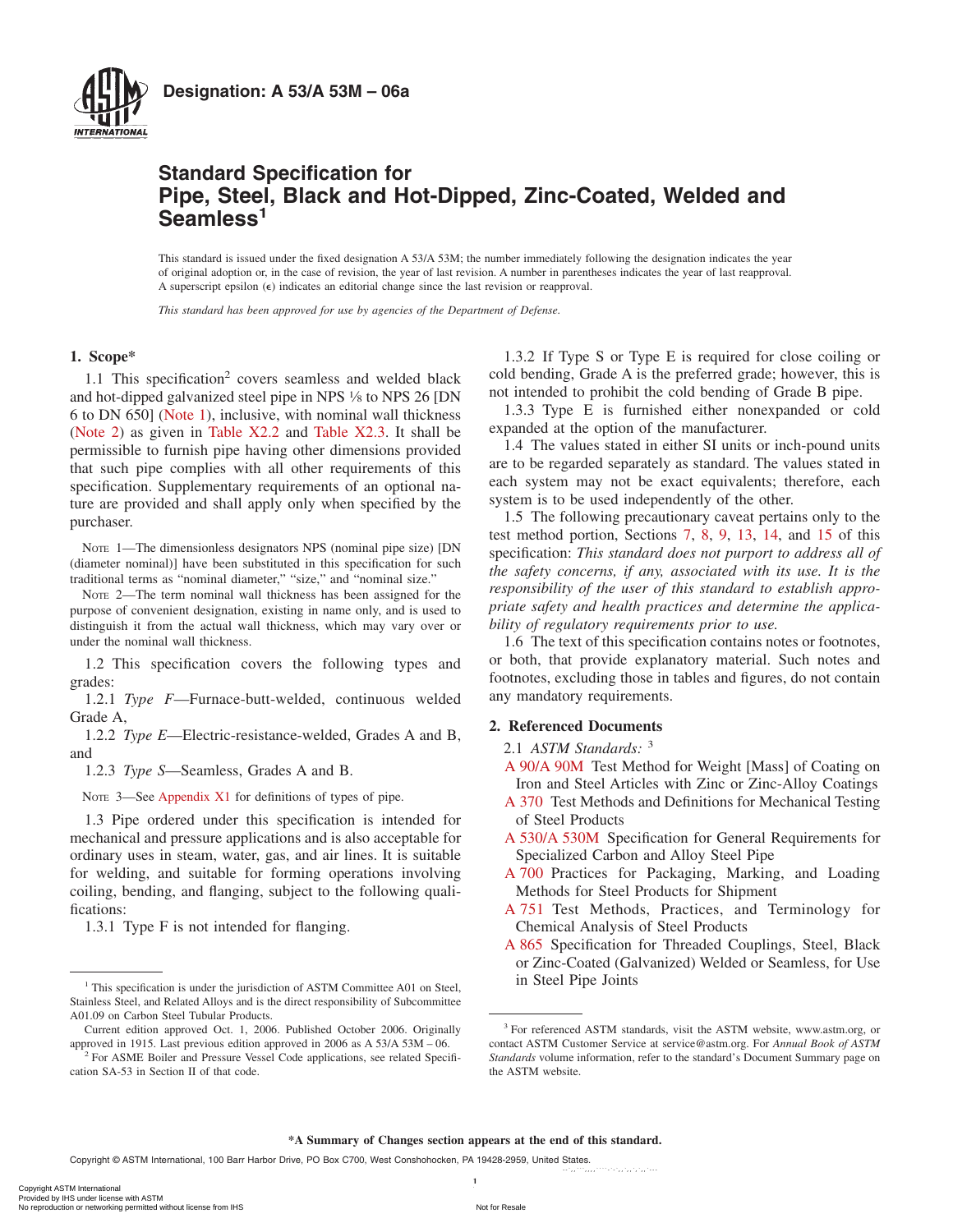[B 6](#page-7-1) Specification for Zinc

- [E 29](#page-16-0) Practice for Using Significant Digits in Test Data to Determine Conformance with Specifications
- [E 213](#page-3-2) Practice for Ultrasonic Examination of Metal Pipe and Tubing
- [E 273](#page-3-3) Practice for Ultrasonic Examination of the Weld Zone of Welded Pipe and Tubing
- [E 309](#page-3-3) Practice for Eddy-Current Examination of Steel Tubular Products Using Magnetic Saturation
- [E 570](#page-3-3) Practice for Flux Leakage Examination of Ferromagnetic Steel Tubular Products
- [E 1806](#page-2-2) Practice for Sampling Steel and Iron for Determination of Chemical Composition

2.2 *ANSI Standards:*

[ASC](#page-7-2) X124

[B1.20.1](#page-5-1) Pipe Threads, General Purpose<sup>4</sup>

2.3 *ASME Standard:*

[B36.10M](#page-5-2) Welded and Seamless Wrought Steel Pipe<sup>5</sup>

2.4 *Military Standards:*

- [MIL-STD-129](#page-8-1) Marking for Shipment and Storage<sup>6</sup>
- [MIL-STD-163](#page-1-0) Steel Mill Products Preparation for Shipment and Storage<sup>6</sup>

2.5 *Federal Standards:*

- [Fed. Std. No. 123](#page-8-2) Marking for Shipment (Civil Agencies)<sup>7</sup>
- [Fed. Std. No 183](#page-8-1) Continuous Identification Marking of Iron and Steel Products<sup>7</sup>

2.6 *API Standard:*

[5B](#page-5-3) Specification for Threading, Gauging, and Thread Inspection of Casing, Tubing, and Line Pipe Threads<sup>8</sup>

#### **3. Ordering Information**

3.1 Information items to be considered, if appropriate, for inclusion in the purchase order are as follows:

3.1.1 Specification designation (A 53 or A 53M, including year-date),

3.1.2 Quantity (feet, metres, or number of lengths),

3.1.3 Grade (A or B),

3.1.4 Type (F, E, or S; see [1.2\)](#page-0-2),

<sup>5</sup> Available from American Society of Mechanical Engineers (ASME), ASME International Headquarters, Three Park Ave., New York, NY 10016-5990.

<sup>6</sup> Available from Standardization Documents Order Desk, DODSSP, Bldg. 4, Section D, 700 Robbins Ave., Philadelphia, PA 19111-5098

<sup>7</sup> Available from General Services Administration, Washington, DC 20405.

<sup>8</sup> Available from The American Petroleum Institute (API), 1220 L. St., NW, Washington, DC 20005.

<span id="page-1-14"></span><span id="page-1-9"></span>3.1.5 Finish (black or galvanized),

3.1.6 Size (either nominal (NPS) [DN] and weight class or schedule number, or both; or outside diameter and wall thickness, see [Table X2.2](#page-11-0) and [Table X2.3\)](#page-15-0),

<span id="page-1-5"></span>3.1.7 Length (specific or random, see Section [16\)](#page-6-3),

<span id="page-1-16"></span>3.1.8 End finish (plain end or threaded, Section [11\)](#page-5-4),

<span id="page-1-3"></span>3.1.8.1 Threaded and coupled, if desired,

3.1.8.2 Threads only (no couplings), if desired,

<span id="page-1-4"></span><span id="page-1-2"></span>3.1.8.3 Plain end, if desired,

3.1.8.4 Couplings power tight, if desired,

3.1.8.5 Taper-tapped couplings for NPS 2 [DN 50] and smaller, if desired,

<span id="page-1-10"></span><span id="page-1-7"></span>3.1.9 Close coiling, if desired (see [7.2.2\)](#page-2-3),

3.1.10 Nondestructive electric test for seamless pipe (see [9.2\)](#page-3-4),

<span id="page-1-6"></span>3.1.11 Certification (see Section 20),

3.1.12 Report of the length of the end effect, if desired (see [9.2.7\)](#page-5-5),

<span id="page-1-15"></span><span id="page-1-13"></span>3.1.13 Marking (see Section 21),

<span id="page-1-11"></span>3.1.14 End use of pipe,

<span id="page-1-12"></span>3.1.15 Special requirements,

<span id="page-1-8"></span>3.1.16 Supplementary requirements, if any,

<span id="page-1-0"></span>3.1.17 Selection of applicable level of preservation and packaging and level of packing required, if other than as specified or if [MIL-STD-163](#page-8-3) applies (see [22.1\)](#page-8-4), and

3.1.18 Packaging and package marking, if desired (see [23.1\)](#page-8-5).

#### **4. Materials and Manufacture**

4.1 The steel for both seamless and welded pipe shall be made by one or more of the following processes: open-hearth, electric-furnace, or basic-oxygen.

4.2 If steels of different grades are sequentially strand cast, identification of the resultant transition material is required. The steel producer shall remove the transition material by any established procedure that positively separates the grades.

4.3 The weld seam of electric-resistance welded pipe in Grade B shall be heat treated after welding to a minimum of 1000 °F [540 °C] so that no untempered martensite remains, or otherwise processed in such a manner that no untempered martensite remains.

<span id="page-1-1"></span>4.4 When pipe is cold expanded, the amount of expansion shall not exceed  $1\frac{1}{2}$  % of the specified outside diameter of the pipe.

|  |  | <b>TABLE 1 Chemical Requirements</b> |
|--|--|--------------------------------------|
|--|--|--------------------------------------|

|         |                              | Composition, max, % |            |                        |                                     |                     |                       |                         |                       |
|---------|------------------------------|---------------------|------------|------------------------|-------------------------------------|---------------------|-----------------------|-------------------------|-----------------------|
|         | Carbon                       | Manganese           | Phosphorus | Sulfur                 | Copper <sup>"</sup>                 | Nickel <sup>A</sup> | Chromium <sup>4</sup> | Molybdenum <sup>A</sup> | Vanadium <sup>A</sup> |
|         |                              |                     |            | Type S (seamless pipe) |                                     |                     |                       |                         |                       |
| Grade A | 0.25                         | 0.95                | 0.05       | 0.045                  | 0.40                                | 0.40                | 0.40                  | 0.15                    | 0.08                  |
| Grade B | 0.30                         | 1.20                | 0.05       | 0.045                  | 0.40                                | 0.40                | 0.40                  | 0.15                    | 0.08                  |
|         |                              |                     |            |                        | Type E (electric-resistance-welded) |                     |                       |                         |                       |
| Grade A | 0.25                         | 0.95                | 0.05       | 0.045                  | 0.50                                | 0.40                | 0.40                  | 0.15                    | 0.08                  |
| Grade B | 0.30                         | 1.20                | 0.05       | 0.045                  | 0.50                                | 0.40                | 0.40                  | 0.15                    | 0.08                  |
|         | Type F (furnace-welded pipe) |                     |            |                        |                                     |                     |                       |                         |                       |
| Grade A | 0.30                         | .20                 | 0.05       | 0.045                  | 0.40                                | 0.40                | 0.40                  | 0.15                    | 0.08                  |

*<sup>A</sup>* The total composition for these five elements shall not exceed 1.00 %.

<sup>4</sup> Available from American National Standards Institute (ANSI), 25 W. 43rd St., 4th Floor, New York, NY 10036.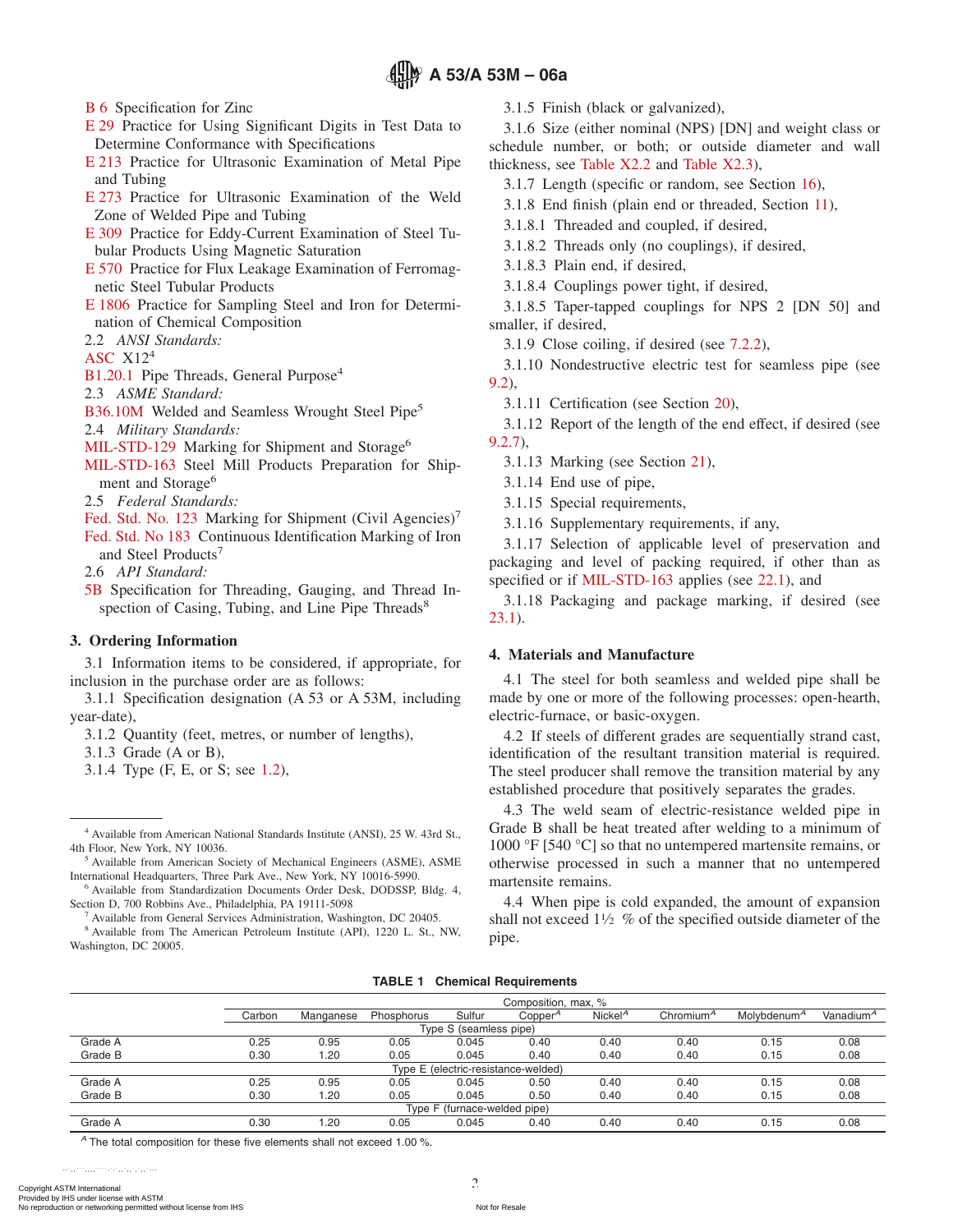#### **5. Chemical Composition**

5.1 The steel shall conform to the requirements as to chemical composition given in [Table 1](#page-1-1) and the chemical analysis shall be in accordance with Test Methods, Practices, and Terminology [A 751.](#page-0-3)

#### **6. Product Analysis**

6.1 The purchaser is permitted to perform an analysis of two pipes from each lot of 500 lengths, or fraction thereof. Samples for chemical analysis, except for spectrographic analysis, shall be taken in accordance with Practice [E 1806.](#page-1-2) The chemical composition thus determined shall conform to the requirements given in [Table 1.](#page-1-1)

6.2 If the analysis of either pipe does not conform to the requirements given in [Table 1,](#page-1-1) analyses shall be made on additional pipes of double the original number from the same lot, each of which shall conform to the specified requirements.

#### **7. Mechanical Properties**

7.1 *Tension Test*:

7.1.1 For tension tests other than transverse weld tension tests, the yield strength corresponding to a permanent offset of 0.2 % of the gage length or to an extension of 0.5 % of the gage length under load, the tensile strength, and the elongation in 2 in. or 50 mm shall be determined, and the tension test results shall conform to the applicable tensile property requirements given in [Table 2.](#page-2-4)

7.1.2 For transverse weld tension tests, the tensile strength shall be determined, and the tension test results shall conform to the applicable tensile strength requirement given in [Table 2.](#page-2-4)

7.1.3 Electric-resistance-welded pipe NPS 8 [DN 200] or larger shall be tested using two transverse test specimens, one taken across the weld and one taken opposite the weld.

7.1.4 Transverse tension test specimens shall be approximately  $1\frac{1}{2}$  in. [38 mm] wide in the gage length and shall represent the full wall thickness of the pipe from which the test specimens were cut.

7.2 *Bend Test*:

7.2.1 For pipe NPS 2 [DN 50] or smaller, a sufficient length of pipe shall be capable of being bent cold through 90° around

**TABLE 2 Tensile Requirements**

|                                  | Grade A      | Grade B      |
|----------------------------------|--------------|--------------|
| Tensile strength, min, psi [MPa] | 48 000 [330] | 60 000 [415] |
| Yield strength, min, psi [MPa]   | 30 000 [205] | 35 000 [240] |
| Elongation in 2 in. or 50 mm     | A.B          | A.B          |

*<sup>A</sup>* The minimum elongation in 2 in. [50 mm] shall be that determined by the following equation:

$$
e = 625\ 000\ [1940]\ A^{0.2}/U^{0.9}
$$

where:

- *e* = minimum elongation in 2 in. or 50 mm in percent, rounded to the nearest percent,
- $A =$  the lesser of 0.75 in.<sup>2</sup> [500 mm<sup>2</sup>] and the cross-sectional area of the tension test specimen, calculated using the specified outside diameter of the pipe, or the nominal width of the tension test specimen and the specified wall thickness of the pipe, with the calculated value rounded to the nearest  $0.01$  in.<sup>2</sup> [1 mm<sup>2</sup>], and

*U* = specified minimum tensile strength, psi [MPa].

*<sup>B</sup>* See [Table X4.1](#page-18-0) or [Table X4.2,](#page-20-0) whichever is applicable, for the minimum elongation values that are required for various combinations of tension test specimen size and specified minimum tensile strength.

a cylindrical mandrel, the diameter of which is twelve times the specified outside diameter of the pipe, without developing cracks at any portion and without opening the weld.

<span id="page-2-3"></span>7.2.2 If ordered for close coiling, the pipe shall stand being bent cold through 180° around a cylindrical mandrel, the diameter of which is eight times the specified outside diameter of the pipe, without failure.

7.2.3 Double-extra-strong pipe over NPS 11⁄4 [DN 32] need not be subjected to the bend test.

<span id="page-2-2"></span><span id="page-2-1"></span>7.3 *Flattening Test*:

<span id="page-2-10"></span><span id="page-2-9"></span>7.3.1 The flattening test shall be made on welded pipe over NPS 2 [DN 50] in extra-strong weight or lighter.

7.3.2 *Seamless Pipe*:

7.3.2.1 Although testing is not required, pipe shall be capable of meeting the flattening test requirements of Supplementary Requirement S1, if tested.

<span id="page-2-8"></span><span id="page-2-0"></span>7.3.3 *Electric-Resistance-Welded Pipe*:

<span id="page-2-7"></span>7.3.3.1 A test specimen at least 4 in. [100 mm] in length shall be flattened cold between parallel plates in three steps, with the weld located either 0° or 90° from the line of direction of force as required by [7.3.3.2](#page-2-5) or [7.3.3.3,](#page-2-6) whichever is applicable. During the first step, which is a test for ductility of the weld, except as allowed by [7.3.5,](#page-3-5) [7.3.6,](#page-3-6) and [7.3.7,](#page-3-7) no cracks or breaks on the inside or outside surface at the weld shall be present before the distance between the plates is less than two thirds of the specified outside diameter of the pipe. As a second step, the flattening shall be continued as a test for ductility away from the weld. During the second step, except as allowed by [7.3.6](#page-3-6) and [7.3.7,](#page-3-7) no cracks or breaks on the inside or outside surface away from the weld shall be present before the distance between the plates is less than one third of the specified outside diameter of the pipe but is not less than five times the specified wall thickness of the pipe. During the third step, which is a test for soundness, the flattening shall be continued until the test specimen breaks or the opposite walls of the test specimen meet. Evidence of laminated or unsound material or of incomplete weld that is revealed by the flattening test shall be cause for rejection.

<span id="page-2-5"></span>7.3.3.2 For pipe produced in single lengths, the flattening test specified in [7.3.3.1](#page-2-7) shall be made using a test specimen taken from each end of each length of pipe. The tests from each end shall be made alternately with the weld at 0° and at 90° from the line of direction of force.

<span id="page-2-6"></span><span id="page-2-4"></span>7.3.3.3 For pipe produced in multiple lengths, the flattening test specified in [7.3.3.1](#page-2-7) shall be made as follows:

*(1)* Test specimens taken from, and representative of, the front end of the first pipe intended to be supplied from each coil, the back end of the last pipe intended to be supplied from each coil, and each side of any intermediate weld stop location shall be flattened with the weld located at 90° from the line of direction of force.

*(2)* Test specimens taken from pipe at any two locations intermediate to the front end of the first pipe and the back end of the last pipe intended to be supplied from each coil shall be flattened with the weld located at 0° from the line of direction of force.

7.3.3.4 For pipe that is to be subsequently reheated throughout its cross section and hot formed by a reducing process, the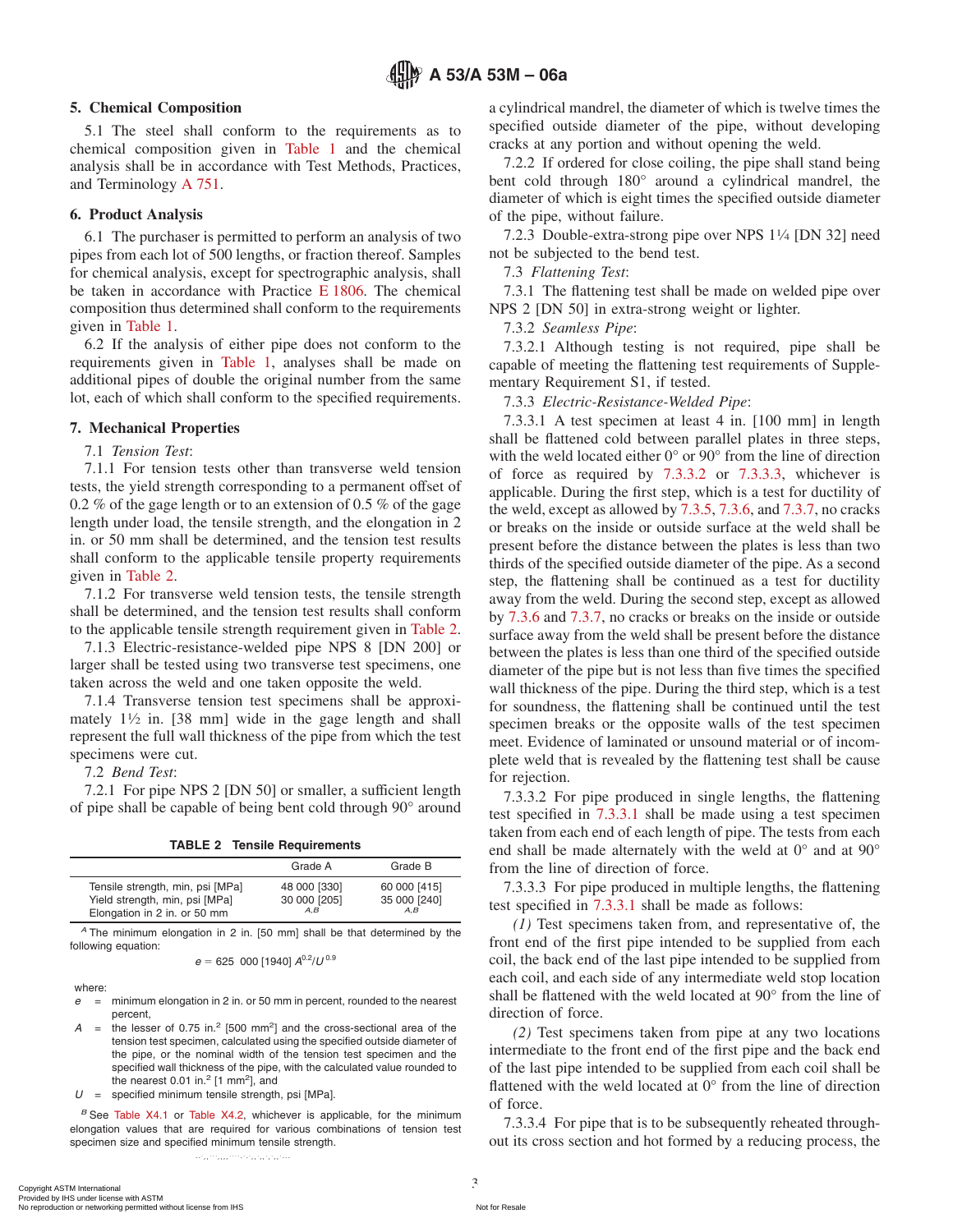manufacturer shall have the option of obtaining the flattening test specimens required by [7.3.3.2](#page-2-5) or [7.3.3.3,](#page-2-6) whichever is applicable, either prior to or after such hot reducing.

7.3.4 *Continuous-Welded Pipe*—A test specimen at least 4 in. [100 mm] in length shall be flattened cold between parallel plates in three steps. The weld shall be located at 90° from the line of direction of force. During the first step, which is a test for ductility of the weld, except as allowed by [7.3.5,](#page-3-5) [7.3.6,](#page-3-6) and [7.3.7,](#page-3-7) no cracks or breaks on the inside, outside, or end surfaces at the weld shall be present before the distance between the plates is less than three fourths of the specified outside diameter of the pipe. As a second step, the flattening shall be continued as a test for ductility away from the weld. During the second step, except as allowed by [7.3.6](#page-3-6) and [7.3.7,](#page-3-7) no cracks or breaks on the inside, outside, or end surfaces away from the weld shall be present before the distance between the plates is less than 60 % of the specified outside diameter of the pipe. During the third step, which is a test for soundness, the flattening shall be continued until the test specimen breaks or the opposite walls of the test specimen meet. Evidence of laminated or unsound material or of incomplete weld that is revealed by the flattening test shall be cause for rejection.

7.3.5 Surface imperfections in the test specimen before flattening, but revealed during the first step of the flattening test, shall be judged in accordance with the finish requirements in Section [12.](#page-5-6)

7.3.6 Superficial ruptures as a result of surface imperfections shall not be cause for rejection.

7.3.7 For pipe with a *D*-to-*t* ratio less than 10, because the strain imposed due to geometry is unreasonably high on the inside surface at the 6 and 12 o'clock locations, cracks at such locations shall not be cause for rejection.

#### **8. Hydrostatic Test**

8.1 The hydrostatic test shall be applied, without leakage through the weld seam or the pipe body.

8.2 Plain-end pipe shall be hydrostatically tested to the applicable pressure given in [Table X2.2,](#page-11-0) and threaded-andcoupled pipe shall be hydrostatically tested to the applicable pressure given in [Table X2.3.](#page-15-0) It shall be permissible, at the discretion of the manufacturer, to perform the hydrostatic test on pipe with plain ends, with threads only, or with threads and couplings; and it shall also be permissible to test pipe in either single lengths or multiple lengths.

NOTE 4—The hydrostatic test pressures given herein are inspection test pressures, are not intended as a basis for design, and do not have any direct relationship to working pressures.

8.3 The minimum hydrostatic test pressure required to satisfy the requirements specified in [8.2](#page-3-8) need not exceed 2500 psi [17 200 kPa] for pipe NPS 3 [DN 80] or smaller, or 2800 psi [19 300 kPa] for pipe larger than NPS 3 [DN 80]; however, the manufacturer has the option of using higher test pressures. For all sizes of seamless pipe and electric-resistance-welded pipe, the hydrostatic test pressure shall be maintained for at least 5 s.

#### **9. Nondestructive Electric Test**

9.1 *Type E Pipe*:

<span id="page-3-11"></span><span id="page-3-2"></span>9.1.1 The weld seam of each length of electric-resistancewelded pipe NPS 2 [DN 50] or larger shall be tested with a nondestructive electric test in accordance with Practices [E 213,](#page-3-9) [E 273,](#page-21-0) [E 309,](#page-3-9) or [E 570](#page-3-9) as follows:

<span id="page-3-3"></span>9.1.2 *Ultrasonic and Electromagnetic Inspection*—Any equipment utilizing the ultrasonic or electromagnetic principles and capable of continuous and uninterrupted inspection of the weld seam shall be used. The equipment shall be checked with an applicable reference standard as described in [9.1.3](#page-3-10) at least once every working turn or not more than 8 h to demonstrate its effectiveness and the inspection procedures. The equipment shall be adjusted to produce well-defined indications when the reference standard is scanned by the inspection unit in a manner simulating the inspection of the product.

<span id="page-3-10"></span>9.1.3 *Reference Standards*—The length of the reference standards shall be determined by the pipe manufacturer, and they shall have the same specified diameter and thickness as the product being inspected. Reference standards shall contain machined notches, one on the inside surface and one on the outside surface, or a drilled hole, as shown in [Fig. 1,](#page-4-0) at the option of the pipe manufacturer. The notches shall be parallel to the weld seam, and shall be separated by a distance sufficient to produce two separate and distinguishable signals. The 1⁄8-in. [3.2-mm] hole shall be drilled through the wall and perpendicular to the surface of the reference standard as shown in [Fig.](#page-4-0) [1.](#page-4-0) Care shall be taken in the preparation of the reference standard to ensure freedom from fins or other edge roughness, or distortion of the pipe.

<span id="page-3-7"></span><span id="page-3-6"></span><span id="page-3-5"></span>NOTE 5—The calibration standards shown in [Fig. 1](#page-4-0) are convenient standards for calibration of nondestructive testing equipment. The dimensions of such standards are not to be construed as the minimum sizes of imperfections detectable by such equipment.

<span id="page-3-8"></span><span id="page-3-0"></span>9.1.4 *Acceptance Limits*[—Table 3](#page-4-1) gives the height of acceptance limit signals in percent of the height of signals produced by reference standards. Imperfections in the weld seam that produce a signal greater than the acceptance limit signal given in [Table 3](#page-4-1) shall be considered a defect unless the pipe manufacturer can demonstrate that the imperfection does not reduce the effective wall thickness beyond 12.5 % of the specified wall thickness.

<span id="page-3-9"></span><span id="page-3-4"></span>9.2 *Type S Pipe*—As an alternative to the hydrostatic test at the option of the manufacturer or if specified in the purchase order, the full body of each seamless pipe shall be tested with a nondestructive electric test in accordance with Practice [E 213,](#page-4-2) [E 309,](#page-1-3) or [E 570.](#page-1-4) In such cases, each length so furnished shall include the mandatory marking of the letters "NDE." Except as allowed by [9.2.6.2,](#page-5-7) it is the intent of this nondestructive electric test to reject pipe with imperfections that produce test signals equal to or greater than those produced by the applicable calibration standards.

9.2.1 If the nondestructive electric test has been performed, the lengths shall be marked with the letters "NDE." The certification, if required, shall state Nondestructive Electric Tested and shall indicate which of the tests was applied. Also, the letters NDE shall be appended to the product specification number and grade shown on the certification.

<span id="page-3-1"></span>9.2.2 The following information is intended to facilitate the use of this specification: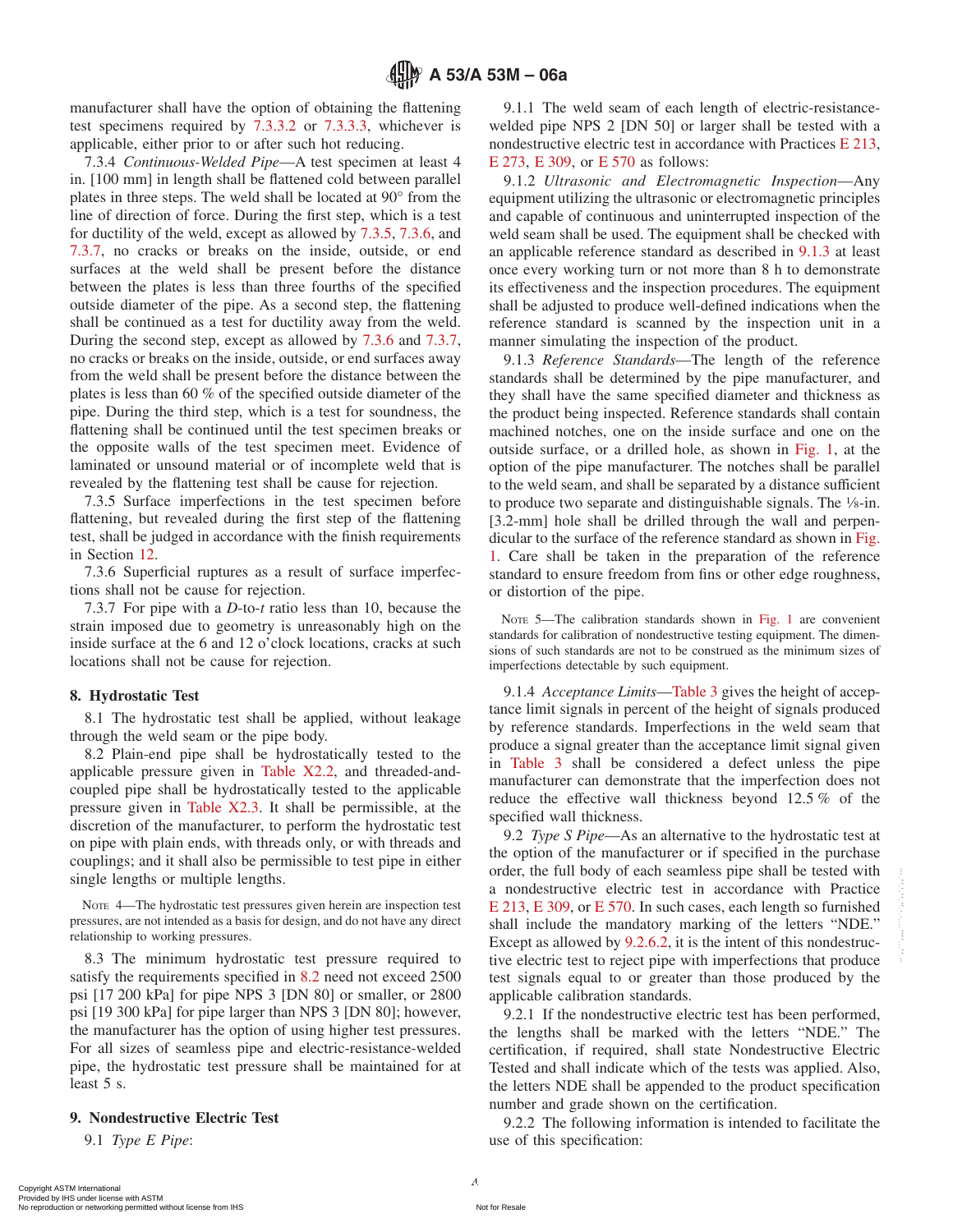



**B (BUTTRESS) NOTCH** 



VIO NOTCH



AREA OF EACH SIDE, 0.006 in.<sup>2</sup> [3.9 mm<sup>2</sup>] MAX

P (PARALLEL SIDED) NOTCH

<span id="page-4-0"></span>

#### **FIG. 1 Calibration Standards**

**TABLE 3 Acceptance Limits**

| <b>Type Notch</b>                 | Size of Hole  | Acceptance<br>Limit |           |  |
|-----------------------------------|---------------|---------------------|-----------|--|
|                                   | ın.           | mm                  | Signal, % |  |
| N <sub>10</sub> , V <sub>10</sub> | $\frac{1}{8}$ | 3.2                 | 100       |  |
| <b>B.P</b>                        | $\cdots$      | $\cdots$            | 80        |  |

9.2.2.1 The calibration standards defined in [9.2.3](#page-4-3) through [9.2.5](#page-5-8) are convenient standards for calibration of nondestructive testing equipment. The dimensions of such standards are not to be construed as the minimum sizes of imperfections detectable by such equipment.

9.2.2.2 The ultrasonic testing referred to in this specification is capable of detecting the presence and location of significant longitudinally or circumferentially oriented imperfections; however, different techniques need to be employed for the detection of differently oriented imperfections. Ultrasonic testing is not necessarily capable of detecting short, deep imperfections.

9.2.2.3 The eddy current examination referenced in this specification has the capability of detecting significant discontinuities, especially of the short abrupt type.

9.2.2.4 The flux leakage examination referred to in this specification is capable of detecting the presence and location of significant longitudinally or transversely oriented discontinuities. The provisions of this specification only require longitudinal calibration for flux leakage. Different techniques need to be employed for the detection of differently oriented imperfections.

9.2.2.5 The hydrostatic test referred to in [8.2](#page-3-8) has the capability of finding imperfections of a size permitting the test fluid to leak through the tube wall and may be either visually seen or detected by a loss of pressure. Hydrostatic testing is not necessarily capable of detecting very tight through-the-wall <span id="page-4-1"></span>imperfections or imperfections that extend an appreciable distance into the wall without complete penetration.

9.2.2.6 A purchaser interested in ascertaining the nature (type, size, location, and orientation) of imperfections that are capable of being detected in the specific application of these examinations is directed to discuss this with the manufacturer of the tubular product.

<span id="page-4-3"></span><span id="page-4-2"></span>9.2.3 For ultrasonic testing, the calibration reference notches shall be at the option of the manufacturer, and shall be any one of the three common notch shapes shown in Practice [E 213.](#page-1-5) The depth of notch shall not exceed 12.5 % of the specified wall thickness of the pipe or 0.004 in. [0.1 mm], whichever is the greater.

9.2.4 For eddy current testing, the calibration pipe shall contain, at the option of the manufacturer, any one of the following calibration standards to establish a minimum sensitivity level for rejection.

9.2.4.1 *Drilled Hole*—The calibration pipe shall contain three holes spaced 120° apart or four holes spaced 90° apart, sufficiently separated longitudinally to ensure separately distinguishable responses. The holes shall be drilled radially and completely through the pipe wall, care being taken to avoid distortion of the pipe while drilling. Dependent upon the nominal pipe size, the calibration pipe shall contain the following hole:

| <b>NPS</b>              | DN             | Diameter of Drilled Hole |
|-------------------------|----------------|--------------------------|
| $\leq$ 1/2              | $\leq$ 15      | $0.039$ in. [1.0 mm]     |
| $> 1/2 \leq 11/4$       | $> 15 \leq 32$ | $0.055$ in. [1.4 mm]     |
| $> 1\frac{1}{4} \leq 2$ | $> 32 \leq 50$ | 0.071 in. [1.8 mm]       |
| $> 2 \leq 5$            | $> 50 \le 125$ | 0.087 in. [2.2 mm]       |
| > 5                     | >125           | $0.106$ in. [2.7 mm]     |

9.2.4.2 *Transverse Tangential Notch*—Using a round tool or file with a  $\frac{1}{4}$  in. [6 mm] diameter, a notch shall be filed or milled tangential to the surface and transverse to the longitudinal axis of the pipe. The notch shall have a depth not

--`,,```,,,,````-`-`,,`,,`,`,,`---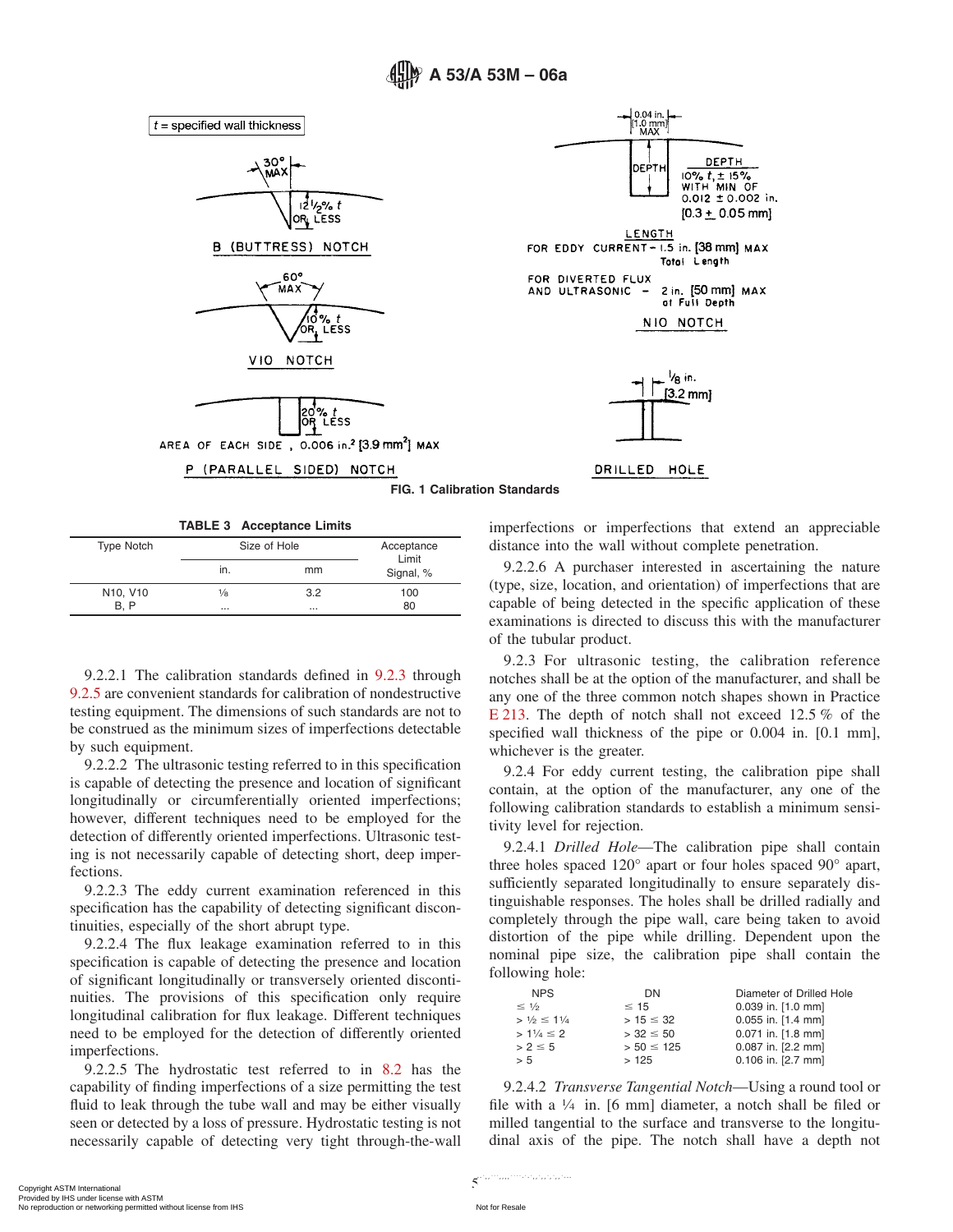exceeding 12.5 % of the specified wall thickness of the pipe or 0.012 in. [0.3 mm], whichever is the greater.

## 9.2.4.3 *Longitudinal Notch*—A notch 0.031 in. [0.8 mm] or less in width shall be machined in a radial plane parallel to the pipe axis on the outside surface of the pipe, to a depth not exceeding 12.5 % of the specified wall thickness of the pipe or 0.012 in. [0.3 mm], whichever is the greater. The length of the notch shall be compatible with the testing method.

9.2.4.4 *Compatibility*—The calibration standards in the calibration pipe shall be compatible with the testing equipment and the method being used.

9.2.5 For flux leakage testing, the longitudinal calibration reference notches shall be straight-sided notches machined in a radial plane parallel to the pipe axis. For specified wall thicknesses less than 0.500 in. [12.7 mm], outside and inside notches shall be used. For specified wall thicknesses equal to or greater than 0.500 in. [12.7 mm], only an outside notch shall be used. The notch depth shall not exceed 12.5 % of the specified wall thickness, or 0.012 in. [0.3 mm], whichever is the greater. The notch length shall not exceed 1 in. [25 mm], and the notch width shall not exceed the notch depth. Outside diameter and inside diameter notches shall be located sufficiently apart to allow separation and identification of the signals.

9.2.6 Pipe containing one or more imperfections that produce a signal equal to or greater than the signal produced by the calibration standard shall be rejected or the area producing the signal shall be rejected.

9.2.6.1 Test signals produced by imperfections that cannot be identified, or produced by cracks or crack-like imperfections, shall result in rejection of the pipe, unless it is repaired and retested. To be accepted, the pipe shall pass the same specification test to which it was originally subjected and the remaining wall thickness shall not have been decreased below that permitted by the specification. It shall be permissible to reduce the outside diameter at the point of grinding by the amount so removed.

9.2.6.2 It shall be permissible to evaluate test signals produced by visual imperfections in accordance with the provisions of Section [12.](#page-5-6) A few examples of such imperfections are straightener marks, cutting chips, scratches, steel die stamps, stop marks, or pipe reducer ripple.

9.2.7 The test methods described in Section [9](#page-3-1) are not necessarily capable of inspecting the end portion of pipes. This condition is referred to as end effect. The length of the end effect shall be determined by the manufacturer and, if specified in the purchase order, reported to the purchaser.

#### **10. Permissible Variations in Weight (Mass) and Dimensions**

10.1 *Weight (Mass)*—The weight (mass) of the pipe shall not vary more than  $\pm$  10 % from its specified weight (mass), as derived by multiplying its measured length by its specified weight (mass) per unit length, as given in [Table X2.2](#page-11-0) or [Table](#page-15-0) [X2.3,](#page-15-0) or as calculated using the relevant equation in ASME [B36.10M.](#page-1-6)

NOTE 6-For pipe NPS 4 [DN 100] or smaller, the weight (mass) tolerance is applicable to the weights (masses) of the customary lifts of pipe as produced for shipment by the mill. For pipe larger than NPS 4 [DN 100], where individual lengths are weighed, the weight (mass) tolerance is applicable to the individual lengths.

10.2 *Diameter*—For pipe NPS 11⁄2 [DN 40] or smaller, the outside diameter at any point shall not vary more than  $\pm$  1/64 in. [0.4 mm] from the specified outside diameter. For pipe NPS 2 [DN 50] or larger, the outside diameter shall not vary more than  $\pm$  1 % from the specified outside diameter.

10.3 *Thickness*—The minimum wall thickness at any point shall be not more than 12.5 % under the specified wall thickness. The minimum wall thickness on inspection shall conform to the requirements given in [Table X2.4.](#page-16-1)

#### <span id="page-5-8"></span><span id="page-5-4"></span>**11. End Finish**

11.1 If ordered with plain ends, the pipe shall be furnished to the following practice, unless otherwise specified.

11.1.1 *NPS 11⁄2 [DN 40] or Smaller*—Unless otherwise specified in the purchase order, end finish shall be at the option of the manufacturer.

11.1.2 *Larger than NPS 11⁄2 [DN 40]*:

11.1.2.1 Pipe of standard-weight or extra-strong weight, or in wall thickness less than 0.500 in. [12.7 mm], other than double extra-strong weight pipe, shall be plain-end beveled with ends beveled to an angle of  $30^{\circ}$ ,  $+5^{\circ}$ ,  $-0^{\circ}$ , measured from a line drawn perpendicular to the axis of the pipe, and with a root face of  $\frac{1}{16}$  in.  $\pm \frac{1}{32}$  in. [1.6 mm  $\pm$  0.8 mm].

11.1.2.2 Pipe with a specified wall thickness greater than 0.500 in. [12.7 mm], and all double extra-strong weight pipe, shall be plain-end square cut.

<span id="page-5-1"></span>11.2 If ordered with threaded ends, the pipe ends shall be provided with a thread in accordance with the gaging practice and tolerances of ANSI [B1.20.1.](#page-5-9) For standard-weight pipe NPS 6 [DN 150] or smaller, refer to [Table X3.1](#page-17-0) for threading data. For standard-weight pipe NPS 8 [DN 200] or larger and all sizes of extra-strong weight pipe and double extra-strong weight pipe, refer to [Table X3.2](#page-18-1) for threading data. Threaded pipe NPS 4 [DN 100] or larger shall have thread protectors on the ends not protected by a coupling.

<span id="page-5-9"></span><span id="page-5-7"></span><span id="page-5-5"></span><span id="page-5-0"></span>11.3 If ordered with couplings, one end of each length of pipe shall be provided with a coupling manufactured in accordance with Specification [A 865.](#page-0-4) The coupling threads shall be in accordance with the gaging practice of ANSI [B1.20.1.](#page-1-7) The coupling shall be applied handling-tight, unless power-tight is specified in the purchase order. Couplings are to be made of steel. Taper-tapped couplings shall be furnished on all threaded pipe NPS  $2\frac{1}{2}$  [DN 65] or larger. For pipe smaller than NPS  $2\frac{1}{2}$  [DN 65], it is regular practice to furnish straight-tapped couplings for standard-weight pipe and tapertapped couplings for extra-strong and double extra-strong weight pipe. If taper-tapped couplings are required for standard-weight pipe smaller than NPS 21/2 [DN 65], it is recommended that line pipe threads in accordance with API Specification [5B](#page-1-8) be ordered. The taper-tapped couplings provided on line pipe in such sizes may be used on mill-threaded standard-weight pipe of the same size.

#### <span id="page-5-6"></span><span id="page-5-3"></span><span id="page-5-2"></span>**12. Workmanship, Finish, and Appearance**

12.1 The pipe manufacturer shall explore a sufficient number of visual surface imperfections to provide reasonable assurance that they have been properly evaluated with respect to depth.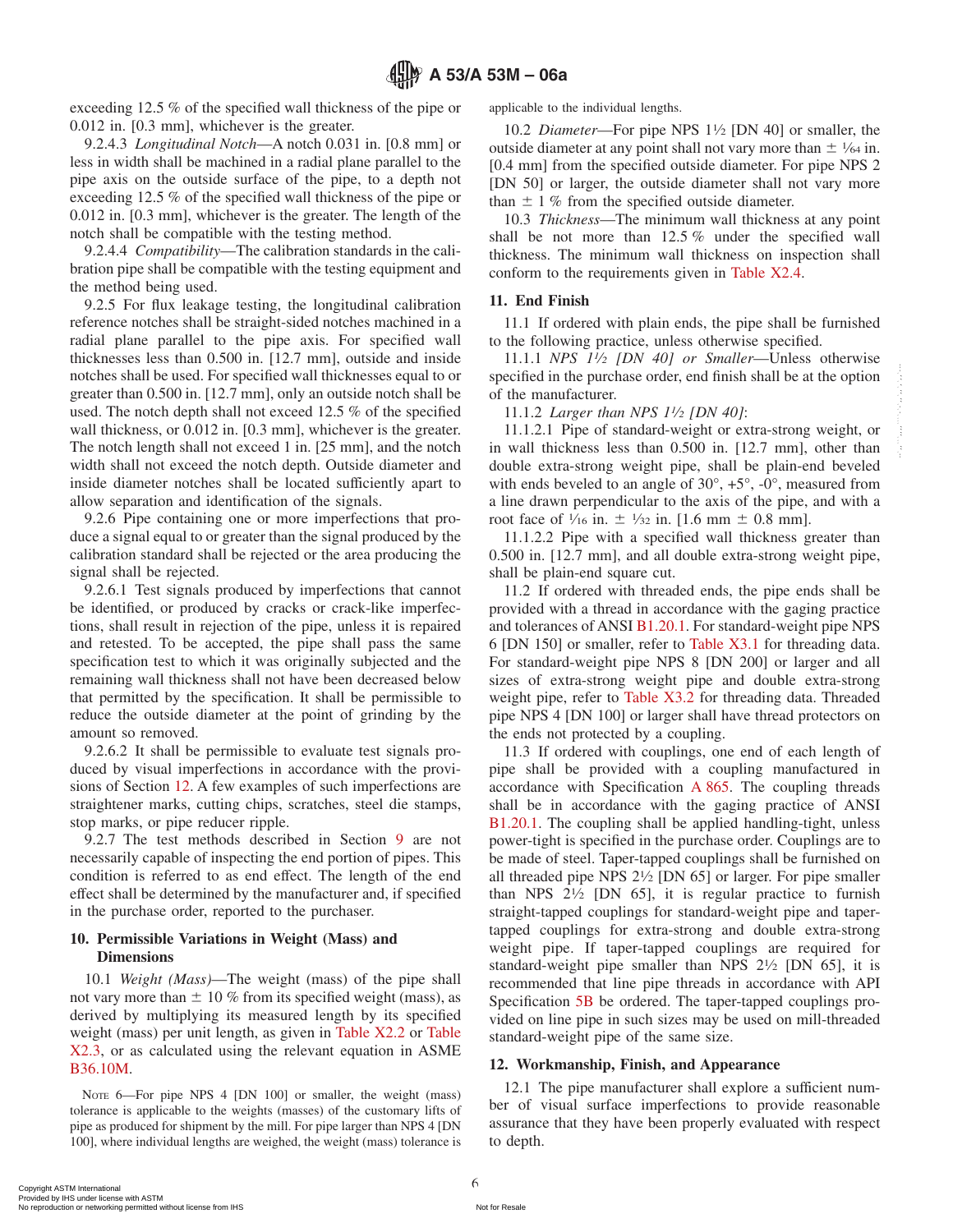12.2 Surface imperfections that penetrate more than 12.5 % of the specified wall thickness or encroach on the minimum wall thickness shall be considered defects. Pipe with defects shall be given one or more of the following dispositions:

12.2.1 The defect shall be removed by grinding, provided that the remaining wall thickness is within specified limits,

12.2.2 Type S pipe and the parent metal of Type E pipe, except within  $\frac{1}{2}$  in. [13 mm] of the fusion line of the electric-resistance-weld seam, are permitted to be repaired in accordance with the welding provisions of [12.5.](#page-6-4) Repair welding of Type F pipe and the weld seam of Type E pipe is prohibited.

12.2.3 The section of pipe containing the defect shall be cut off within the limits of requirement on length, or

12.2.4 Rejected.

12.3 At the purchaser's discretion, pipe shall be subjected to rejection if surface defects repaired in accordance with [12.2](#page-6-5) are not scattered, but appear over a large area in excess of what is considered a workmanlike finish. Disposition of such pipe shall be a matter of agreement between the manufacturer and the purchaser.

12.4 For the removal of imperfections and defects by grinding, a smooth curved surface shall be maintained, and the wall thickness shall not be decreased below that permitted by this specification. It shall be permissible to reduce the outside diameter at the point of grinding by the amount so removed.

12.4.1 Wall thickness measurements shall be made with a mechanical caliper or with a properly calibrated nondestructive testing device of appropriate accuracy. In the case of a dispute, the measurement determined by use of the mechanical caliper shall govern.

12.5 Weld repair shall only be permitted with the approval of the purchaser and in accordance with Specification [A 530/](#page-0-5) [A 530M.](#page-0-5)

12.6 The finished pipe shall be reasonably straight.

12.7 The pipe shall contain no dents greater than 10 % of the pipe diameter or  $\frac{1}{4}$  in. [6 mm], whichever is smaller, measured as the gap between the lowest point of the dent and a prolongation of the original contour of the pipe. Cold-formed dents deeper than 1⁄8 in. [3 mm] shall be free of sharp-bottomed gouges; it shall be permissible to remove the gouges by grinding, provided that the remaining wall thickness is within specified limits. The length of the dent in any direction shall not exceed one half the specified outside diameter of the pipe.

## **13. Number of Tests**

13.1 Except as required by [13.2,](#page-6-6) one of each of the tests specified in Section 7 shall be made on test specimens taken from one length of pipe from each lot of each pipe size. For continuous-welded pipe, each lot shall contain no more than 25 tons  $[23 \text{ Mg}]$  of pipe for pipe sizes NPS  $1\frac{1}{2}$  [DN 40] and smaller, and no more than 50 tons [45 Mg] of pipe for pipe sizes larger than NPS  $1\frac{1}{2}$  [DN 40]. For seamless and electricresistance-welded pipe, a lot shall contain no more than one heat, and at the option of the manufacturer shall contain no more than 500 lengths of pipe (as initially cut after the final pipe-forming operation, prior to any further cutting to the required ordered lengths) or 50 tons [45 Mg] of pipe.

<span id="page-6-6"></span><span id="page-6-5"></span>13.2 The number of flattening tests for electric-resistancewelded pipe shall be in accordance with [7.3.3.2](#page-2-5) or [7.3.3.3,](#page-2-6) whichever is applicable.

13.3 Except as allowed by [9.2,](#page-3-4) each length of pipe shall be subjected to the hydrostatic test (see Section [8\)](#page-3-0).

### **14. Retests**

14.1 Except for flattening tests of electric-resistance-welded pipe, if the results of a mechanical test for a lot fail to conform to the applicable requirements specified in Section [7,](#page-2-0) the lot shall be rejected unless tests of additional pipe from the affected lot of double the number originally tested are subsequently made and each such test conforms to the specified requirements. Only one retest of any lot will be permitted. Any individual length of pipe that conforms to the test requirements is acceptable. Any individual length of pipe that does not conform to the test requirements may be resubmitted for test and will be considered acceptable if tests taken from each pipe end conform to the specified requirements.

14.2 *Electric-Resistance-Welded Pipe Produced in Single Lengths*—If any flattening test result fails to conform to the requirements specified in [7.3.3,](#page-2-8) the affected single length shall be rejected unless the failed end is subsequently retested using the same weld orientation as the failed test and a satisfactory test result is obtained before the pipe's length is reduced by such testing to less than 80 % of its length after the initial cropping.

<span id="page-6-4"></span><span id="page-6-2"></span>14.3 *Electric-Resistance-Welded Pipe Produced in Multiple Lengths*—If any flattening test result fails to conform to the requirements specified in [7.3.3,](#page-2-8) the affected multiple length shall be rejected or flattening tests shall be made using a test specimen taken from each end of each individual length in the failed multiple length. For each pipe end, such tests shall be made with the weld alternately at 0° and 90° from the line of direction of force. Individual lengths are considered acceptable if the test results for both pipe ends conform to the specified requirements.

## <span id="page-6-0"></span>**15. Test Methods**

<span id="page-6-1"></span>15.1 The test specimens and the tests required by this specification shall conform to those described in the latest issue of Test Methods and Definitions [A 370.](#page-0-6)

15.2 Each longitudinal tension test specimen shall be taken from a pipe end and shall not be flattened between the gage marks.

15.3 Test specimens for bend tests and flattening tests shall be taken from pipe. Test specimens for flattening tests shall be smooth on the ends and free from burrs.

<span id="page-6-3"></span>15.4 Tests shall be conducted at room temperature.

## **16. Lengths**

16.1 Unless otherwise specified, pipe lengths shall be in accordance with the following regular practices:

16.1.1 Except as allowed by [16.1.2](#page-7-3) and [16.1.4,](#page-7-4) pipe lighter than extra-strong weight shall be in single-random lengths of 16 to 22 ft [4.88 to 6.71 m], with not more than 5 % of the total number of threaded lengths furnished being jointers (two pieces coupled together).

 $\cdots$ ,  $\cdots$ ,  $\cdots$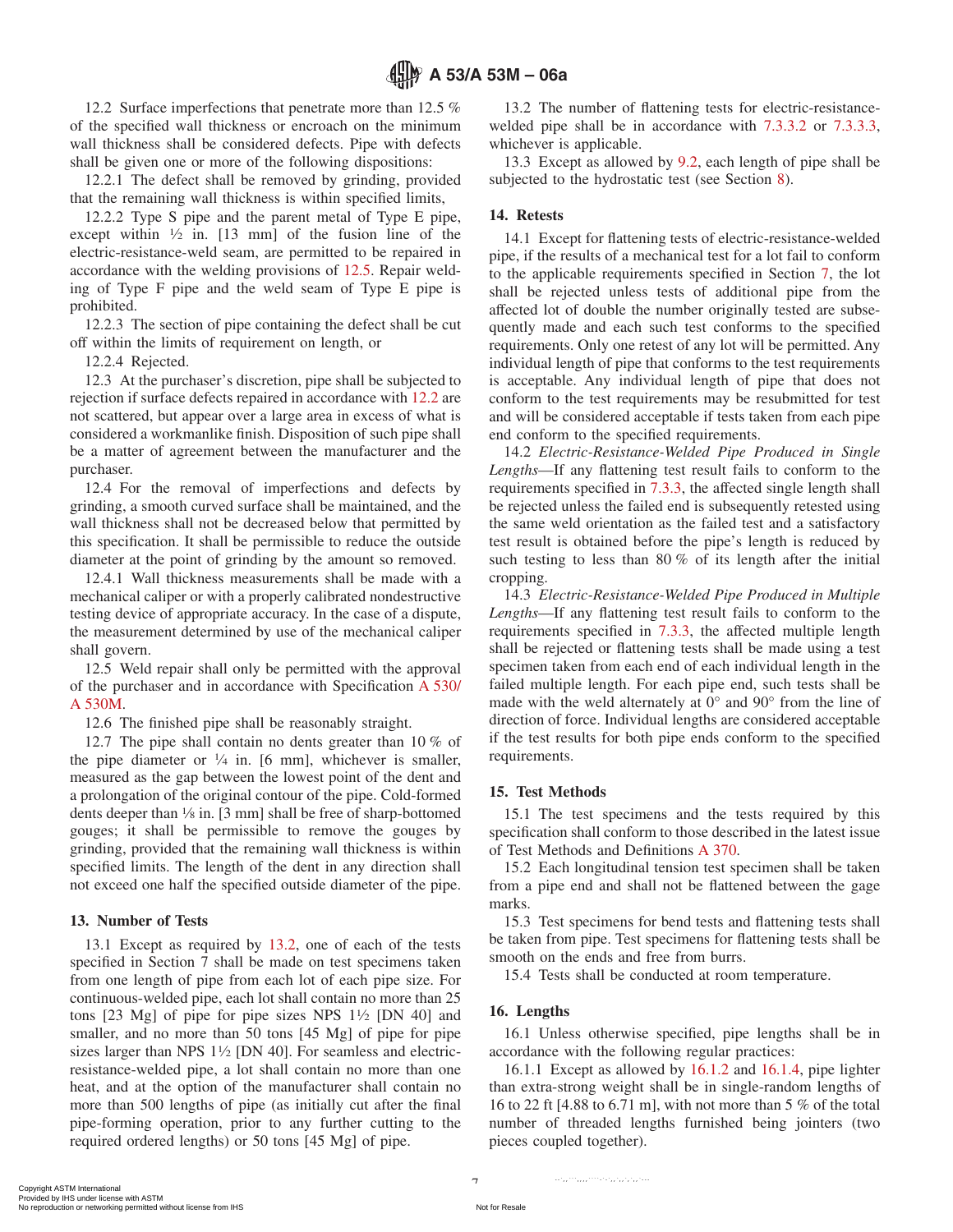16.1.2 For plain-end pipe lighter than extra-strong weight, it shall be permissible for not more than 5 % of the total number of pipe to be in lengths of 12 to 16 ft [3.66 to 4.88 m].

16.1.3 Pipe of extra-strong weight or heavier shall be in random lengths of 12 to 22 ft [3.66 to 6.71 m], except that it shall be permissible for not more than 5 % of the total of pipe to be in lengths of 6 to 12 ft  $[1.83 \text{ to } 3.66 \text{ m}]$ .

16.1.4 For extra-strong weight or lighter pipe ordered in double-random lengths, the minimum lengths shall be not less than 22 ft [6.71 m] and the minimum average length for the order shall be not less than 35 ft [10.67 m].

16.1.5 For pipe heavier than extra-strong weight ordered in lengths longer than single random, the lengths shall be as agreed upon between the manufacturer and the purchaser.

16.1.6 If pipe is furnished threaded and coupled, the length shall be measured to the outer face of the coupling.

#### **17. Galvanized Pipe**

17.1 Galvanized pipe ordered under this specification shall be coated with zinc inside and outside by the hot-dip process. The zinc used for the coating shall be any grade of zinc conforming to Specification [B 6.](#page-1-9)

17.2 *Weight (Mass) per Unit Area of Coating*—The weight (mass) per unit area of zinc coating shall be not less than 1.8  $oz/ft^2$  [0.55 kg/m<sup>2</sup>] as determined from the average results of the two specimens taken for test in the manner prescribed in [17.5](#page-7-5) and not less than 1.6 oz/ft<sup>2</sup> [0.49 kg/m<sup>2</sup>] for each of these specimens. The weight (mass) per unit area of coating, expressed in ounces per square foot [kilograms per square metre] shall be calculated by dividing the total weight (mass) of zinc, inside plus outside, by the total area, inside plus outside, of the surface coated. Each specimen shall have not less than 1.3  $oz/ft^2$  [0.40 kg/m<sup>2</sup>] of zinc coating on each surface, calculated by dividing the total weight (mass) of zinc on the given surface (outside or inside) by the area of the surface coated (outside or inside).

17.3 *Weight (Mass) per Unit Area of Coating Test*—The weight (mass) per unit area of zinc coating shall be determined by stripping tests in accordance with Test Method [A 90/A 90M.](#page-0-7)

17.4 *Test Specimens*—Test specimens for determination of weight (mass) per unit area of coating shall be cut approximately 4 in. [100 mm] in length.

17.5 *Number of Tests*—Two test specimens for the determination of weight (mass) per unit area of coating shall be taken, one from each end of one length of galvanized pipe selected at random from each lot of 500 lengths, or fraction thereof, of each size.

17.6 *Retests*—If the weight (mass) per unit area of coating of any lot does not conform to the requirements specified in [17.2,](#page-7-6) retests of two additional pipes from the same lot shall be made, each of which shall conform to the specified requirements.

17.7 If pipe ordered under this specification is to be galvanized, the tension, flattening, and bend tests shall be made on the base material before galvanizing, if practicable. If specified, results of the mechanical tests on the base material shall be reported to the purchaser. If it is impracticable to make the mechanical tests on the base material before galvanizing, it shall be permissible to make such tests on galvanized samples, <span id="page-7-3"></span>and any flaking or cracking of the zinc coating shall not be considered cause for rejection. If galvanized pipe is bent or otherwise fabricated to a degree that causes the zinc coating to stretch or compress beyond the limit of elasticity, some flaking of the coating is acceptable.

## <span id="page-7-4"></span>**18. Inspection**

18.1 The inspector representing the purchaser shall have entry, at all times while work on the contract of the purchaser is being performed, to all parts of the manufacturer's works that concern the manufacture of the pipe ordered. The manufacturer shall afford the inspector all reasonable facilities to be satisfied that the pipe is being furnished in accordance with this specification. All tests (except product analysis) and inspection shall be made at the place of manufacture prior to shipment, unless otherwise specified, and shall be so conducted as not to interfere unnecessarily with the operation of the works.

## **19. Rejection**

<span id="page-7-6"></span><span id="page-7-1"></span>19.1 The purchaser is permitted to inspect each length of pipe received from the manufacturer and, if it does not meet the requirements of this specification based upon the inspection and test method as outlined in the specification, the length shall be rejected and the manufacturer shall be notified. Disposition of rejected pipe shall be a matter of agreement between the manufacturer and the purchaser.

19.2 Pipe found in fabrication or in installation to be unsuitable for the intended use, under the scope and requirements of this specification, shall be set aside and the manufacturer notified. Such pipe shall be subject to mutual investigation as to the nature and severity of the deficiency and the forming or installation, or both, conditions involved. Disposition shall be a matter for agreement.

#### **20. Certification**

<span id="page-7-0"></span>20.1 The manufacturer or supplier shall, upon request, furnish to the purchaser a certificate of compliance stating that the material has been manufactured, sampled, tested, and inspected in accordance with this specification (including year-date), and has been found to meet the requirements.

<span id="page-7-5"></span>20.2 *Test Report*—For Types E and S, the manufacturer or supplier shall furnish to the purchaser a chemical analysis report for the elements given in [Table 1.](#page-1-1)

20.3 *EDI*—A certificate of compliance or test report printed from, or used in, electronic form from an electronic data interchange (EDI) transmission shall be regarded as having the same validity as a counterpart printed in the certifier's facility. The use and format of the EDI document are subject to agreement between the purchaser and the manufacturer or supplier.

<span id="page-7-2"></span>NOTE 7—EDI is the computer to computer exchange of business information in a standard format such as ANSI [ASC X12.](#page-1-10)

20.4 Notwithstanding the absence of a signature, the organization submitting the certificate of compliance or test report is responsible for its content.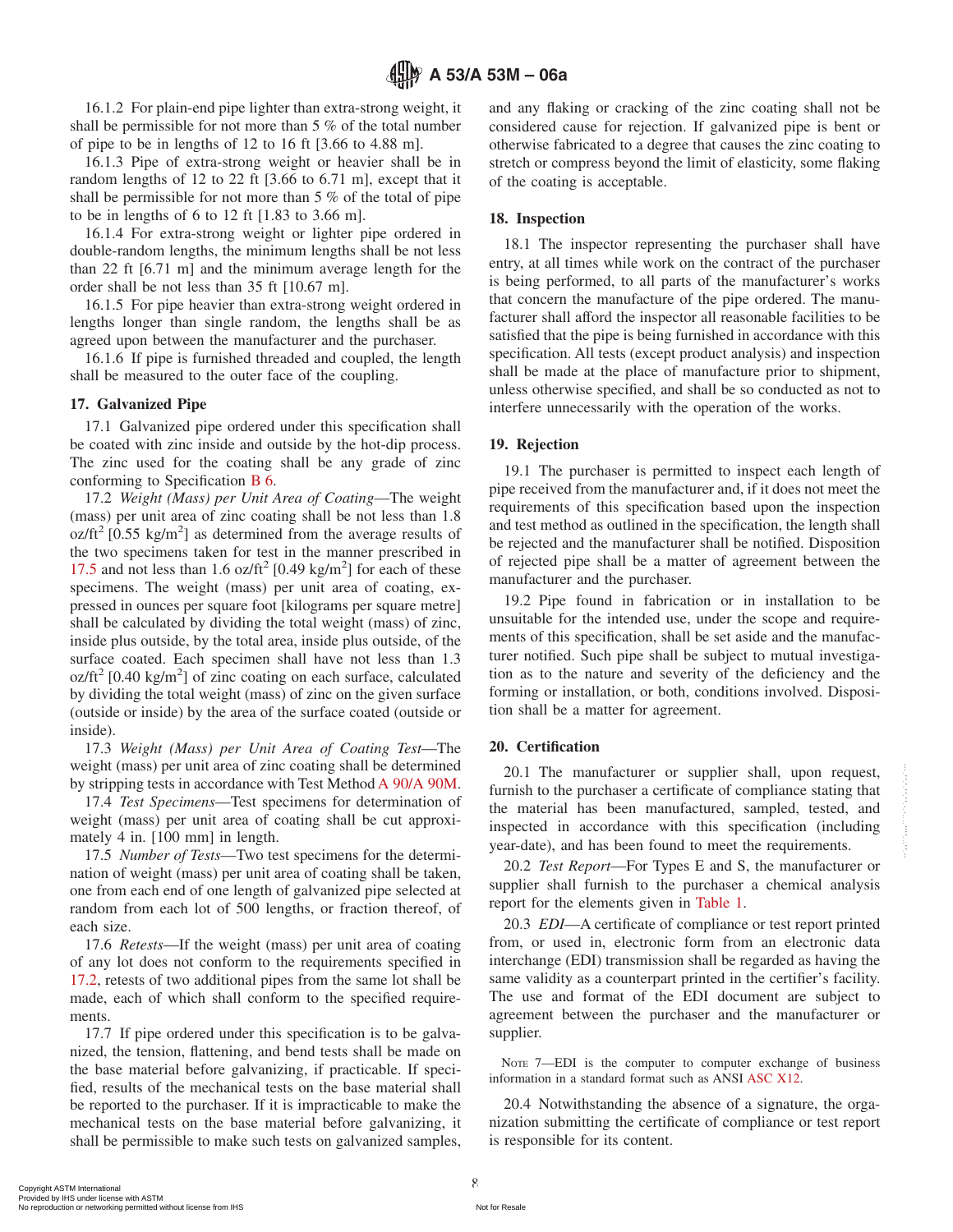## **21. Product Marking**

21.1 Except as allowed by [21.5](#page-8-6) and [21.6,](#page-8-7) each length of pipe shall be legibly marked in the following sequence to show:  $\blacksquare$ 

21.1.1 Manufacturer's name or mark,

21.1.2 Specification number (year-date not required),

NOTE 8—Pipe that complies with multiple compatible specifications may be marked with the appropriate designation for each specification.

21.1.3 Size (NPS and weight class, schedule number, or specified wall thickness; or specified outside diameter and specified wall thickness),

21.1.4 Grade (A or B),

21.1.5 Type of pipe (F, E, or S),

21.1.6 Test pressure, seamless pipe only (if applicable, in accordance with [Table 4\)](#page-8-8),

21.1.7 Nondestructive electric test, seamless pipe only (if applicable, in accordance with [Table 4\)](#page-8-8),

21.2 Unless another marking format is specified in the purchase order, length shall be marked in feet and tenths of a foot, or metres to two decimal places, dependent upon the units to which the pipe was ordered. The location of such marking shall be at the option of the manufacturer.

21.3 Heat number, lot number, run number, or a combination thereof shall be marked at the option of the manufacturer, unless specific marking is specified in the purchase order. The location of such marking shall be at the option of the manufacturer.

21.4 Any additional information desired by the manufacturer or specified in the purchase order.

21.5 For pipe NPS  $1\frac{1}{2}$  [DN 40] and smaller that is bundled, it shall be permissible to mark the required information on a tag securely attached to each bundle.

21.6 If pipe sections are cut into shorter lengths by a processor for resale as pipe, the processor shall transfer the

|  |  |  | <b>TABLE 4 Marking of Seamless Pipe</b> |  |
|--|--|--|-----------------------------------------|--|
|--|--|--|-----------------------------------------|--|

| Hydro     | NDE       | Marking                     |
|-----------|-----------|-----------------------------|
| Yes<br>No | No<br>Yes | Test pressure<br><b>NDE</b> |
| Yes       | Yes       | <b>Test Pressure/NDE</b>    |

<span id="page-8-9"></span>complete identification, including the name or brand of the manufacturer, to each unmarked cut length, or to metal tags securely attached to unmarked pipe bundled in accordance with the requirements of [21.5.](#page-8-6) The same material designation shall be included with the information transferred, and the processor's name, trademark, or brand shall be added.

21.7 *Bar Coding*—In addition to the requirements in [21.1,](#page-8-9) [21.5,](#page-8-6) and [21.6,](#page-8-7) bar coding is acceptable as a supplementary identification method. It is recommended that bar coding be consistent with the Automotive Industry Action Group (AIAG) standard prepared by the Primary Metals Subcommittee of the AIAG Bar Code Project Team.

#### <span id="page-8-4"></span>**22. Government Procurement**

<span id="page-8-3"></span><span id="page-8-2"></span>22.1 If specified in the contract, the pipe shall be preserved, packaged, and packed in accordance with the requirements of [MIL-STD-163.](#page-1-11) The applicable levels shall be as specified in the contract. Marking for shipment of such pipe shall be in accordance with [Fed. Std. No. 123](#page-1-12) for civil agencies and [MIL-STD-129](#page-1-13) or Federal Std. No. 183 if continuous marking is required, for military agencies.

<span id="page-8-1"></span>22.2 *Inspection*—Unless otherwise specified in the contract, the manufacturer is responsible for the performance of all inspection and test requirements specified herein. Except as otherwise specified in the contract, the manufacturer shall use its own or any other suitable facilities for performing the inspection and test requirements specified herein, unless otherwise disapproved by the purchaser in the contract or purchase order. The purchaser shall have the right to perform any of the inspections and tests set forth in this specification where deemed necessary to ensure that the pipe conforms to the specified requirements.

#### <span id="page-8-7"></span><span id="page-8-6"></span><span id="page-8-5"></span>**23. Packaging and Package Marking**

<span id="page-8-8"></span><span id="page-8-0"></span>23.1 If specified in the purchase order, packaging, marking, and loading for shipment shall be in accordance with those procedures recommended by Practices [A 700.](#page-0-8)

#### **24. Keywords**

24.1 black steel pipe; seamless steel pipe; steel pipe; welded steel pipe; zinc coated steel pipe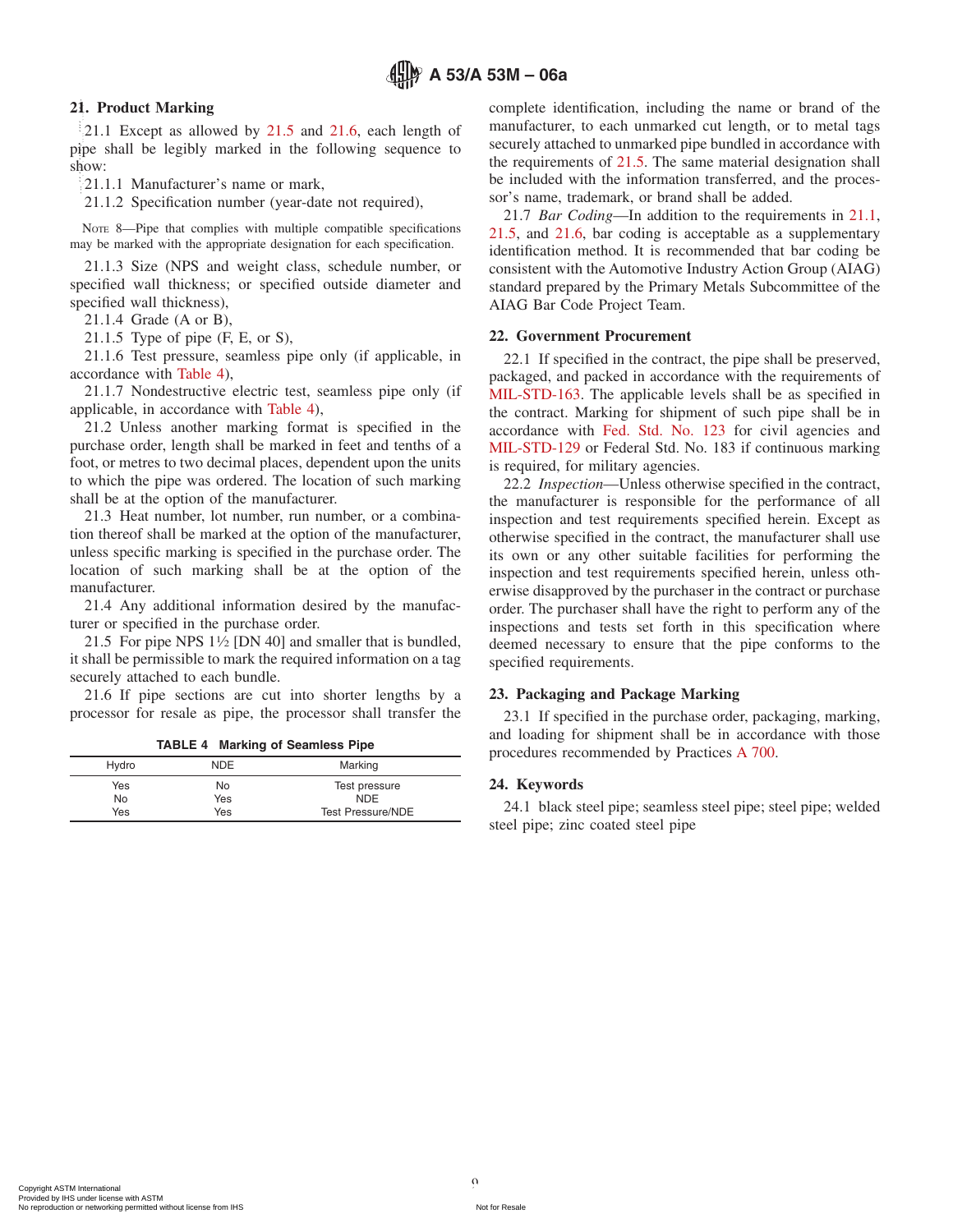

#### **SUPPLEMENTARY REQUIREMENTS**

The following supplementary requirements shall apply only when specified in the purchase order. The purchaser may specify a different frequency of test than is provided in the supplementary requirement. Subject to agreement between the purchaser and manufacturer, retest and retreatment provisions of these supplementary requirements may also be modified.

#### **S1. Flattening Test, Seamless Pipe**

S1.1 A test specimen at least  $2\frac{1}{2}$  in. [60 mm] in length shall be flattened cold between parallel plates in two steps. During the first step, which is a test for ductility, except as allowed by S1.3, S1.4, and S1.5, no cracks or breaks on the inside, outside, or end surfaces shall be present before the distance between the plates is less than the value of *H* calculated as follows:

$$
H = (1 + e)t/(e + t/D)
$$

where:

- $H =$  distance between flattening plates, in. [mm],
- *e* = deformation per unit length (constant for a given grade of steel, 0.09 for Grade A, and 0.07 for Grade B),
- *t* = specified wall thickness, in. [mm], and

*D* = specified outside diameter, in. [mm]

The *H* values have been calculated for standard-weight and extra-heavy weight pipe from NPS  $2\frac{1}{2}$  to NPS 24 [DN 65 to DN 600], inclusive, and are given in [Table X2.1.](#page-10-0)

S1.2 During the second step, which is a test for soundness, the flattening shall be continued until the test specimen breaks or the opposite sides of the test specimen meet. Evidence of laminated or unsound material that is revealed during the entire flattening test shall be cause for rejection.

S1.3 Surface imperfections in the test specimen before flattening, but revealed during the first step of the flattening test, shall be judged in accordance with the finish requirements in Section [12.](#page-5-6)

S1.4 Superficial ruptures as a result of surface imperfections shall not be cause for rejection.

S1.5 For pipe with a *D*-to-*t* ratio less than 10, because the strain imposed due to geometry is unreasonably high on the inside surface at the 6 and 12 o'clock locations, cracks at such locations shall not be cause for rejection.

S1.6 One test shall be made on test specimens taken from one length of pipe from each lot of each pipe size. A lot shall contain no more than one heat, and at the option of the manufacturer shall contain no more than 500 lengths of pipe (as initially cut after the final pipe-forming operation, prior to any further cutting to the required ordered lengths) or 50 tons [45 Mg] of pipe.

S1.7 If the results of a test for a lot fail to conform to the applicable requirements, the lot shall be rejected unless tests of additional pipe from the affected lot of double the number originally tested are subsequently made and each such test conforms to the specified requirements. Only one retest of any lot will be permitted. Any individual length of pipe that conforms to the test requirements is acceptable. Any individual length of pipe that does not conform to the test requirements may be resubmitted for test and will be considered acceptable if tests taken from each pipe end conform to the specified requirements.

#### **APPENDIXES**

#### **(Nonmandatory Information)**

#### **X1. DEFINITIONS OF TYPES OF PIPE**

X1.1 *Type F, Furnace-Butt-Welded Pipe, Continuous-Welded Pipe*—Pipe produced in multiple lengths from coiled skelp and subsequently cut into individual lengths, having its longitudinal butt joint forge welded by the mechanical pressure developed in rolling the hot-formed skelp through a set of round pass welding rolls.

X1.2 *Type E, Electric-Resistance-Welded Pipe*—Pipe produced in single lengths, or in multiple lengths from coiled skelp and subsequently cut into individual lengths, having a <span id="page-9-0"></span>longitudinal butt joint wherein coalescence is produced by the heat obtained from resistance of the pipe to the flow of electric current in a circuit of which the pipe is a part, and by the application of pressure.

X1.3 *Type S, Seamless Pipe*—Pipe made without a welded seam. It is manufactured by hot working steel and, if necessary, by subsequently cold finishing the hot-worked tubular product to produce the desired shape, dimensions, and properties.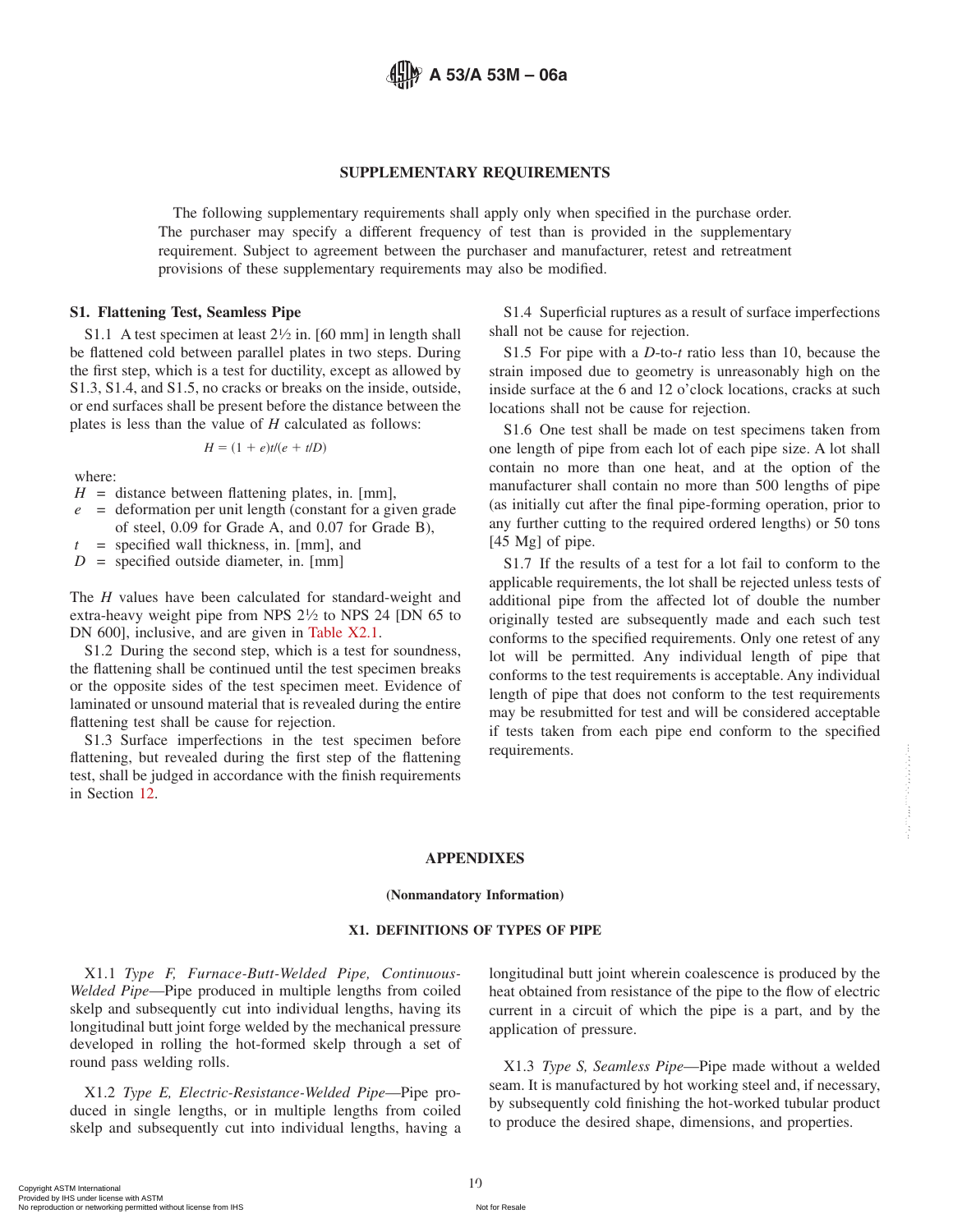## <span id="page-10-0"></span>**X2. TABLES FOR DIMENSIONAL AND CERTAIN MECHANICAL REQUIREMENTS**

X2.1 [Tables X2.1-X2.4](#page-10-0) address dimensional and certain mechanical requirements.

| <b>NPS</b><br>Designator | DN<br>Designator | <b>Specified Outside</b><br>Diameter, in.<br>[mm] | Specified Wall<br>Thickness, in.<br>[mm]                                         |                                                               | Distance, in. [mm],<br>Between Plates "H" by<br>Formula: $H = (1 + e)t(e + t/D)$ |
|--------------------------|------------------|---------------------------------------------------|----------------------------------------------------------------------------------|---------------------------------------------------------------|----------------------------------------------------------------------------------|
|                          |                  |                                                   |                                                                                  | Grade A                                                       | Grade B                                                                          |
| $2\frac{1}{2}$           | 65               | 2.875 [73.0]                                      | $0.203$ [5.16]<br>$0.276$ [7.01]                                                 | 1.378 [35.0]<br>$1.618$ [41.1]                                | 1.545 [39.2]<br>1.779 [45.2]                                                     |
| 3                        | 80               | 3.500 [88.9]                                      | $0.216$ [5.49]<br>$0.300$ [7.62]                                                 | 1.552 [39.4]<br>1.861 [47.3]                                  | 1.755 [44.6]<br>2.062 [52.4]                                                     |
| $3\frac{1}{2}$           | 90               | 4.000 [101.6]                                     | $0.226$ [5.74]<br>$0.318$ [8.08]                                                 | 1.682 [42.7]<br>2.045 [51.9]                                  | 1.912 [48.6]<br>2.276 [57.8]                                                     |
| 4                        | 100              | 4.500 [114.3]                                     | $0.237$ [6.02]<br>$0.337$ [8.56]                                                 | 1.811 [46.0]<br>2.228 [56.6]                                  | 2.067 [52.5]<br>2.489 [63.2]                                                     |
| 5                        | 125              | 5.563 [141.3]                                     | $0.258$ [6.55]<br>$0.375$ [9.52]                                                 | 2.062 [52.4]<br>2.597 [66.0]                                  | 2.372 [60.2]<br>2.920 [74.2]                                                     |
| 6                        | 150              | 6.625 [168.3]                                     | $0.280$ [7.11]<br>0.432 [10.97]                                                  | 2.308 [58.6]<br>3.034 [77.1]                                  | 2.669 [67.8]<br>3.419 [86.8]                                                     |
| 8                        | 200              | 8.625 [219.1]                                     | $0.277$ [7.04]<br>$0.322$ [8.18]<br>0.500 [12.70]                                | 2.473 [62.8]<br>2.757 [70.0]<br>3.683 [93.5]                  | 2.902 [73.7]<br>3.210 [81.5]<br>4.181 [106.2]                                    |
| 10                       | 250              | 10.750 [273.0]                                    | $0.279$ [7.09] <sup>A</sup><br>$0.307$ [7.80]<br>$0.365$ [9.27]<br>0.500 [12.70] | 2.623 [66.6]<br>2.823 [71.7]<br>3.210 [81.5]<br>3.993 [101.4] | 3.111 [79.0]<br>3.333 [84.7]<br>3.757 [95.4]<br>4.592 [116.6]                    |
| 12                       | 300              | 12.750 [323.8]                                    | $0.300$ [7.62]<br>$0.375$ [9.52]<br>0.500 [12.70]                                | 3.105 [78.9]<br>3.423 [86.9]<br>4.218 [107.1]                 | 3.683 [93.5]<br>4.037 [102.5]<br>4.899 [124.4]                                   |
| 14                       | 350              | 14.000 [355.6]                                    | $0.375$ [9.52]<br>0.500 [12.70]                                                  | 3.500 [88.9]<br>4.336 [110.1]                                 | 4.146 [105.3]<br>5.061 [128.5]                                                   |
| 16                       | 400              | 16.000 [406.4]                                    | $0.375$ [9.52]<br>0.500 [12.70]                                                  | 3.603 [91.5]<br>4.494 [114.1]                                 | 4.294 [109.1]<br>5.284 [134.2]                                                   |
| 18                       | 450              | 18.000 [457]                                      | $0.375$ [9.52]<br>0.500 [12.70]                                                  | 3.688 [93.7]<br>4.628 [117.6]                                 | 4.417 [112.2]<br>5.472 [139.0]                                                   |
| 20                       | 500              | 20.000 [508]                                      | $0.375$ [9.52]<br>0.500 [12.70]                                                  | 3.758 [95.5]<br>4.740 [120.4]                                 | 4.521 [114.8]<br>5.632 [143.1]                                                   |
| 24                       | 600              | 24.000 [610]                                      | $0.375$ [9.52]<br>0.500 [12.70]                                                  | 3.869 [98.3]<br>4.918 [124.9]                                 | 4.686 [119.0]<br>5.890 [149.6]                                                   |

*<sup>A</sup>* Special order only.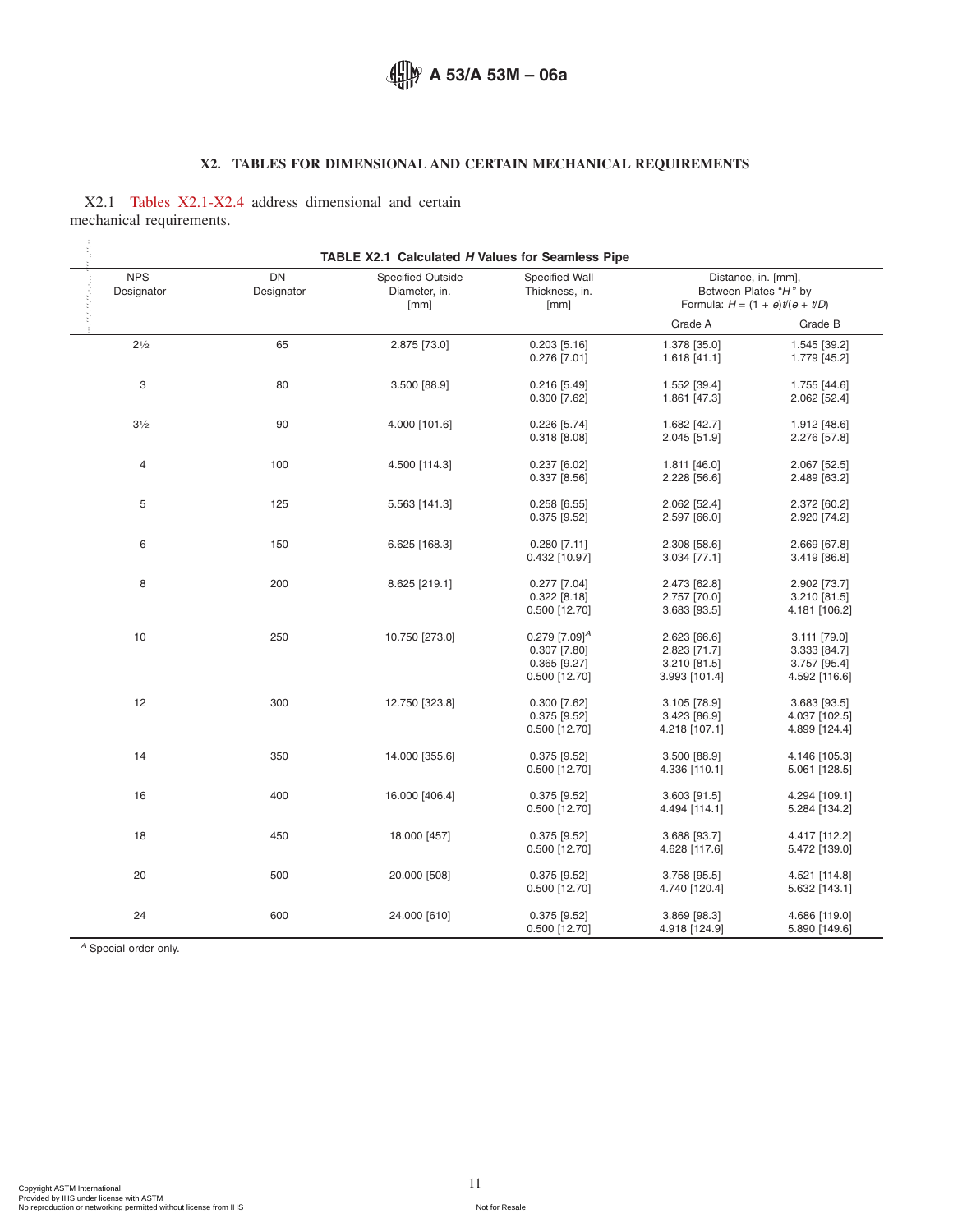## <span id="page-11-0"></span>**TABLE X2.2 Dimensions, Weights (Masses) per Unit Length, and Test Pressures for Plain-End Pipe**

| <b>NPS</b>     | DN<br>Designator Designator | Specified<br>Outside<br>Diameter,<br>in. $[mm]$ | Specified<br>Wall Thickness,<br>in. $[mm]$ | Nominal Weight (Mass)<br>per Unit Length, Plain<br>End, lb/ft [kg/m] | <b>Weight Class</b>    | Schedule No.         | Test Pressure, <sup>A</sup> psi [kPa] |                                |  |
|----------------|-----------------------------|-------------------------------------------------|--------------------------------------------|----------------------------------------------------------------------|------------------------|----------------------|---------------------------------------|--------------------------------|--|
|                |                             |                                                 |                                            |                                                                      |                        |                      | Grade A                               | Grade B                        |  |
| $\frac{1}{8}$  | 6                           | $0.405$ [10.3]                                  | $0.068$ [1.73]                             | $0.24$ [0.37]                                                        | <b>STD</b>             | 40                   | 700 [4800]                            | 700 [4800]                     |  |
|                |                             |                                                 | $0.095$ [2.41]                             | $0.31$ [0.47]                                                        | XS                     | 80                   | 850 [5900]                            | 850 [5900]                     |  |
| $\frac{1}{4}$  | 8                           | $0.540$ [13.7]                                  | $0.088$ [2.24]                             | $0.43$ [0.63]                                                        | <b>STD</b>             | 40                   | 700 [4800]                            | 700 [4800]                     |  |
|                |                             |                                                 | $0.119$ [3.02]                             | 0.54 [0.80]                                                          | ХS                     | 80                   | 850 [5900]                            | 850 [5900]                     |  |
| $\frac{3}{8}$  | 10                          | $0.675$ [17.1]                                  | $0.091$ [2.31]                             | $0.57$ [0.84]                                                        | <b>STD</b>             | 40                   | 700 [4800]                            | 700 [4800]                     |  |
|                |                             |                                                 | $0.126$ [3.20]                             | $0.74$ [1.10]                                                        | XS                     | 80                   | 850 [5900]                            | 850 [5900]                     |  |
| $\frac{1}{2}$  | 15                          | $0.840$ [21.3]                                  | $0.109$ [2.77]                             | $0.85$ [1.27]                                                        | <b>STD</b>             | 40                   | 700 [4800]                            | 700 [4800]                     |  |
|                |                             |                                                 | $0.147$ [3.73]                             | 1.09 [1.62]                                                          | XS                     | 80                   | 850 [5900]                            | 850 [5900]                     |  |
|                |                             |                                                 | $0.188$ [4.78]                             | $1.31$ [1.95]                                                        | $\ldots$               | 160                  | 900 [6200]                            | 900 [6200]                     |  |
|                |                             |                                                 | $0.294$ [7.47]                             | 1.72 [2.55]                                                          | <b>XXS</b>             | $\ldots$             | 1000 [6900]                           | 1000 [6900]                    |  |
| $\frac{3}{4}$  | 20                          | 1.050 [26.7]                                    | $0.113$ [2.87]                             | $1.13$ [1.69]                                                        | <b>STD</b>             | 40                   | 700 [4800]                            | 700 [4800]                     |  |
|                |                             |                                                 | $0.154$ [3.91]                             | 1.48 [2.20]                                                          | XS                     | 80                   | 850 [5900]                            | 850 [5900]                     |  |
|                |                             |                                                 | $0.219$ [5.56]                             | 1.95 [2.90]                                                          | $\dots$                | 160                  | 950 [6500]                            | 950 [6500]                     |  |
|                |                             |                                                 | $0.308$ [7.82]                             | 2.44 [3.64]                                                          | <b>XXS</b>             | $\ldots$             | 1000 [6900]                           | 1000 [6900]                    |  |
| 1              | 25                          | 1.315 [33.4]                                    | $0.133$ [3.38]                             | 1.68 [2.50]                                                          | <b>STD</b>             | 40                   | 700 [4800]                            | 700 [4800]                     |  |
|                |                             |                                                 | $0.179$ [4.55]                             | 2.17 [3.24]                                                          | XS                     | 80                   | 850 [5900]                            | 850 [5900]                     |  |
|                |                             |                                                 | $0.250$ [6.35]                             | $2.85$ [4.24]                                                        | $\ldots$               | 160                  | 950 [6500]                            | 950 [6500]                     |  |
|                |                             |                                                 | $0.358$ [ $9.09$ ]                         | 3.66 [5.45]                                                          | <b>XXS</b>             | $\ldots$             | 1000 [6900]                           | 1000 [6900]                    |  |
| $1\frac{1}{4}$ | 32                          | 1.660 [42.2]                                    | $0.140$ [3.56]                             | 2.27 [3.39]                                                          | <b>STD</b>             | 40                   | 1200 [8300]                           | 1300 [9000]                    |  |
|                |                             |                                                 | $0.191$ [4.85]                             | 3.00 [4.47]                                                          | XS                     | 80                   | 1800 [12 400]                         | 1900 [13 100]                  |  |
|                |                             |                                                 | $0.250$ [6.35]                             | 3.77 [5.61]                                                          | $\ldots$               | 160                  | 1900 [13 100]                         | 2000 [13 800]                  |  |
|                |                             |                                                 | $0.382$ [9.70]                             | 5.22 [7.77]                                                          | <b>XXS</b>             | $\ldots$             | 2200 [15 200]                         | 2300 [15 900]                  |  |
| 11/2           | 40                          | 1.900 [48.3]                                    | $0.145$ [3.68]                             | 2.72 [4.05]                                                          | <b>STD</b>             | 40                   | 1200 [8300]                           | 1300 [9000]                    |  |
|                |                             |                                                 | $0.200$ [5.08]                             | $3.63$ [5.41]                                                        | XS                     | 80                   | 1800 [12 400]                         | 1900 [13 100]                  |  |
|                |                             |                                                 | $0.281$ [7.14]                             | 4.86 [7.25]                                                          | $\ldots$               | 160                  | 1950 [13 400]                         | 2050 [14 100]                  |  |
|                |                             |                                                 | $0.400$ [10.16]                            | 6.41 [9.56]                                                          | <b>XXS</b>             | $\cdots$             | 2200 [15 200]                         | 2300 [15 900]                  |  |
| 2              | 50                          | 2.375 [60.3]                                    | $0.154$ [3.91]                             | 3.66 [5.44]                                                          | <b>STD</b>             | 40                   | 2300 [15 900]                         | 2500 [17 200]                  |  |
|                |                             |                                                 | 0.218[5.54]                                | 5.03 [7.48]                                                          | XS                     | 80                   | 2500 [17 200]                         | 2500 [17 200]                  |  |
|                |                             |                                                 | $0.344$ [8.74]                             | 7.47 [11.11]                                                         | $\cdots$               | 160                  | 2500 [17 200]                         | 2500 [17 200]                  |  |
|                |                             |                                                 | 0.436 [11.07]                              | 9.04 [13.44]                                                         | <b>XXS</b>             | $\dots$              | 2500 [17 200]                         | 2500 [17 200]                  |  |
| $2\frac{1}{2}$ | 65                          | 2.875 [73.0]                                    | $0.203$ [5.16]                             | 5.80 [8.63]                                                          | <b>STD</b>             | 40                   | 2500 [17 200]                         | 2500 [17 200]                  |  |
|                |                             |                                                 | $0.276$ [7.01]                             | 7.67 [11.41]                                                         | XS                     | 80                   | 2500 [17 200]                         | 2500 [17 200]                  |  |
|                |                             |                                                 | $0.375$ [9.52]                             | 10.02 [14.90]                                                        | $\cdots$               | 160                  | 2500 [17 200]                         | 2500 [17 200]                  |  |
|                |                             |                                                 | 0.552 [14.02]                              | 13.71 [20.39]                                                        | <b>XXS</b>             | $\ldots$             | 2500 [17 200]                         | 2500 [17 200]                  |  |
| 3              | 80                          | 3.500 [88.9]                                    | $0.125$ [3.18]                             | 4.51 [6.72]                                                          | $\cdots$               | $\cdots$             | 1290 [8900]                           | 1500 [1000]                    |  |
|                |                             |                                                 | $0.156$ [3.96]                             | 5.58 [8.29]                                                          | $\cdots$               | $\cdots$             | 1600 [11 000]                         | 1870 [12 900]                  |  |
|                |                             |                                                 | $0.188$ [4.78]                             | 6.66 [9.92]                                                          | $\cdots$<br><b>STD</b> | $\cdots$<br>40       | 1930 [13 330]<br>2220 [15 300]        | 2260 [15 600]<br>2500 [17 200] |  |
|                |                             |                                                 | $0.216$ [5.49]<br>0.250 [6.35]             | 7.58 [11.29]<br>8.69 [12.93]                                         |                        |                      | 2500 [17 200]                         | 2500 [17 200]                  |  |
|                |                             |                                                 | $0.281$ [7.14]                             | 9.67 [14.40]                                                         | $\ldots$<br>$\cdots$   | $\cdots$<br>$\ldots$ | 2500 [17 200]                         | 2500 [17 200]                  |  |
|                |                             |                                                 | $0.300$ [7.62]                             | 10.26 [15.27]                                                        | XS                     | 80                   | 2500 [17 200]                         | 2500 [17 200]                  |  |
|                |                             |                                                 | $0.438$ [11.13]                            | 14.34 [21.35]                                                        | $\cdots$               | 160                  | 2500 [17 200]                         | 2500 [17 200]                  |  |
|                |                             |                                                 | $0.600$ [15.24]                            | 18.60 [27.68]                                                        | <b>XXS</b>             | $\ldots$             | 2500 [17 200]                         | 2500 [17 200]                  |  |
| $3\frac{1}{2}$ | 90                          | 4.000 [101.6]                                   | $0.125$ [3.18]                             | 5.18 [7.72]                                                          | $\cdots$               | $\cdots$             | 1120 [7700]                           | 1310 [19 000]                  |  |
|                |                             |                                                 | $0.156$ [3.96]                             | 6.41 [9.53]                                                          | $\cdots$               | $\cdots$             | 1400 [6700]                           | 1640 [11 300]                  |  |
|                |                             |                                                 | 0.188[4.78]                                | 7.66 [11.41]                                                         | $\ldots$               | $\cdots$             | 1690 [11 700]                         | 1970 [13 600]                  |  |
|                |                             |                                                 | $0.226$ [5.74]                             | $9.12$ [13.57]                                                       | STD                    | 40                   | 2030 [14 000]                         | 2370 [16 300]                  |  |
|                |                             |                                                 | $0.250$ [6.35]<br>$0.281$ [7.14]           | 10.02 [14.92]<br>11.17 [16.63]                                       | $\cdots$               | $\cdots$             | 2250 [15 500]<br>2500 [17 200]        | 2500 [17 200]<br>2500 [17 200] |  |
|                |                             |                                                 | $0.318$ [8.08]                             | 12.52 [18.63]                                                        | $\cdots$<br>XS         | $\cdots$<br>80       | 2800 [19 300]                         | 2800 [19 300]                  |  |
| 4              | 100                         | 4.500 [114.3]                                   | $0.125$ [3.18]                             | $5.85$ [8.71]                                                        |                        |                      | 1000 [6900]                           | 1170 [8100]                    |  |
|                |                             |                                                 | $0.156$ [3.96]                             | 7.24 [10.78]                                                         | $\cdots$<br>$\cdots$   | $\cdots$<br>$\cdots$ | 1250 [8600]                           | 1460 [10 100]                  |  |
|                |                             |                                                 | 0.188[4.78]                                | $8.67$ [12.91]                                                       | $\cdots$               | $\cdots$             | 1500 [10 300]                         | 1750 [12 100]                  |  |
|                |                             |                                                 | $0.219$ [5.56]                             | 10.02 [14.91]                                                        | $\cdots$               | $\ldots$             | 1750 [12 100]                         | 2040 [14 100]                  |  |
|                |                             |                                                 | $0.237$ [6.02]                             | 10.80 [16.07]                                                        | STD                    | 40                   | 1900 [13 100]                         | 2210 [15 200]                  |  |
|                |                             |                                                 | $0.250$ [6.35]                             | 11.36 [16.90]                                                        | $\cdots$               | $\cdots$             | 2000 [13 800]                         | 2330 [16 100]                  |  |
|                |                             |                                                 | $0.281$ [7.14]                             | 12.67 [18.87]                                                        | $\cdots$               | $\cdots$             | 2250 [15 100]                         | 2620 [18 100]                  |  |

12 Copyright ASTM International Provided by IHS under license with ASTM No reproduction or networking permitted without license from IHS Not for Resale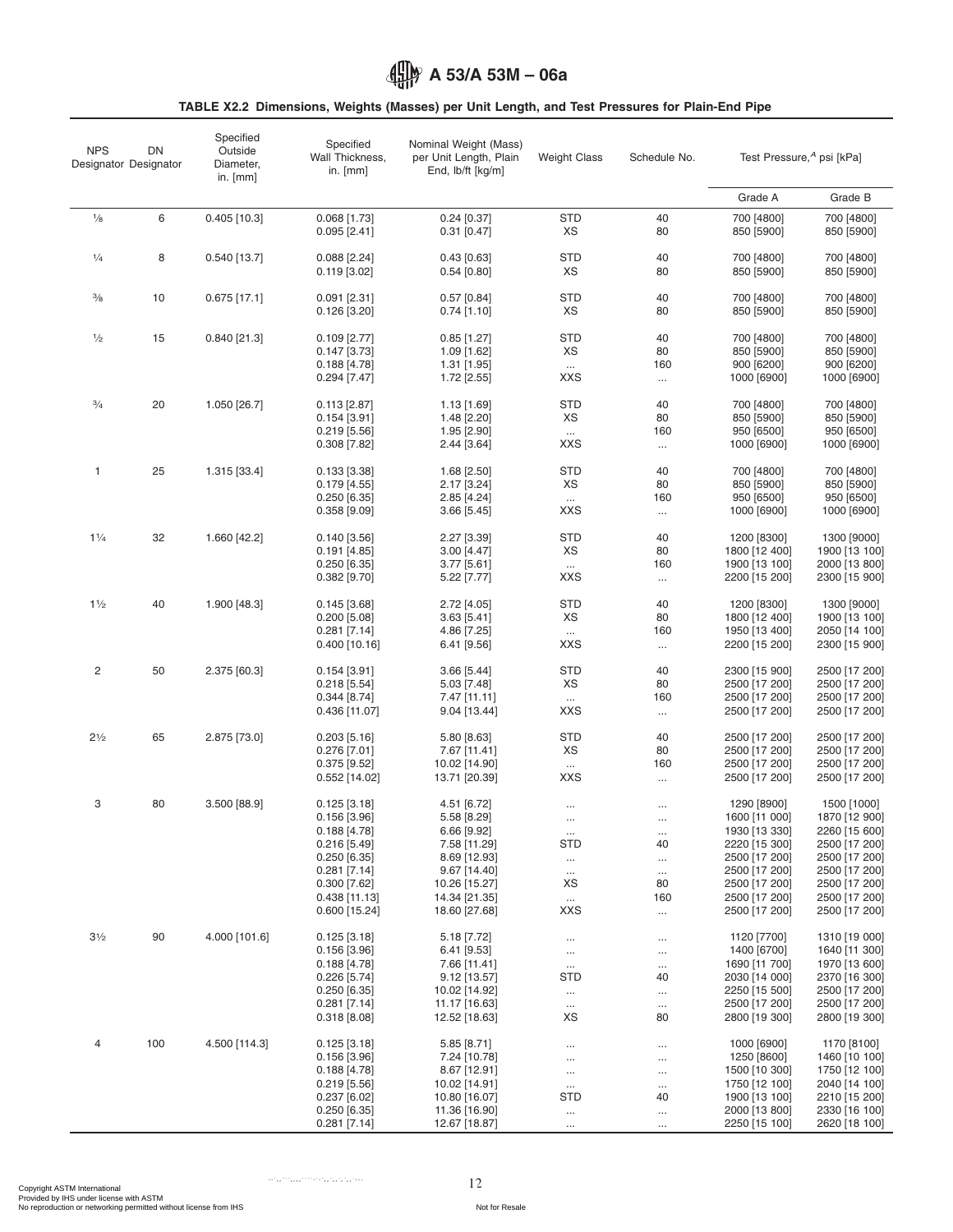**TABLE X2.2** *Continued*

| <b>NPS</b> | DN<br>Designator Designator | Specified<br>Outside<br>Diameter,<br>in. $[mm]$ | Specified<br>Wall Thickness,<br>in. $[mm]$ | Nominal Weight (Mass)<br>per Unit Length, Plain<br>End, lb/ft [kg/m] | <b>Weight Class</b>    | Schedule No.    | Test Pressure, <sup>A</sup> psi [kPa] |                                |
|------------|-----------------------------|-------------------------------------------------|--------------------------------------------|----------------------------------------------------------------------|------------------------|-----------------|---------------------------------------|--------------------------------|
|            |                             |                                                 |                                            |                                                                      |                        |                 | Grade A                               | Grade B                        |
|            |                             |                                                 | 0.312 [7.92]                               | 13.97 [20.78]                                                        | $\cdots$               | $\cdots$        | 2500 [17 200]                         | 2800 [19 300]                  |
|            |                             |                                                 | $0.337$ [8.56]                             | 15.00 [22.32]                                                        | XS                     | 80              | 2700 [18 600]                         | 2800 [19 300]                  |
|            |                             |                                                 | $0.438$ [11.13]                            | 19.02 [28.32]                                                        | $\ddotsc$              | 120             | 2800 [19 300]                         | 2800 [19 300]                  |
|            |                             |                                                 | $0.531$ [13.49]<br>0.674 [17.12]           | 22.53 [33.54]<br>27.57 [41.03]                                       | $\ldots$<br><b>XXS</b> | 160<br>$\cdots$ | 2800 [19 300]<br>2800 [19 300]        | 2800 [19 300]<br>2800 [19 300] |
|            |                             |                                                 |                                            |                                                                      |                        |                 |                                       |                                |
| 5          | 125                         | 5.563 [141.3]                                   | $0.156$ [3.96]                             | 9.02 [13.41]                                                         | $\cdots$               | $\cdots$        | 1010 [7000]                           | 1180 [8100]                    |
|            |                             |                                                 | 0.188[4.78]<br>$0.219$ [5.56]              | 10.80 [16.09]<br>12.51 [18.61]                                       | $\cdots$               |                 | 1220 [8400]<br>1420 [9800]            | 1420 [9800]<br>1650 [11 400]   |
|            |                             |                                                 | $0.258$ [6.55]                             | 14.63 [21.77]                                                        | $\ldots$<br><b>STD</b> | $\cdots$<br>40  | 1670 [11 500]                         | 1950 [13 400]                  |
|            |                             |                                                 | $0.281$ [7.14]                             | 15.87 [23.62]                                                        |                        | $\cdots$        | 1820 [12 500]                         | 2120 [14 600]                  |
|            |                             |                                                 | $0.312$ [7.92]                             | 17.51 [26.05]                                                        | $\cdots$               | $\cdots$        | 2020 [13 900]                         | 2360 [16 300]                  |
|            |                             |                                                 | 0.344 [8.74]                               | 19.19 [28.57]                                                        | $\ldots$               | $\ldots$        | 2230 [15 400]                         | 2600 [17 900]                  |
|            |                             |                                                 | $0.375$ [9.52]                             | 20.80 [30.94]                                                        | XS                     | 80              | 2430 [16 800]                         | 2800 [19 300]                  |
|            |                             |                                                 | $0.500$ [12.70]<br>$0.625$ [15.88]         | 27.06 [40.28]<br>32.99 [49.11]                                       | $\ldots$               | 120<br>160      | 2800 [19 300]<br>2800 [19 300]        | 2800 [19 300]<br>2800 [19 300] |
|            |                             |                                                 | 0.750 [19.05]                              | 38.59 [57.43]                                                        | $\ldots$<br><b>XXS</b> | $\cdots$        | 2800 [19 300]                         | 2800 [19 300]                  |
| 6          | 150                         | 6.625 [168.3]                                   | 0.188[4.78]                                | 12.94 [19.27]                                                        |                        |                 | 1020 [7000]                           | 1190 [8200]                    |
|            |                             |                                                 | $0.219$ [5.56]                             | 15.00 [22.31]                                                        | $\cdots$<br>$\cdots$   | <br>$\cdots$    | 1190 [8200]                           | 1390 [9600]                    |
|            |                             |                                                 | $0.250$ [6.35]                             | 17.04 [25.36]                                                        | $\cdots$               | $\cdots$        | 1360 [9400]                           | 1580 [10 900]                  |
|            |                             |                                                 | $0.280$ [7.11]                             | 18.99 [28.26]                                                        | <b>STD</b>             | 40              | 1520 [10 500]                         | 1780 [12 300]                  |
|            |                             |                                                 | $0.312$ [7.92]                             | 21.06 [31.32]                                                        |                        | $\cdots$        | 1700 [11 700]                         | 1980 [13 700]                  |
|            |                             |                                                 | $0.344$ [8.74]                             | 23.10 [34.39]                                                        | $\cdots$               | $\cdots$        | 1870 [12 900]                         | 2180 [15 000]                  |
|            |                             |                                                 | $0.375$ [9.52]                             | 25.05 [37.28]                                                        | $\cdots$               | $\cdots$        | 2040 [14 100]                         | 2380 [16 400]                  |
|            |                             |                                                 | 0.432 [10.97]<br>$0.562$ [14.27]           | 28.60 [42.56]<br>36.43 [54.20]                                       | XS                     | 80<br>120       | 2350 [16 200]<br>2800 [19 300]        | 2740 [18 900]<br>2800 [19 300] |
|            |                             |                                                 | $0.719$ [18.26]                            | 45.39 [67.56]                                                        | $\ldots$<br>$\cdots$   | 160             | 2800 [19 300]                         | 2800 [19 300]                  |
|            |                             |                                                 | 0.864 [21.95]                              | 53.21 [79.22]                                                        | <b>XXS</b>             | $\cdots$        | 2800 [19 300]                         | 2800 [19 300]                  |
| 8          | 200                         | 8.625 [219.1]                                   | 0.188[4.78]                                | 16.96 [25.26]                                                        | $\cdots$               | $\cdots$        | 780 [5400]                            | 920 [6300]                     |
|            |                             |                                                 | $0.203$ [5.16]                             | 18.28 [27.22]                                                        |                        | $\cdots$        | 850 [5900]                            | 1000 [6900]                    |
|            |                             |                                                 | $0.219$ [5.56]                             | 19.68 [29.28]                                                        |                        | $\cdots$        | 910 [6300]                            | 1070 [7400]                    |
|            |                             |                                                 | $0.250$ [6.35]                             | 22.38 [33.31]                                                        | $\cdots$               | 20              | 1040 [7200]                           | 1220 [8400]                    |
|            |                             |                                                 | $0.277$ [7.04]                             | 24.72 [36.31]                                                        | $\cdots$               | 30              | 1160 [7800]                           | 1350 [9300]                    |
|            |                             |                                                 | $0.312$ [7.92]<br>$0.322$ [8.18]           | 27.73 [41.24]<br>28.58 [42.55]                                       | $\cdots$<br>STD        | <br>40          | 1300 [9000]<br>1340 [9200]            | 1520 [10 500]<br>1570 [10 800] |
|            |                             |                                                 | $0.344$ [8.74]                             | 30.45 [45.34]                                                        | $\cdots$               |                 | 1440 [9900]                           | 1680 [11 600]                  |
|            |                             |                                                 | $0.375$ [9.52]                             | 33.07 [49.20]                                                        | $\cdots$               |                 | 1570 [10 800]                         | 1830 [12 600]                  |
|            |                             |                                                 | $0.406$ [10.31]                            | 35.67 [53.08]                                                        | $\cdots$               | 60              | 1700 [11 700]                         | 2000 [13 800]                  |
|            |                             |                                                 | $0.438$ [11.13]                            | 38.33 [57.08]                                                        | $\cdots$               | $\cdots$        | 1830 [12 600]                         | 2130 [14 700]                  |
|            |                             |                                                 | $0.500$ [12.70]                            | 43.43 [64.64]                                                        | XS                     | 80              | 2090 [14 400]                         | 2430 [16 800]                  |
|            |                             |                                                 | $0.594$ [15.09]<br>$0.719$ [18.26]         | 51.00 [75.92]<br>60.77 [90.44]                                       | $\cdots$               | 100<br>120      | 2500 [17 200]<br>2800 [19 300]        | 2800 [19 300]<br>2800 [19 300] |
|            |                             |                                                 | $0.812$ [20.62]                            | 67.82 [100.92]                                                       | $\ldots$<br>$\ldots$   | 140             | 2800 [19 300]                         | 2800 [19 300]                  |
|            |                             |                                                 | $0.875$ [22.22]                            | 72.49 [107.88]                                                       | <b>XXS</b>             | $\cdots$        | 2800 [19 300]                         | 2800 [19 300]                  |
|            |                             |                                                 | 0.906 [23.01]                              | 74.76 [111.27]                                                       | $\cdots$               | 160             | 2800 [19 300]                         | 2800 [19 300]                  |
| 10         | 250                         | 10.750 [273.0]                                  | 0.188[4.78]                                | 21.23 [31.62]                                                        | $\cdots$               | $\cdots$        | 630 [4300]                            | 730 [5000]                     |
|            |                             |                                                 | $0.203$ [5.16]                             | 22.89 [34.08]                                                        |                        | $\cdots$        | 680 [4700]                            | 800 [5500]                     |
|            |                             |                                                 | $0.219$ [5.56]                             | 24.65 [36.67]                                                        | $\cdots$               | $\ldots$        | 730 [5000]                            | 860 [5900]                     |
|            |                             |                                                 | $0.250$ [6.35]                             | 28.06 [41.75]                                                        | $\cdots$               | 20              | 840 [5800]                            | 980 [6800]                     |
|            |                             |                                                 | $0.279$ [7.09]<br>$0.307$ [7.80]           | 31.23 [46.49]<br>34.27 [51.01]                                       | $\cdots$               | $\cdots$<br>30  | 930 [6400]<br>1030 [7100]             | 1090 [7500]<br>1200 [8300]     |
|            |                             |                                                 | $0.344$ [8.74]                             | 38.27 [56.96]                                                        | $\cdots$<br>$\cdots$   | $\cdots$        | 1150 [7900]                           | 1340 [9200]                    |
|            |                             |                                                 | $0.365$ [9.27]                             | 40.52 [60.29]                                                        | <b>STD</b>             | 40              | 1220 [8400]                           | 1430 [9900]                    |
|            |                             |                                                 | $0.438$ [11.13]                            | 48.28 [71.87]                                                        | $\ldots$               | $\cdots$        | 1470 [10 100]                         | 1710 [11 800]                  |
|            |                             |                                                 | $0.500$ [12.70]                            | 54.79 [81.52]                                                        | XS                     | 60              | 1670 [11 500]                         | 1950 [13 400]                  |
|            |                             |                                                 | $0.594$ [15.09]                            | 64.49 [95.97]                                                        | $\cdots$               | 80              | 1990 [13 700]                         | 2320 [16 000]                  |
|            |                             |                                                 | $0.719$ [18.26]<br>0.844 [21.44]           | 77.10 [114.70]<br>89.38 [133.00]                                     | $\cdots$               | 100<br>120      | 2410 [16 600]<br>2800 [19 300]        | 2800 [19 300]                  |
|            |                             |                                                 | 1.000 [25.40]                              | 104.23 [155.09]                                                      | $\cdots$<br><b>XXS</b> | 140             | 2800 [19 300]                         | 2800 [19 300]<br>2800 [19 300] |
|            |                             |                                                 | 1.125 [28.57]                              | 115.75 [172.21]                                                      | $\ldots$               | 160             | 2800 [19 300]                         | 2800 [19 300]                  |
| 12         | 300                         | 12.750 [323.8]                                  | $0.203$ [5.16]                             | 27.23 [40.55]                                                        | $\cdots$               | $\cdots$        | 570 [3900]                            | 670 [4600]                     |
|            |                             |                                                 | $0.219$ [5.56]                             | 29.34 [43.63]                                                        | $\cdots$               | $\cdots$        | 620 [4300]                            | 720 [5000]                     |
|            |                             |                                                 | $0.250$ [6.35]                             | 33.41 [49.71]                                                        | $\cdots$               | 20              | 710 [4900]                            | 820 [5700]                     |
|            |                             |                                                 | $0.281$ [7.14]                             | 37.46 [55.75]                                                        | $\cdots$               |                 | 790 [5400]                            | 930 [6400]                     |
|            |                             |                                                 | $0.312$ [7.92]<br>0.330 [8.38]             | 41.48 [61.69]<br>43.81 [65.18]                                       | $\cdots$               | <br>30          | 880 [6100]<br>930 [6400]              | 1030 [7100]<br>1090 [7500]     |
|            |                             |                                                 |                                            |                                                                      |                        |                 |                                       |                                |

13 Copyright ASTM International Provided by IHS under license with ASTM No reproduction or networking permitted without license from IHS Not for Resale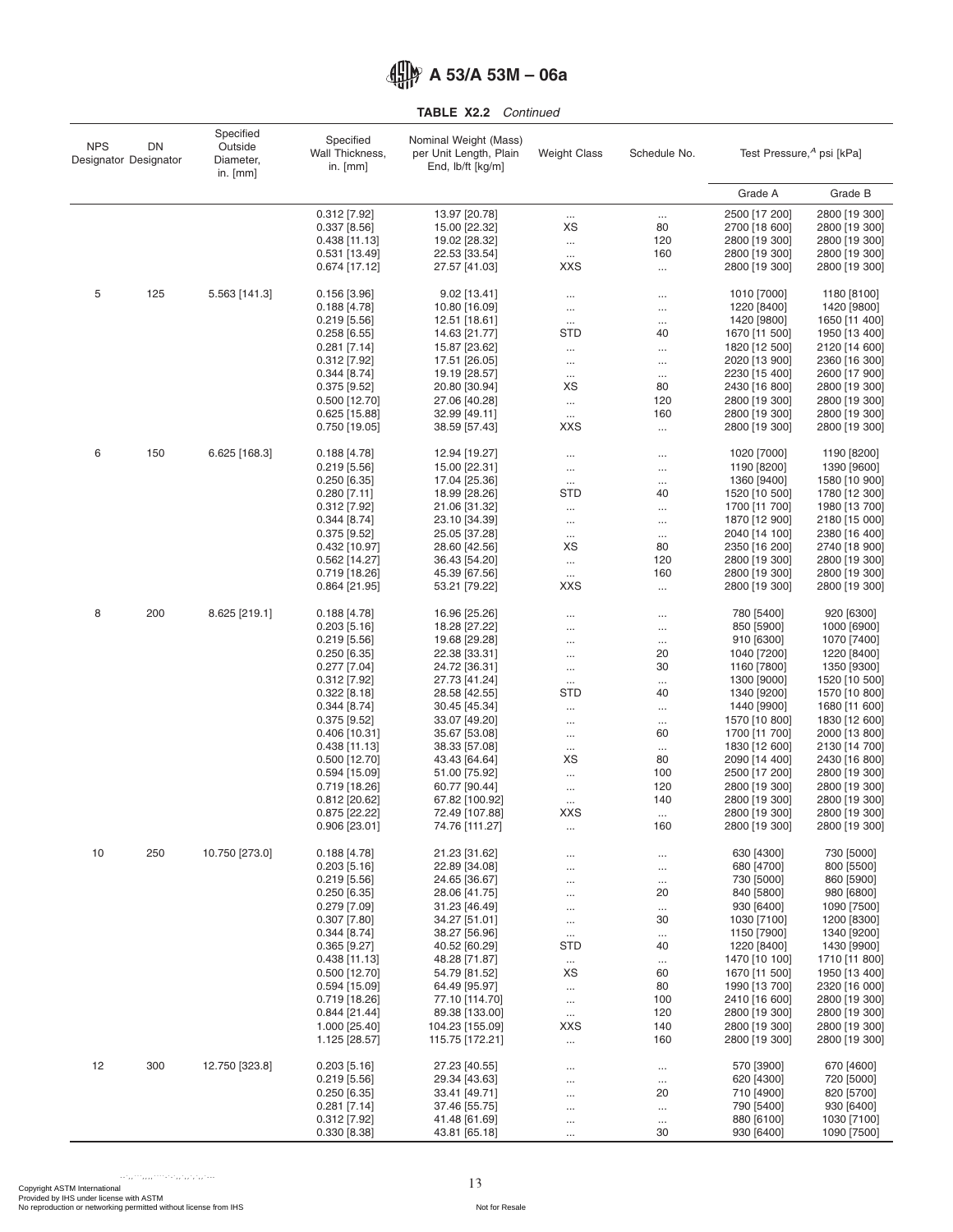|  |  | <b>TABLE X2.2</b> Continued |
|--|--|-----------------------------|
|--|--|-----------------------------|

| <b>NPS</b> | DN<br>Designator Designator | Specified<br>Outside<br>Diameter,<br>in. $[mm]$ | Specified<br>Wall Thickness,<br>in. [mm] | Nominal Weight (Mass)<br>per Unit Length, Plain<br>End, $ b/t $ [kg/m] | <b>Weight Class</b>  | Schedule No.         | Test Pressure, <sup>A</sup> psi [kPa] |                                |
|------------|-----------------------------|-------------------------------------------------|------------------------------------------|------------------------------------------------------------------------|----------------------|----------------------|---------------------------------------|--------------------------------|
|            |                             |                                                 |                                          |                                                                        |                      |                      | Grade A                               | Grade B                        |
|            |                             |                                                 | $0.344$ [8.74]                           | 45.62 [67.90]                                                          | $\cdots$             | $\cdots$             | 970 [6700]                            | 1130 [7800]                    |
|            |                             |                                                 | $0.375$ [9.52]                           | 49.61 [73.78]                                                          | <b>STD</b>           | $\cdots$             | 1060 [7300]                           | 1240 [8500]                    |
|            |                             |                                                 | $0.406$ [10.31]                          | 53.57 [79.70]                                                          | $\ldots$             | 40                   | 1150 [7900]                           | 1340 [9200]                    |
|            |                             |                                                 | $0.438$ [11.13]                          | 57.65 [85.82]                                                          | $\ldots$             | $\cdots$             | 1240 [8500]                           | 1440 [9900]                    |
|            |                             |                                                 | $0.500$ [12.70]                          | 65.48 [97.43]                                                          | XS                   |                      | 1410 [9700]                           | 1650 [11 400]                  |
|            |                             |                                                 | $0.562$ [14.27]                          | 73.22 [108.92]                                                         | $\cdots$             | 60                   | 1590 [11 000]                         | 1850 [12 800]                  |
|            |                             |                                                 | $0.688$ [17.48]                          | 88.71 [132.04]                                                         | $\cdots$             | 80                   | 1940 [13 400]                         | 2270 [15 700]                  |
|            |                             |                                                 | 0.844 [21.44]                            | 107.42 [159.86]                                                        | $\dots$              | 100                  | 2390 [16 500]                         | 2780 [19 200]                  |
|            |                             |                                                 | 1.000 [25.40]<br>1.125 [28.57]           | 125.61 [186.91]<br>139.81 [208.00]                                     | XXS                  | 120<br>140           | 2800 [19 300]<br>2800 [19 300]        | 2800 [19 300]<br>2800 [19 300] |
|            |                             |                                                 | 1.312 [33.32]                            | 160.42 [238.68]                                                        | $\ldots$<br>$\cdots$ | 160                  | 2800 [19 300]                         | 2800 [19 300]                  |
| 14         | 350                         | 14.000 [355.6]                                  | $0.210$ [5.33]                           | 30.96 [46.04]                                                          |                      | $\cdots$             | 540 [3700]                            | 630 [4300]                     |
|            |                             |                                                 | $0.219$ [5.56]                           | 32.26 [47.99]                                                          |                      | $\cdots$             | 560 [3900]                            | 660 [4500]                     |
|            |                             |                                                 | $0.250$ [6.35]                           | 36.75 [54.69]                                                          |                      | 10                   | 640 [4400]                            | 750 [5200]                     |
|            |                             |                                                 | $0.281$ [7.14]                           | 41.21 [61.35]                                                          | $\cdots$             | $\cdots$             | 720 [5000]                            | 840 [5800]                     |
|            |                             |                                                 | $0.312$ [7.92]                           | 45.65 [67.90]                                                          | $\cdots$             | 20                   | 800 [5500]                            | 940 [6500]                     |
|            |                             |                                                 | 0.344 [8.74]                             | 50.22 [74.76]                                                          | $\ldots$             | $\cdots$             | 880 [6100]                            | 1030 [7100]                    |
|            |                             |                                                 | $0.375$ [9.52]                           | 54.62 [81.25]                                                          | <b>STD</b>           | 30                   | 960 [6600]                            | 1120 [7700]                    |
|            |                             |                                                 | $0.438$ [11.13]                          | 63.50 [94.55]                                                          | $\cdots$             | 40                   | 1130 [7800]                           | 1310 [9000]                    |
|            |                             |                                                 | $0.469$ [11.91]<br>$0.500$ [12.70]       | 67.84 [100.94]<br>72.16 [107.39]                                       | $\ldots$<br>XS       | $\cdots$             | 1210 [8300]<br>1290 [8900]            | 1410 [9700]<br>1500 [10 300]   |
|            |                             |                                                 | $0.594$ [15.09]                          | 85.13 [126.71]                                                         | $\ldots$             | $\cdots$<br>60       | 1530 [10 500]                         | 1790 [12 300]                  |
|            |                             |                                                 | 0.750 [19.05]                            | 106.23 [158.10]                                                        | $\cdots$             | 80                   | 1930 [13 300]                         | 2250 [15 500]                  |
|            |                             |                                                 | 0.938 [23.83]                            | 130.98 [194.96]                                                        |                      | 100                  | 2410 [16 600]                         | 2800 [19 300]                  |
|            |                             |                                                 | 1.094 [27.79]                            | 150.93 [224.65]                                                        | $\cdots$             | 120                  | 2800 [19 300]                         | 2800 [19 300]                  |
|            |                             |                                                 | 1.250 [31.75]                            | 170.37 [253.56]                                                        |                      | 140                  | 2800 [19 300]                         | 2800 [19 300]                  |
|            |                             |                                                 | 1.406 [35.71]                            | 189.29 [281.70]                                                        | $\cdots$             | 160                  | 2800 [19 300]                         | 2800 [19 300]                  |
|            |                             |                                                 | 2.000 [50.80]                            | 256.56 [381.83]                                                        |                      |                      | 2800 [19 300]                         | 2800 [19 300]                  |
|            |                             |                                                 | 2.125 [53.97]                            | 269.76 [401.44]                                                        |                      |                      | 2800 [19 300]                         | 2800 [19 300]                  |
|            |                             |                                                 | 2.200 [55.88]<br>2.500 [63.50]           | 277.51 [413.01]<br>307.34 [457.40]                                     | <br>                 | $\cdots$<br>$\cdots$ | 2800 [19 300]<br>2800 [19 300]        | 2800 [19 300]<br>2800 [19 300] |
| 16         | 400                         | 16.000 [406.4]                                  |                                          |                                                                        |                      |                      | 490 [3400]                            | 570 [3900]                     |
|            |                             |                                                 | $0.219$ [5.56]<br>$0.250$ [6.35]         | 36.95 [54.96]<br>42.09 [62.64]                                         | <br>                 | $\cdots$<br>10       | 560 [3900]                            | 660 [4500]                     |
|            |                             |                                                 | $0.281$ [7.14]                           | 47.22 [70.30]                                                          |                      | $\cdots$             | 630 [4300]                            | 740 [5100]                     |
|            |                             |                                                 | $0.312$ [7.92]                           | 52.32 [77.83]                                                          | $\cdots$             | 20                   | 700 [4800]                            | 820 [5700]                     |
|            |                             |                                                 | 0.344 [8.74]                             | 57.57 [85.71]                                                          | $\cdots$             |                      | 770 [5300]                            | 900 [6200]                     |
|            |                             |                                                 | $0.375$ [9.52]                           | 62.64 [93.17]                                                          | <b>STD</b>           | 30                   | 840 [5800]                            | 980 [6800]                     |
|            |                             |                                                 | $0.438$ [11.13]                          | 72.86 [108.49]                                                         | $\cdots$             | $\cdots$             | 990 [6800]                            | 1150 [7900]                    |
|            |                             |                                                 | $0.469$ [11.91]                          | 77.87 [115.86]                                                         | $\ldots$             | $\cdots$             | 1060 [7300]                           | 1230 [8500]                    |
|            |                             |                                                 | $0.500$ [12.70]                          | 82.85 [123.30]                                                         | XS                   | 40                   | 1120 [7700]                           | 1310 [9000]                    |
|            |                             |                                                 | $0.656$ [16.66]                          | 107.60 [160.12]                                                        | $\ldots$             | 60                   | 1480 [10 200]                         | 1720 [11 900]                  |
|            |                             |                                                 | 0.844 [21.44]                            | 136.74 [203.53]                                                        | $\cdots$             | 80                   | 1900 [13 100]                         | 2220 [15 300]                  |
|            |                             |                                                 | 1.031 [26.19]<br>1.219 [30.96]           | 164.98 [245.56]<br>192.61 [286.64]                                     |                      | 100<br>120           | 2320 [16 000]<br>2740 [18 900]        | 2710 [18 700]<br>2800 [19 300] |
|            |                             |                                                 | 1.438 [36.53]                            | 223.85 [333.19]                                                        | $\cdots$             | 140                  | 2800 [19 300]                         | 2800 [19 300]                  |
|            |                             |                                                 | 1.594 [40.49]                            | 245.48 [365.35]                                                        | <br>                 | 160                  | 2800 [19 300]                         | 2800 [19 300]                  |
| 18         | 450                         | 18.000 [457]                                    | $0.250$ [6.35]                           | 47.44 [70.60]                                                          |                      | 10                   | 500 [3400]                            | 580 [4000]                     |
|            |                             |                                                 | $0.281$ [7.14]                           | 53.23 [79.24]                                                          |                      | $\cdots$             | 560 [3900]                            | 660 [4500]                     |
|            |                             |                                                 | $0.312$ [7.92]                           | 58.99 [87.75]                                                          | $\cdots$             | 20                   | 620 [4300]                            | 730 [5000]                     |
|            |                             |                                                 | 0.344 [8.74]                             | 64.93 [96.66]                                                          | $\ldots$             |                      | 690 [4800]                            | 800 [5500]                     |
|            |                             |                                                 | $0.375$ [9.52]                           | 70.65 [105.10]                                                         | <b>STD</b>           | $\cdots$             | 750 [5200]                            | 880 [6100]                     |
|            |                             |                                                 | $0.406$ [10.31]                          | 76.36 [113.62]                                                         | $\cdots$             | $\cdots$             | 810 [5600]                            | 950 [6500]                     |
|            |                             |                                                 | $0.438$ [11.13]                          | 82.23 [122.43]<br>87.89 [130.78]                                       | $\ldots$             | 30                   | 880 [6100]                            | 1020 [7000]                    |
|            |                             |                                                 | $0.469$ [11.91]<br>$0.500$ [12.70]       | 93.54 [139.20]                                                         | $\cdots$<br>XS       | $\cdots$             | 940 [6500]<br>1000 [6900]             | 1090 [7500]<br>1170 [8100]     |
|            |                             |                                                 | $0.562$ [14.27]                          | 104.76 [155.87]                                                        |                      | $\cdots$<br>40       | 1120 [7700]                           | 1310 [9000]                    |
|            |                             |                                                 | 0.750 [19.05]                            | 138.30 [205.83]                                                        |                      | 60                   | 1500 [10 300]                         | 1750 [12 100]                  |
|            |                             |                                                 | 0.938 [23.83]                            | 171.08 [254.67]                                                        |                      | 80                   | 1880 [13 000]                         | 2190 [15 100]                  |
|            |                             |                                                 | 1.156 [29.36]                            | 208.15 [309.76]                                                        |                      | 100                  | 2310 [15 900]                         | 2700 [18 600]                  |
|            |                             |                                                 | 1.375 [34.92]                            | 244.37 [363.64]                                                        | $\cdots$             | 120                  | 2750 [19 000]                         | 2800 [19 300]                  |
|            |                             |                                                 | 1.562 [39.67]                            | 274.48 [408.45]                                                        |                      | 140                  | 2800 [19 300]                         | 2800 [19 300]                  |
|            |                             |                                                 | 1.781 [45.24]                            | 308.79 [459.59]                                                        |                      | 160                  | 2800 [19 300]                         | 2800 [19 300]                  |
| 20         | 500                         | 20.000 [508]                                    | $0.250$ [6.35]                           | 52.78 [78.55]                                                          |                      | 10                   | 450 [3100]                            | 520 [3600]                     |
|            |                             |                                                 | $0.281$ [7.14]                           | 59.23 [88.19]                                                          |                      | $\cdots$             | 510 [3500]                            | 590 [4100]                     |
|            |                             |                                                 | $0.312$ [7.92]<br>0.344 [8.74]           | 65.66 [97.67]<br>72.28 [107.60]                                        |                      | $\cdots$             | 560 [3900]<br>620 [4300]              | 660 [4500]<br>720 [5000]       |
|            |                             |                                                 |                                          |                                                                        |                      |                      |                                       |                                |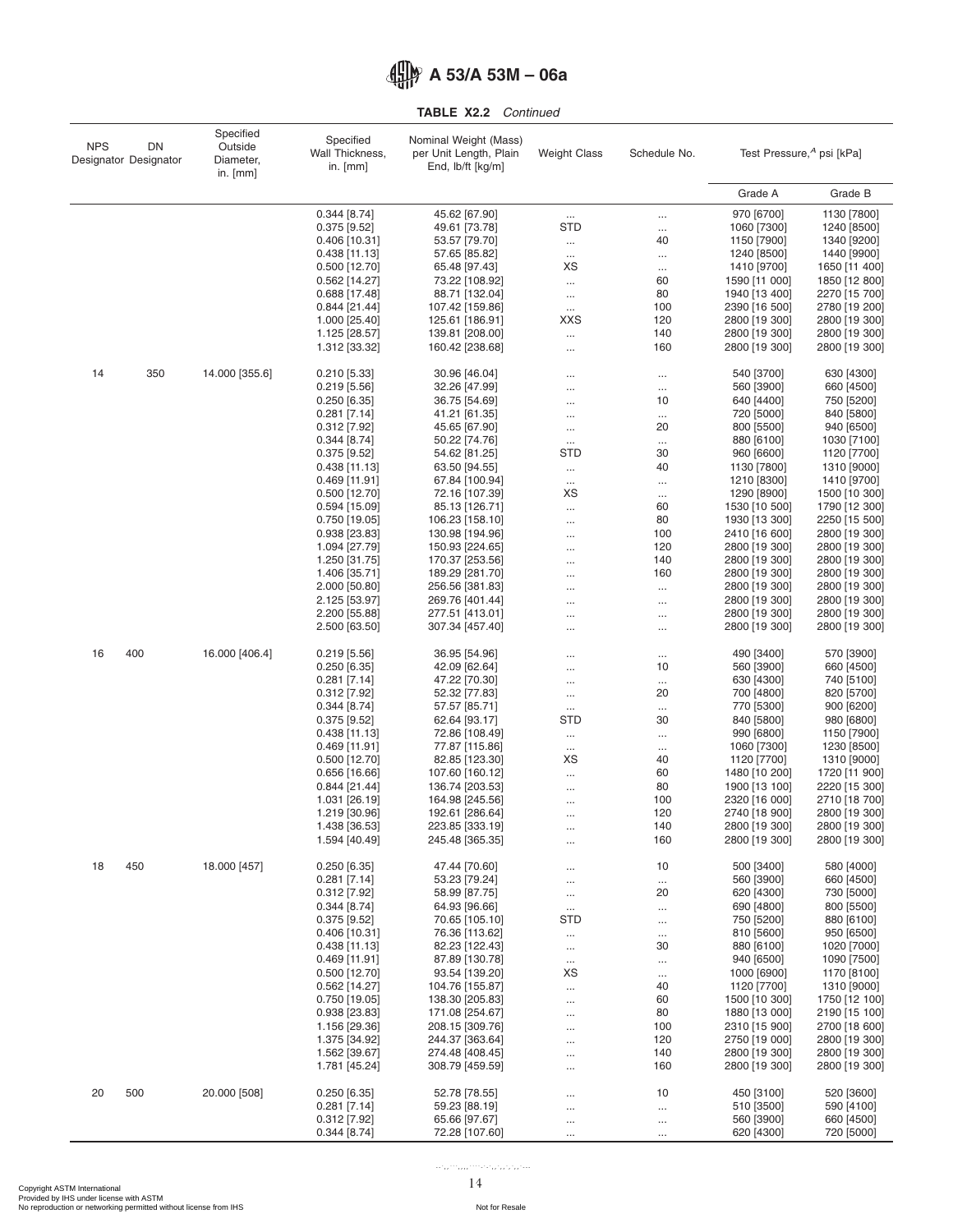|  |  | <b>TABLE X2.2</b> Continued |
|--|--|-----------------------------|
|--|--|-----------------------------|

| <b>NPS</b> | <b>DN</b><br>Designator Designator | Specified<br>Outside<br>Diameter,<br>in. $[mm]$ | Specified<br>Wall Thickness,<br>in. [mm] | Nominal Weight (Mass)<br>per Unit Length, Plain<br>End, lb/ft [kg/m] | <b>Weight Class</b> | Schedule No. | Test Pressure, <sup>4</sup> psi [kPa] |               |
|------------|------------------------------------|-------------------------------------------------|------------------------------------------|----------------------------------------------------------------------|---------------------|--------------|---------------------------------------|---------------|
|            |                                    |                                                 |                                          |                                                                      |                     |              | Grade A                               | Grade B       |
|            |                                    |                                                 | $0.375$ [9.52]                           | 78.67 [117.02]                                                       | <b>STD</b>          | 20           | 680 [4700]                            | 790 [5400]    |
|            |                                    |                                                 | $0.406$ [10.31]                          | 84.04 [126.53]                                                       | $\cdots$            |              | 730 [5000]                            | 850 [5900]    |
|            |                                    |                                                 | $0.438$ [11.13]                          | 91.59 [136.37]                                                       | $\cdots$            | $\cdots$     | 790 [5400]                            | 920 [6300]    |
|            |                                    |                                                 | $0.469$ [11.91]                          | 97.92 [145.70]                                                       | $\ldots$            | $\cdots$     | 850 [5900]                            | 950 [6500]    |
|            |                                    |                                                 | $0.500$ [12.70]                          | 104.23 [155.12]                                                      | XS                  | 30           | 900 [6200]                            | 1050 [7200]   |
|            |                                    |                                                 | $0.594$ [15.09]                          | 123.23 [183.42]                                                      | $\cdots$            | 40           | 1170 [8100]                           | 1250 [8600]   |
|            |                                    |                                                 | $0.812$ [20.62]                          | 166.56 [247.83]                                                      | $\cdots$            | 60           | 1460 [10 100]                         | 1710 [11 800] |
|            |                                    |                                                 | 1.031 [26.19]                            | 209.06 [311.17]                                                      | $\cdots$            | 80           | 1860 [12 800]                         | 2170 [15 000] |
|            |                                    |                                                 | 1.281 [32.54]                            | 256.34 [381.53]                                                      | $\ddotsc$           | 100          | 2310 [15 900]                         | 2690 [18 500] |
|            |                                    |                                                 | 1.500 [38.10]                            | 296.65 [441.49]                                                      |                     | 120          | 2700 [18 600]                         | 2800 [19 300] |
|            |                                    |                                                 | 1.750 [44.45]                            | 341.41 [508.11]                                                      | $\ddotsc$           | 140          | 2800 [19 300]                         | 2800 [19 300] |
|            |                                    |                                                 | 1.969 [50.01]                            | 379.53 [564.81]                                                      |                     | 160          | 2800 [19 300]                         | 2800 [19 300] |
| 24         | 600                                | 24.000 [610]                                    | $0.250$ [6.35]                           | 63.47 [94.46]                                                        | $\ddotsc$           | 10           | 380 [2600]                            | 440 [3000]    |
|            |                                    |                                                 | $0.281$ [7.14]                           | 71.25 [106.08]                                                       |                     | $\cdots$     | 420 [2900]                            | 490 [3400]    |
|            |                                    |                                                 | $0.312$ [7.92]                           | 79.01 [117.51]                                                       | $\cdots$            | $\cdots$     | 470 [3200]                            | 550 [3800]    |
|            |                                    |                                                 | $0.344$ [8.74]                           | 86.99 [129.50]                                                       | $\cdots$            | $\cdots$     | 520 [3600]                            | 600 [4100]    |
|            |                                    |                                                 | $0.375$ [9.52]                           | 94.71 [140.88]                                                       | <b>STD</b>          | 20           | 560 [3900]                            | 660 [4500]    |
|            |                                    |                                                 | $0.406$ [10.31]                          | 102.40 [152.37]                                                      | $\cdots$            |              | 610 [4200]                            | 710 [4900]    |
|            |                                    |                                                 | $0.438$ [11.13]                          | 110.32 [164.26]                                                      | $\cdots$            | $\cdots$     | 660 [4500]                            | 770 [5300]    |
|            |                                    |                                                 | $0.469$ [11.91]                          | 117.98 [175.54]                                                      | $\cdots$            | $\cdots$     | 700 [4800]                            | 820 [5700]    |
|            |                                    |                                                 | $0.500$ [12.70]                          | 125.61 [186.94]                                                      | XS                  | $\cdots$     | 750 [5200]                            | 880 [6100]    |
|            |                                    |                                                 | $0.562$ [14.27]                          | 140.81 [209.50]                                                      | $\cdots$            | 30           | 840 [5800]                            | 980 [6800]    |
|            |                                    |                                                 | $0.688$ [17.48]                          | 171.45 [255.24]                                                      | $\ddotsc$           | 40           | 1030 [7100]                           | 1200 [8300]   |
|            |                                    |                                                 | $0.938$ [23.83]                          | 231.25 [344.23]                                                      | $\cdots$            | $\cdots$     | 1410 [9700]                           | 1640 [11 300] |
|            |                                    |                                                 | $0.969$ [24.61]                          | 238.57 [355.02]                                                      |                     | 60           | 1450 [10 000]                         | 1700 [11 700] |
|            |                                    |                                                 | 1.219 [30.96]                            | 296.86 [441.78]                                                      | $\ddotsc$           | 80           | 1830 [12 600]                         | 2130 [14 700] |
|            |                                    |                                                 | 1.531 [38.89]                            | 367.74 [547.33]                                                      | $\ddotsc$           | 100          | 2300 [15 900]                         | 2680 [18 500] |
|            |                                    |                                                 | 1.812 [46.02]                            | 429.79 [639.58]                                                      |                     | 120          | 2720 [18 800]                         | 2800 [19 300] |
|            |                                    |                                                 | 2.062 [52.37]                            | 483.57 [719.63]                                                      | $\cdots$            | 140          | 2800 [19 300]                         | 2800 [19 300] |
|            |                                    |                                                 | 2.344 [59.54]                            | 542.64 [807.63]                                                      | $\ddotsc$           | 160          | 2800 [19 300]                         | 2800 [19 300] |
| 26         | 650                                | 26.000 [660]                                    | $0.250$ [6.35]                           | 68.82 [102.42]                                                       | $\cdots$            | $\cdots$     | 350 [2400]                            | 400 [2800]    |
|            |                                    |                                                 | $0.281$ [7.14]                           | 77.26 [115.02]                                                       | $\cdots$            | $\cdots$     | 390 [2700]                            | 450 [3100]    |
|            |                                    |                                                 | $0.312$ [7.92]                           | 85.68 [127.43]                                                       | $\cdots$            | 10           | 430 [3000]                            | 500 [3400]    |
|            |                                    |                                                 | $0.344$ [8.74]                           | 94.35 [140.45]                                                       | $\dots$             | $\cdots$     | 480 [3300]                            | 560 [3900]    |
|            |                                    |                                                 | $0.375$ [9.52]                           | 102.72 [152.80]                                                      | <b>STD</b>          | $\cdots$     | 520 [3600]                            | 610 [4200]    |
|            |                                    |                                                 | $0.406$ [10.31]                          | 111.08 [165.28]                                                      | $\cdots$            | $\cdots$     | 560 [3900]                            | 660 [4500]    |
|            |                                    |                                                 | $0.438$ [11.13]                          | 119.69 [178.20]                                                      | $\cdots$            |              | 610 [4200]                            | 710 [4900]    |
|            |                                    |                                                 | $0.469$ [11.91]                          | 128.00 [190.46]                                                      | $\cdots$            | $\cdots$     | 650 [4500]                            | 760 [5200]    |
|            |                                    |                                                 | 0.500 [12.70]                            | 136.30 [202.85]                                                      | XS                  | 20           | 690 [4800]                            | 810 [5600]    |
|            |                                    |                                                 | 0.562 [14.27]                            | 152.83 [227.37]                                                      | $\cdots$            |              | 780 [5400]                            | 910 [6300]    |
|            |                                    |                                                 |                                          |                                                                      |                     |              |                                       |               |

*<sup>A</sup>* The minimum test pressure for outside diameters and wall thicknesses not listed shall be computed by the formula given below. The computed test pressure shall be used in all cases, except as follows:

(*1*) For specified wall thicknesses greater than the heaviest specified wall thickness listed in this table for the applicable specified outside diameter, the test pressure shall be the highest value listed for the applicable specified outside diameter and grade.

(*2*) For pipe smaller than NPS 2 [DN 50] with a specified wall thickness less than the lightest specified wall thickness listed in this table for the applicable specified outside diameter and grade.

(*3*) For all sizes of Grade A and B pipe smaller than NPS 2 [DN 50], the test pressures were assigned arbitrarily. Test pressures for intermediate specified outside diameters need not exceed those given in this table for the next larger listed size.

#### $P = 2St/D$

where:<br> $P =$ 

- *P* = minimum hydrostatic test pressure, psi [kPa],<br>*S* = 0.60 times the specified minimum yield streng
- *S* = 0.60 times the specified minimum yield strength, psi [kPa],
- $t =$  specified wall thickness, in. [mm], and  $D =$  specified outside diameter, in. [mm].
- = specified outside diameter, in. [mm].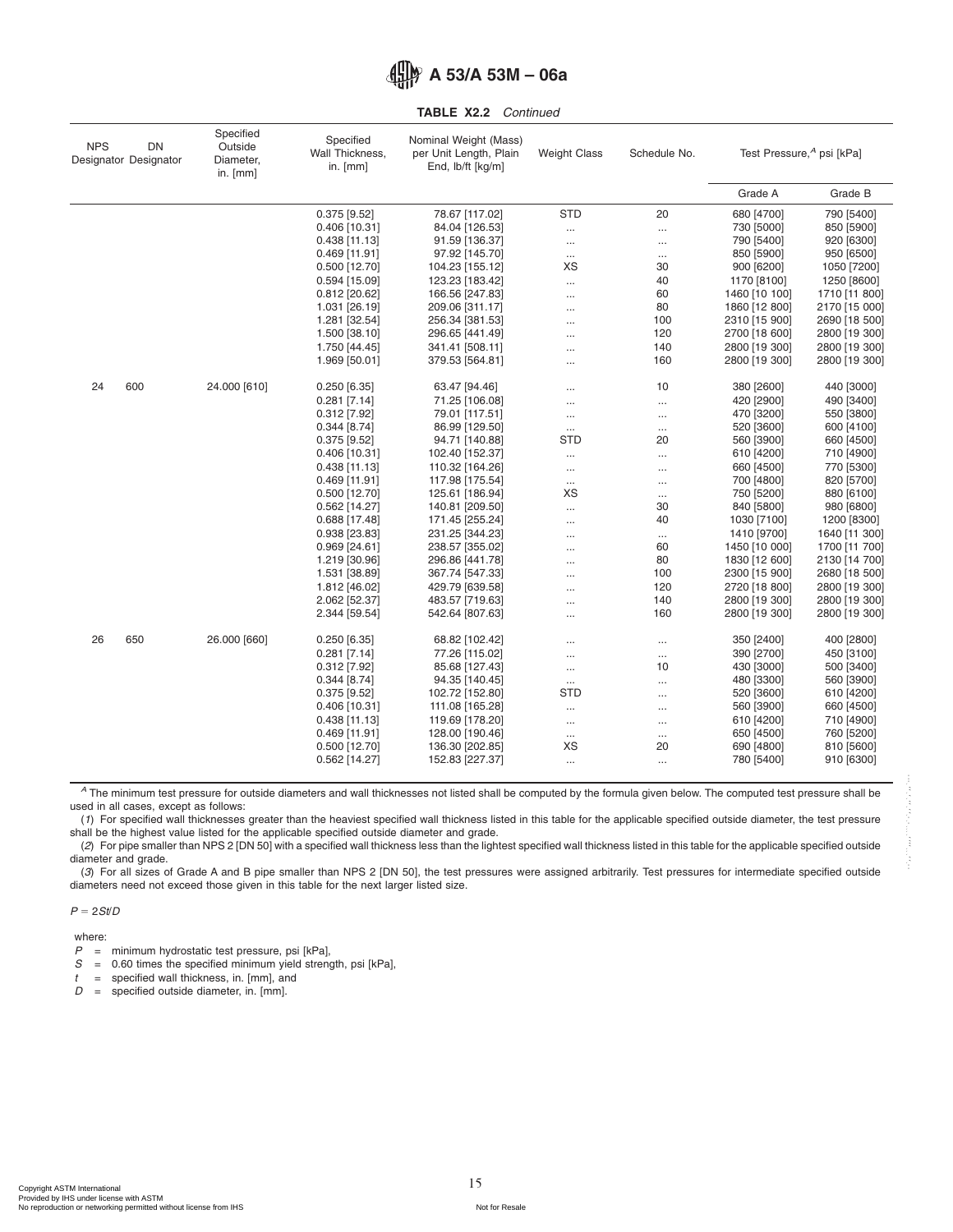<span id="page-15-0"></span>

## **TABLE X2.3 Dimensions, Weights (Masses) per Unit Length, and Test Pressures for Threaded and Coupled Pipe**

| <b>NPS</b><br>Designator | DN<br>Designator | Specified<br>Outside<br>Diameter,<br>in. [mm] | Specified<br>Wall Thickness,<br>in. $[mm]$                              | Nominal Weight<br>(Mass) per Unit<br>Length, Threaded<br>and Coupled, lb/ft<br>[kg/m] | Weight<br>Class                            | Schedule<br>No.            | Test Pressure, psi [kPa]                                     |                                                                |
|--------------------------|------------------|-----------------------------------------------|-------------------------------------------------------------------------|---------------------------------------------------------------------------------------|--------------------------------------------|----------------------------|--------------------------------------------------------------|----------------------------------------------------------------|
|                          |                  |                                               |                                                                         |                                                                                       |                                            |                            | Grade A                                                      | Grade B                                                        |
| $\frac{1}{8}$            | 6                | $0.405$ [10.3]                                | $0.068$ [1.73]<br>$0.095$ [2.41]                                        | $0.25$ [0.37]<br>$0.32$ [0.46]                                                        | <b>STD</b><br>XS                           | 40<br>80                   | 700 [4800]<br>850 [5900]                                     | 700 [4800]<br>850 [5900]                                       |
| $\frac{1}{4}$            | 8                | $0.540$ [13.7]                                | $0.088$ [2.24]<br>$0.119$ [3.02]                                        | $0.43$ [0.63]<br>$0.54$ [0.80]                                                        | <b>STD</b><br>XS                           | 40<br>80                   | 700 [4800]<br>850 [5900]                                     | 700 [4800]<br>850 [5900]                                       |
| $\frac{3}{8}$            | 10               | $0.675$ [17.1]                                | $0.091$ [2.31]<br>$0.126$ [3.20]                                        | $0.57$ [0.84]<br>$0.74$ [1.10]                                                        | <b>STD</b><br>XS                           | 40<br>80                   | 700 [4800]<br>850 [5900]                                     | 700 [4800]<br>850 [5900]                                       |
| $\frac{1}{2}$            | 15               | $0.840$ [21.3]                                | $0.109$ [2.77]<br>$0.147$ [3.73]<br>$0.294$ [7.47]                      | $0.86$ [1.27]<br>1.09 [1.62]<br>1.72 [2.54]                                           | <b>STD</b><br>XS<br><b>XXS</b>             | 40<br>80<br>$\cdots$       | 700 [4800]<br>850 [5900]<br>1000 [6900]                      | 700 [4800]<br>850 [5900]<br>1000 [6900]                        |
| $\frac{3}{4}$            | 20               | 1.050 [26.7]                                  | $0.113$ [2.87]<br>$0.154$ [3.91]<br>$0.308$ [7.82]                      | 1.14 [1.69]<br>1.48 [2.21]<br>$2.45$ [3.64]                                           | <b>STD</b><br>XS<br><b>XXS</b>             | 40<br>80<br>$\cdots$       | 700 [4800]<br>850 [5900]<br>1000 [6900]                      | 700 [4800]<br>850 [5900]<br>1000 [6900]                        |
| $\mathbf{1}$             | 25               | 1.315 [33.4]                                  | $0.133$ [3.38]<br>0.179[4.55]<br>$0.358$ [ $9.09$ ]                     | $1.69$ [2.50]<br>$2.19$ [3.25]<br>$3.66$ [5.45]                                       | <b>STD</b><br>XS<br><b>XXS</b>             | 40<br>80<br>$\cdots$       | 700 [4800]<br>850 [5900]<br>1000 [6900]                      | 700 [4800]<br>850 [5900]<br>1000 [6900]                        |
| $1\frac{1}{4}$           | 32               | 1.660 [42.2]                                  | $0.140$ [3.56]<br>$0.191$ [4.85]<br>$0.382$ [9.70]                      | $2.28$ [3.40]<br>$3.03$ [4.49]<br>5.23 [7.76]                                         | <b>STD</b><br>XS<br><b>XXS</b>             | 40<br>80<br>$\cdots$       | 1000 [6900]<br>1500 [10 300]<br>1800 [12 400]                | 1100 [7600]<br>1600 [11 000]<br>1900 [13 100]                  |
| $1\frac{1}{2}$           | 40               | 1.900 [48.3]                                  | $0.145$ [3.68]<br>$0.200$ [5.08]<br>$0.400$ [10.16]                     | 2.74 [4.04]<br>$3.65$ [5.39]<br>6.41 [9.56]                                           | <b>STD</b><br>XS<br><b>XXS</b>             | 40<br>80<br>$\ldots$       | 1000 [6900]<br>1500 [10 300]<br>1800 [12 400]                | 1100 [7600]<br>1600 [11 000]<br>1900 [13 100]                  |
| 2                        | 50               | 2.375 [60.3]                                  | $0.154$ [3.91]<br>$0.218$ [5.54]<br>0.436 [11.07]                       | 3.68 [5.46]<br>$5.08$ [7.55]<br>9.06 [13.44]                                          | <b>STD</b><br>XS<br><b>XXS</b>             | 40<br>80<br>$\ldots$       | 2300 [15 900]<br>2500 [17 200]<br>2500 [17 200]              | 2500 [17 200]<br>2500 [17 200]<br>2500 [17 200]                |
| $2^{1/2}$                | 65               | 2.875 [73.0]                                  | $0.203$ [5.16]<br>$0.276$ [7.01]<br>0.552 [14.02]                       | 5.85 [8.67]<br>7.75 [11.52]<br>13.72 [20.39]                                          | <b>STD</b><br>XS<br><b>XXS</b>             | 40<br>80<br>$\ldots$       | 2500 [17 200]<br>2500 [17 200]<br>2500 [17 200]              | 2500 [17 200]<br>2500 [17 200]<br>2500 [17 200]                |
| 3                        | 80               | $3.500$ [88.9]                                | $0.216$ [5.49]<br>$0.300$ [7.62]<br>$0.600$ [15.24]                     | 7.68 [11.35]<br>10.35 [15.39]<br>18.60 [27.66]                                        | <b>STD</b><br>XS<br>XXS                    | 40<br>80<br>$\ldots$       | 2200 [15 200]<br>2500 [17 200]<br>2500 [17 200]              | 2500 [17 200]<br>2500 [17 200]<br>2500 [17 200]                |
| $3\frac{1}{2}$           | 90               | 4.000 [101.6]                                 | $0.226$ [5.74]<br>0.318[8.08]                                           | 9.27 [13.71]<br>12.67 [18.82]                                                         | <b>STD</b><br>XS                           | 40<br>80                   | 2000 [13 800]<br>2800 [19 300]                               | 2400 [16 500]<br>2800 [19 300]                                 |
| 4                        | 100              | 4.500 [114.3]                                 | $0.237$ [6.02]<br>0.337[8.56]<br>0.674 [17.12]                          | 10.92 [16.23]<br>15.20 [22.60]<br>27.62 [41.09]                                       | <b>STD</b><br>XS<br>XXS                    | 40<br>80<br>$\ldots$       | 1900 [13 100]<br>2700 [18 600]<br>2800 [19 300]              | 2200 [15 200]<br>2800 [19 300]<br>2800 [19 300]                |
| 5                        | 125              | 5.563 [141.3]                                 | 0.258[6.55]<br>$0.375$ [9.52]<br>$0.750$ [19.05]                        | 14.90 [22.07]<br>21.04 [31.42]<br>38.63 [57.53]                                       | <b>STD</b><br>ХS<br><b>XXS</b>             | 40<br>80<br>$\ldots$       | 1700 [11 700]<br>2400 [16 500]<br>2800 [19 300]              | 1900 [13 100]<br>2800 [19 300]<br>2800 [19 300]                |
| 6                        | 150              | 6.625 [168.3]                                 | $0.280$ [7.11]<br>0.432 [10.97]<br>0.864 [21.95]                        | 19.34 [28.58]<br>28.88 [43.05]<br>53.19 [79.18]                                       | <b>STD</b><br>XS<br><b>XXS</b>             | 40<br>80<br>$\ldots$       | 1500 [10 300]<br>2300 [15 900]<br>2800 [19 300]              | 1800 [12 400]<br>2700 [18 600]<br>2800 [19 300]                |
| 8                        | 200              | 8.625 [219.1]                                 | $0.277$ [7.04]<br>0.322 [8.18]<br>$0.500$ [12.70]<br>0.875 [22.22]      | 25.53 [38.07]<br>29.35 [43.73]<br>44.00 [65.41]<br>72.69 [107.94]                     | $\cdots$<br><b>STD</b><br>ΧS<br><b>XXS</b> | 30<br>40<br>80<br>$\cdots$ | 1200 [8300]<br>1300 [9000]<br>2100 [14 500]<br>2800 [19 300] | 1300 [9000]<br>1600 [11 000]<br>2400 [16 500]<br>2800 [19 300] |
| 10                       | 250              | 10.750 [273.0]                                | $0.279$ [7.09]<br>$0.307$ [7.80]<br>$0.365$ [ $9.27$ ]<br>0.500 [12.70] | 32.33 [48.80]<br>35.33 [53.27]<br>41.49 [63.36]<br>55.55 [83.17]                      | $\ldots$<br>$\cdots$<br><b>STD</b><br>ХS   | $\cdots$<br>30<br>40<br>60 | 950 [6500]<br>1000 [6900]<br>1200 [8300]<br>1700 [11 700]    | 1100 [7600]<br>1200 [8300]<br>1400 [9700]<br>2000 [13 800]     |
| 12                       | 300              | 12.750 [323.8]                                | 0.330 [8.38]<br>$0.375$ [9.52]<br>$0.500$ [12.70]                       | 45.47 [67.72]<br>51.28 [76.21]<br>66.91 [99.4]                                        | $\cdots$<br><b>STD</b><br>XS               | 30<br>$\ldots$<br>$\cdots$ | 950 [6500]<br>1100 [7600]<br>1400 [9700]                     | 1100 [7600]<br>1200 [8300]<br>1600 [11 000]                    |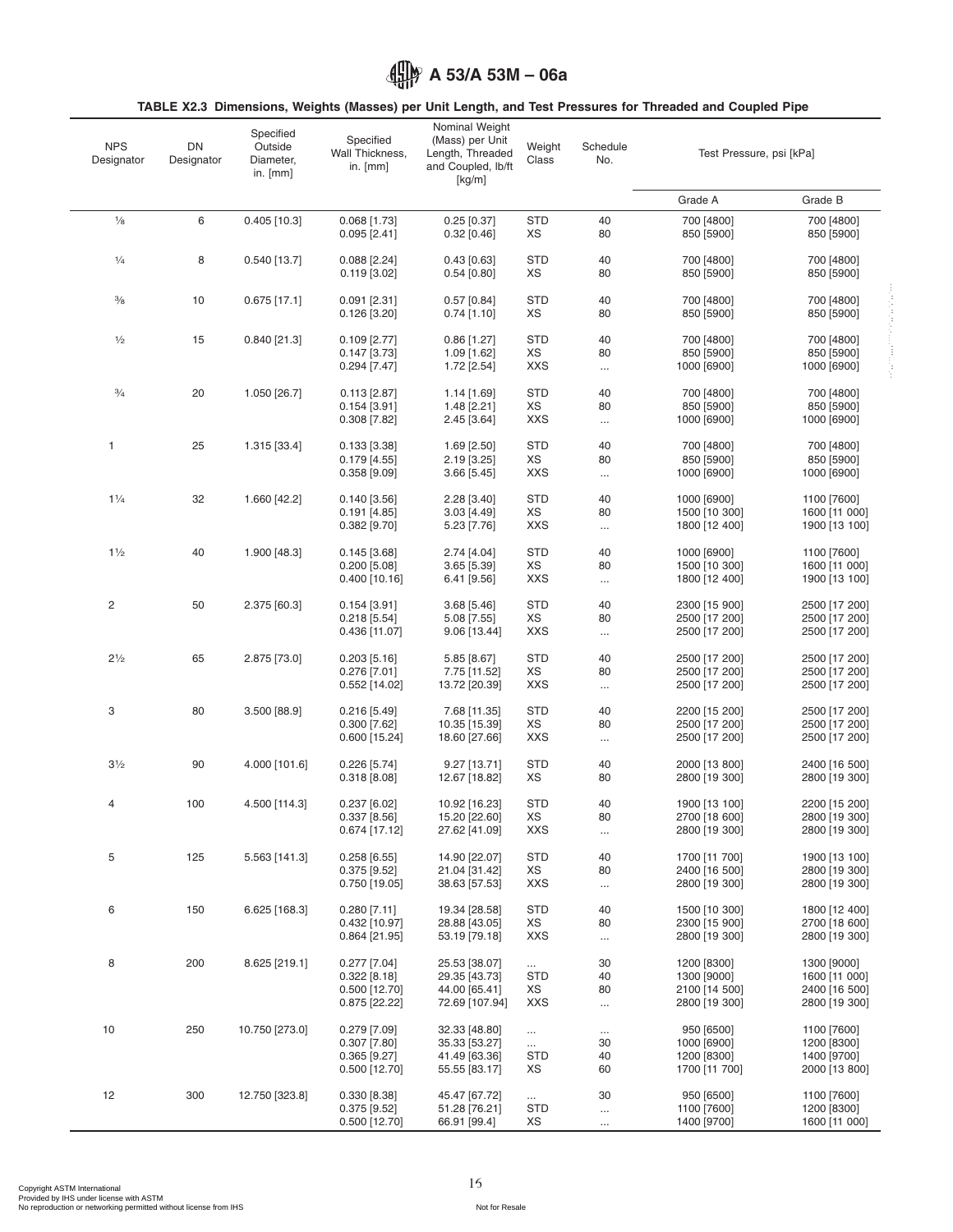#### <span id="page-16-1"></span><span id="page-16-0"></span>**TABLE X2.4 Table of Minimum Permissible Wall Thicknesses on Inspection for Pipe Specified Wall Thicknesses**

Note 1—The following equation, upon which this table is based, shall be applied to calculate minimum permissible wall thickness from specified wall thickness:

 $t_s \times 0.875 = t_m$ 

where:

 $t<sub>s</sub>$  = specified wall thickness, in. [mm], and

 $t_m$  = minimum permissible wall thickness, in. [mm].

The wall thickness is expressed to three [two] decimal places, the fourth [third] decimal place being carried forward or dropped in accordance with Practice [E 29.](#page-1-14)

NOTE 2—This table is a master table covering wall thicknesses available in the purchase of different classifications of pipe, but it is not meant to imply that all of the walls listed therein are obtainable under this specification.

| Specified Wall<br>Thickness $(t_s)$ , | Minimum<br>Permissible Wall | Specified Wall<br>Thickness $(t_{s})$ , | Minimum<br>Permissible Wall | Specified Wall<br>Thickness $(t_{s})$ , | Minimum<br>Permissible Wall |
|---------------------------------------|-----------------------------|-----------------------------------------|-----------------------------|-----------------------------------------|-----------------------------|
| in. [mm]                              | Thickness on                | in. [mm]                                | Thickness on                | in. [mm]                                | Thickness on                |
|                                       | Inspection $(t_m)$ ,        |                                         | Inspection $(t_m)$ ,        |                                         | Inspection $(t_m)$ ,        |
|                                       | in. $[mm]$                  |                                         | in. [mm]                    |                                         | in. $[mm]$                  |
| $0.068$ [1.73]                        | $0.060$ [1.52]              | $0.294$ [7.47]                          | $0.257$ [6.53]              | $0.750$ [19.05]                         | $0.656$ [16.66]             |
| $0.088$ [2.24]                        | $0.077$ [1.96]              | $0.300$ [7.62]                          | $0.262$ [6.65]              | $0.812$ [20.62]                         | $0.710$ [18.03]             |
| $0.091$ [2.31]                        | $0.080$ [2.03]              | $0.307$ [7.80]                          | $0.269$ [6.83]              | $0.844$ [21.44]                         | 0.739 [18.77]               |
| $0.095$ [2.41]                        | $0.083$ [2.11]              | $0.308$ [7.82]                          | 0.270 [6.86]                | 0.864 [21.94]                           | 0.756 [19.20]               |
| $0.109$ [2.77]                        | $0.095$ [2.41]              | $0.312$ [7.92]                          | $0.273$ [6.93]              | 0.875 [22.22]                           | 0.766 [19.46]               |
| $0.113$ [2.87]                        | $0.099$ [2.51]              | 0.318 [8.08]                            | $0.278$ [7.06]              | 0.906 [23.01]                           | 0.793 [20.14]               |
| $0.119$ [3.02]                        | $0.104$ [2.64]              | $0.322$ [8.18]                          | $0.282$ [7.16)              | 0.938 [23.82]                           | $0.821$ [20.85]             |
| $0.125$ [3.18]                        | $0.109$ [2.77)              | $0.330$ [8.38]                          | 0.289 [7.34]                | 0.968 [24.59]                           | $0.847$ [21.51]             |
| $0.126$ [3.20]                        | $0.110$ [2.79]              | $0.337$ [8.56]                          | 0.295 [7.49]                | 1.000 [25.40]                           | 0.875 [22.22]               |
| $0.133$ [3.38]                        | $0.116$ [2.95]              | $0.343$ [8.71]                          | $0.300$ [7.62]              | 1.031 [26.19]                           | 0.902 [22.91]               |
| $0.140$ [3.56]                        | $0.122$ [3.10]              | $0.344$ [8.74]                          | $0.301$ [7.65]              | 1.062 [26.97]                           | $0.929$ [26.30]             |
| $0.145$ [3.68]                        | $0.127$ [3.23]              | $0.358$ [9.09]                          | $0.313$ [7.95]              | 1.094 [27.79]                           | 0.957 [24.31]               |
| $0.147$ [3.73]                        | $0.129$ [3.28]              | $0.365$ [9.27]                          | $0.319$ [8.10]              | 1.125 [28.58]                           | 0.984 [24.99]               |
| $0.154$ [3.91]                        | $0.135$ [3.43]              | $0.375$ [9.52]                          | 0.328 [8.33]                | 1.156 [29.36]                           | 1.012 [25.70]               |
| $0.156$ [3.96]                        | $0.136$ [3.45]              | $0.382$ [9.70]                          | $0.334$ [8.48]              | 1.219 [30.96]                           | 1.067 [27.08]               |
|                                       |                             |                                         |                             |                                         |                             |
| $0.179$ [4.55]                        | $0.157$ [3.99]              | $0.400$ [10.16]                         | 0.350 [8.89]                | 1.250 [31.75]                           | 1.094 [27.79]               |
| $0.187$ [4.75]                        | $0.164$ [4.17]              | 0.406 [10.31]                           | $0.355$ [ $9.02$ ]          | 1.281 [32.54]                           | 1.121 [28.47]               |
| $0.188$ [4.78]                        | $0.164$ [4.17]              | 0.432 [10.97]                           | 0.378 [9.60]                | 1.312 [33.32]                           | 1.148 [29.16]               |
| $0.191$ [4.85]                        | $0.167$ [4.24]              | 0.436 [11.07]                           | 0.382 [9.70]                | 1.343 [34.11]                           | 1.175 [29.85]               |
| $0.200$ [5.08]                        | $0.175$ [4.44]              | $0.437$ [11.10]                         | $0.382$ [9.70]              | 1.375 [34.92]                           | 1.203 [30.56]               |
| $0.203$ [5.16]                        | $0.178$ [4.52]              | $0.438$ [11.13]                         | 0.383 [9.73]                | 1.406 [35.71]                           | 1.230 [31.24]               |
| $0.216$ [5.49]                        | $0.189$ [4.80]              | 0.500 [12.70]                           | $0.438$ [11.13]             | 1.438 [36.53]                           | 1.258 [31.95]               |
| $0.218$ [5.54]                        | $0.191$ [4.85]              | 0.531 [13.49]                           | $0.465$ [11.81]             | 1.500 [38.10]                           | 1.312 [33.32]               |
| $0.219$ [5.56]                        | $0.192$ [4.88]              | 0.552 [14.02]                           | $0.483$ [12.27]             | 1.531 [38.89]                           | 1.340 [34.04]               |
| $0.226$ [5.74]                        | $0.198$ [5.03]              | 0.562 [14.27]                           | $0.492$ [12.50]             | 1.562 [39.67]                           | 1.367 [34.72]               |
| 0.237[6.02]                           | $0.207$ [5.26]              | 0.594 [15.09]                           | 0.520 [13.21]               | 1.594 [40.49]                           | 1.395 [35.43]               |
| $0.250$ [6.35]                        | $0.219$ [5.56]              | 0.600 [15.24]                           | 0.525 [13.34]               | 1.750 [44.45]                           | 1.531 [38.89]               |
| $0.258$ [6.55]                        | $0.226$ [5.74]              | 0.625 [15.88]                           | 0.547 [13.89]               | 1.781 [45.24]                           | 1.558 [39.57]               |
| $0.276$ [7.01]                        | $0.242$ [6.15]              | $0.656$ [16.66]                         | $0.574$ [14.58]             | 1.812 [46.02]                           | 1.586 [40.28]               |
| $0.277$ [7.04]                        | $0.242$ [6.15]              | 0.674 [17.12]                           | 0.590 [14.99]               | 1.968 [49.99]                           | 1.722 [43.74]               |
|                                       |                             |                                         |                             |                                         |                             |
| 0.279 [7.09]                          | $0.244$ [6.20]              | 0.688 [17.48]                           | 0.602 [15.29]               | 2.062 [52.37]                           | 1.804 [45.82]               |
| $0.280$ [7.11]                        | $0.245$ [6.22]              | 0.719 [18.26]                           | 0.629 [15.98]               | 2.344 [59.54]                           | 2.051 [52.10]               |
| $0.281$ [7.14]                        | $0.246$ [6.25]              |                                         |                             |                                         |                             |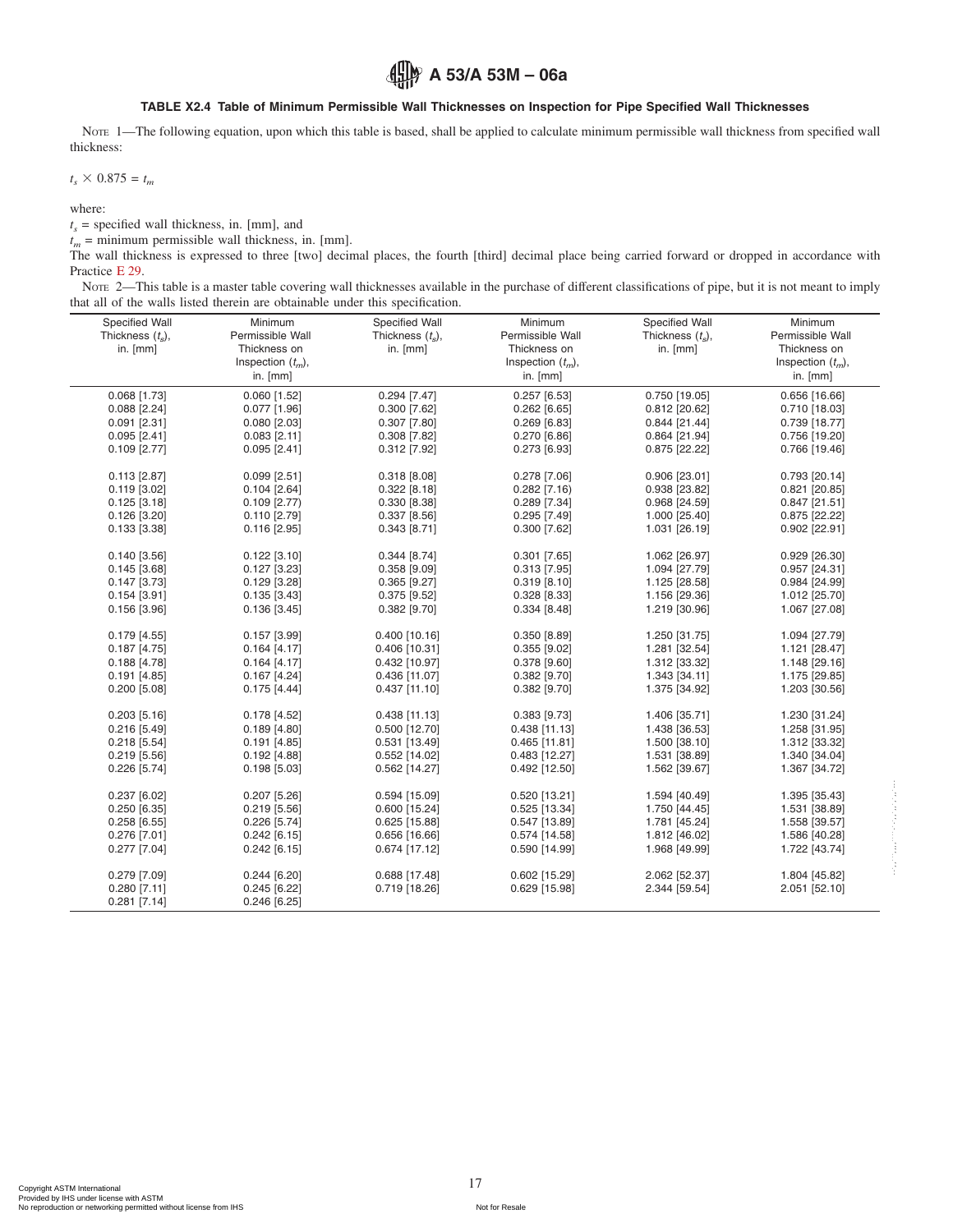## <span id="page-17-1"></span><span id="page-17-0"></span>**X3. BASIC THREADING DATA**

X3.1 [Fig. X3.1](#page-17-1) is to be used with [Table X3.1.](#page-17-0) [Fig. X3.2](#page-18-2) is to be used with [Table X3.2.](#page-18-1)



**FIG. X3.1 Dimensions of Hand Tight Assembly for Use with [Table X3.1](#page-17-0)**



NOTE 1-All dimensions in this table are nominal and subject to mill tolerances. NOTE 2—The taper of threads is  $\frac{3}{4}$  in./ft [62.5 mm/m] on the diameter.

|                          | Pipe                    |                                   |                 |                                                            | Threads                            |                           |                                                  |                                   | Coupling                             |                                              |
|--------------------------|-------------------------|-----------------------------------|-----------------|------------------------------------------------------------|------------------------------------|---------------------------|--------------------------------------------------|-----------------------------------|--------------------------------------|----------------------------------------------|
| <b>NPS</b><br>Designator | <b>DN</b><br>Designator | Specified<br>Outside<br>Diameter, | inch            | Number per End of Pipe to<br>Hand Tight Plane,<br>in. [mm] | Effective<br>Length,<br>in. $[mm]$ | Total<br>Length, in. [mm] | <b>Pitch Diameter</b><br>at Hand<br>Tight Plane, | Specified<br>Outside<br>Diameter, | Length,<br>$min.$ , in. $[mm]$       | <b>Hand Tight</b><br>Stand-Off<br>(Number of |
|                          |                         | in. [mm]<br>D                     |                 | $L_{1}$                                                    | L <sub>2</sub>                     | $L_4$                     | in. [mm]<br>$E_{1}$                              | in. $[mm]$<br>W                   | $N_L$                                | Threads)<br>Α                                |
|                          |                         |                                   |                 |                                                            |                                    |                           |                                                  |                                   |                                      |                                              |
| $\frac{1}{8}$            | 6                       | $0.405$ [10.3]                    | 27              | $0.1615$ [4.1021]                                          | 0.2638<br>[6.7005]                 | 0.3924<br>[9.9670]        | 0.37360<br>[9.48944]                             | $0.563$ [14.3]                    | $\frac{3}{4}$ [19]                   | 4                                            |
| 1/4                      | 8                       | $0.540$ [13.7]                    | 18              | 0.2278 [5.7861]                                            | 0.4018                             | 0.5946                    | 0.49163                                          | $0.719$ [18.3]                    | 1% [29]                              | $5\frac{1}{2}$                               |
|                          |                         |                                   |                 |                                                            | [10.2057]                          | [15.1028]                 | [12.48740]                                       |                                   |                                      |                                              |
| $\frac{3}{8}$            | 10                      | $0.675$ [17.1]                    | 18              | 0.240 [6.096]                                              | 0.4078                             | 0.6006                    | 0.62701                                          | $0.875$ [22.2]                    | 1% [29]                              | 5                                            |
|                          |                         |                                   |                 |                                                            | [10.3581]                          | [15.2552]                 | [15.92605]                                       |                                   |                                      |                                              |
| $\frac{1}{2}$            | 15                      | $0.840$ [21.3]                    | 14              | 0.320 [8.128]                                              | 0.5337                             | 0.7815                    | 0.77843                                          | 1.063 [27.0]                      | $1\frac{1}{2}$ [38]                  | 5                                            |
|                          |                         |                                   |                 |                                                            | [13.5560]                          | [19.8501]                 | [19.77212]                                       |                                   |                                      |                                              |
| $\frac{3}{4}$            | 20                      | 1.050 [26.7]                      | 14              | $0.339$ [8.611]                                            | 0.5457                             | 0.7935                    | 0.98887                                          | 1.313 [33.4]                      | 1% [40]                              | 5                                            |
|                          |                         |                                   |                 |                                                            | [13.8608]                          | [20.1549]                 | [25.11730]                                       |                                   |                                      |                                              |
| 1                        | 25                      | 1.315 [33.4]                      | $11\frac{1}{2}$ | 0.400 [10.160]                                             | 0.6828                             | 0.9845                    | 1.23863                                          | 1.576 [40.0]                      | 1 <sup>15</sup> / <sub>16</sub> [49] | 5                                            |
|                          |                         |                                   |                 |                                                            | [17.3431]                          | [25.0063]                 | [31.46120]                                       |                                   |                                      |                                              |
| $1\frac{1}{4}$           | 32                      | 1.660 [42.2]                      | $11\frac{1}{2}$ | 0.420 [10.668]                                             | 0.7068                             | 1.0085                    | 1.58338                                          | 1.900 [48.3]                      | 2[50]                                | 5                                            |
|                          |                         |                                   |                 |                                                            | [17.9527]                          | [25.6159]                 | [40.21785]                                       |                                   |                                      |                                              |
| $1\frac{1}{2}$           | 40                      | 1.900 [48.3]                      | $11\frac{1}{2}$ | 0.420 [10.668]                                             | 0.7235                             | 1.0252                    | 1.82234                                          | 2.200 [55.9]                      | 2[50]                                | $5\frac{1}{2}$                               |
|                          | 50                      |                                   | $11\frac{1}{2}$ | 0.436 [11.074]                                             | [18.3769]<br>0.7565                | [26.0401]<br>1.0582       | [46.28744]<br>2.29627                            |                                   |                                      | $5\frac{1}{2}$                               |
| $\overline{c}$           |                         | 2.375 [60.3]                      |                 |                                                            | [19.2151]                          | [26.8783]                 | [58.32526]                                       | 2.750 [69.8]                      | 21/16 [52]                           |                                              |
|                          |                         |                                   |                 |                                                            |                                    |                           |                                                  |                                   |                                      |                                              |
| $2^{1/2}$                | 65                      | 2.875 [73.0]                      | 8               | 0.682 [17.323]                                             | 1.1376                             | 1.5712                    | 2.76216                                          | 3.250 [82.5]                      | $3\frac{1}{6}$ [78]                  | $5\frac{1}{2}$                               |
|                          |                         |                                   |                 |                                                            | [28.8950]                          | [39.9085]                 | [70.15886]                                       |                                   |                                      |                                              |
| 3                        | 80                      | 3.500 [88.9]                      | 8               | 0.766 [19.456]                                             | 1.2000                             | 1.6337                    | 3.38850                                          | 4.000 [101.6]                     | 3%6 [81]                             | $5\frac{1}{2}$                               |
| $3\frac{1}{2}$           | 90                      | 4.000 [101.6]                     | 8               | 0.821 [20.853]                                             | [30.4800]<br>1.2500                | [41.4960]<br>1.6837       | [86.06790]<br>3.88881                            | 4.625 [117.5]                     | 35/16 [84]                           | $5\frac{1}{2}$                               |
|                          |                         |                                   |                 |                                                            | [31.7500]                          | [42.7660]                 | [98.77577]                                       |                                   |                                      |                                              |
|                          |                         |                                   |                 |                                                            |                                    |                           |                                                  |                                   |                                      |                                              |
| $\overline{4}$           | 100                     | 4.500 [114.3]                     | 8               | 0.844 [21.438]                                             | 1.3000                             | 1.7337                    | 4.38713                                          | 5.000 [127.0]                     | $3\frac{7}{16}$ [87]                 | 5                                            |
|                          |                         |                                   |                 |                                                            | [33.0200]                          | [44.0360]                 | [111.43310]                                      |                                   |                                      |                                              |
| 5                        | 125                     | 5.563 [141.3]                     | 8               | 0.937 [23.800]                                             | 1.4063                             | 1.8400                    | 5.44929                                          | 6.296 [159.9]                     | $3^{11}/_{16}$ [94]                  | 5                                            |
| 6                        | 150                     | 6.625 [168.3]                     | 8               | 0.958 [24.333]                                             | [35.7200]<br>1.5125                | [46.7360]<br>1.9462       | [138.41200]<br>6.50597                           | 7.390 [187.7]                     | 315/16 [100]                         | 6                                            |
|                          |                         |                                   |                 |                                                            | [38.4175]                          | [49.4335]                 | [165.25164]                                      |                                   |                                      |                                              |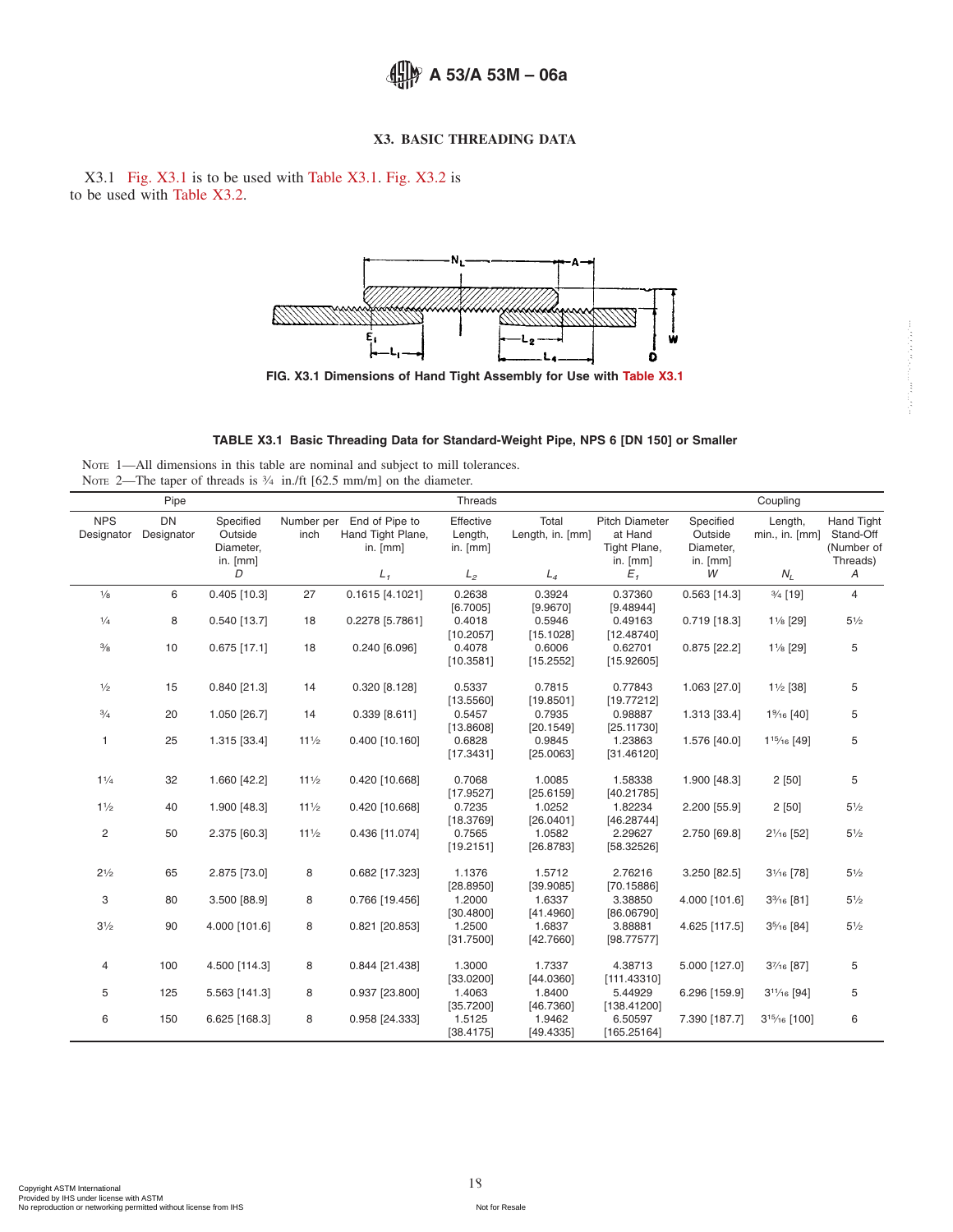<span id="page-18-2"></span>

<span id="page-18-1"></span>**FIG. X3.2 Dimensions of Hand Tight Assembly for Use with [Table X3.2](#page-18-1)**

#### **TABLE X3.2 Basic Threading Data for Standard-Weight Pipe, NPS 8 [DN 200] or Larger, and all Sizes of Extra-Strong and Double-Extra-Strong Weight Pipe**

|  | NOTE 1—The taper of threads is $\frac{3}{4}$ in./ft [62.5 mm/m] on the diameter. |
|--|----------------------------------------------------------------------------------|
|--|----------------------------------------------------------------------------------|

|                                     | Pipe |                                                |                           |                            |                                           |                 |                             | Threads                                    |                         |          |                                              |                    |                                          |         | Coupling               |        |                                          |
|-------------------------------------|------|------------------------------------------------|---------------------------|----------------------------|-------------------------------------------|-----------------|-----------------------------|--------------------------------------------|-------------------------|----------|----------------------------------------------|--------------------|------------------------------------------|---------|------------------------|--------|------------------------------------------|
| <b>NPS</b><br>Desig-Desig-<br>nator | DN   | Specified<br>Outside<br>nator Diameter,<br>in. | [mm]                      | Num-<br>ber<br>per<br>Inch | End of<br>Pipe to<br>Hand Tight<br>Plane, |                 | Effective<br>Length,<br>in. | [mm]                                       | Total<br>Length,<br>in. | [mm]     | Pitch<br>Diameter<br>at Hand<br>Tight Plane, |                    | Specified<br>Outside<br>Diameter,<br>in. | [mm]    | Length,<br>min,<br>in. | [mm]   | Hand Tight<br>Stand-Off<br>(Number<br>οf |
|                                     |      | D                                              |                           |                            | in.<br>L,                                 | [mm]            | $L_2$                       |                                            | $L_4$                   |          | in.<br>$E_{1}$                               | [mm]               | W                                        |         | $N_L$                  |        | Threads)                                 |
| $\frac{1}{8}$                       | 6    | 0.405                                          | [10.3]                    | 27                         | 0.1615                                    | [4.1021] 0.2638 |                             | [6.7005] 0.3924                            |                         | [9.9670] | 0.37360                                      | [9.48944]          | 0.563                                    | [14.3]  | $1\frac{1}{16}$        | $[27]$ | 3                                        |
| 1/4                                 | 8    | 0.540                                          | [13.7]                    | 18                         | 0.2278                                    |                 |                             | [5.7861] 0.4018 [10.2057] 0.5946 [15.1028] |                         |          | 0.49163                                      | [12.48740]         | 0.719                                    | [18.3]  | 15/8                   | [41]   | 3                                        |
| $\frac{3}{8}$                       | 10   | 0.675                                          | [17.1]                    | 18                         | 0.240                                     | [6.096]         | 0.4078                      | [10.3581] 0.6006 [15.2552]                 |                         |          | 0.62701                                      | [15.92605]         | 0.875                                    | [22.2]  | 15/8                   | [41]   | 3                                        |
| $\frac{1}{2}$                       | 15   | 0.840                                          | [21.3]                    | 14                         | 0.320                                     | [8.128]         | 0.5337                      | [13.5560] 0.7815 [19.8501]                 |                         |          | 0.77843                                      | [19.77212]         | 1.063                                    | [27.0]  | $2\frac{1}{8}$         | $[54]$ | 3                                        |
| $\frac{3}{4}$                       | 20   | 1.050                                          | [26.7]                    | $14\frac{1}{2}$            | 0.339                                     | [8.611]         | 0.5457                      | [13.8608] 0.7935 [20.1549]                 |                         |          | 0.98887                                      | [25.11730]         | 1.313                                    | [33.4]  | $2\frac{1}{8}$         | $[54]$ | 3                                        |
|                                     | 25   | 1.315                                          | [33.4]                    | 11                         | 0.400                                     | [10.160]        |                             | 0.6828 [17.3431] 0.9845 [25.0063]          |                         |          | 1.23863                                      | [31.46120]         | 1.576                                    | [40.0]  | $2^{5/8}$              | [67]   | 3                                        |
| 11/4                                | 32   | 1.660                                          | $[42.2]$ 111/2            |                            | 0.420                                     | [10.668]        |                             | 0.7068 [17.9527] 1.0085 [25.6159]          |                         |          | 1.58338                                      | [40.21785]         | 2.054                                    | [52.2]  | $2^{3/4}$              | $[70]$ | 3                                        |
| 11/2                                | 40   | 1.900                                          | $[48.3]$ 11 $\frac{1}{2}$ |                            | 0.420                                     | [10.668]        |                             | 0.7235 [18.3769] 1.0252 [26.0401]          |                         |          | 1.82234                                      | [46.28744]         | 2.200                                    | [55.9]  | $2^{3/4}$              | $[70]$ | 3                                        |
| 2                                   | 50   | 2.375                                          | $[60.3]$ 11 $\frac{1}{2}$ |                            | 0.436                                     | [11.074]        |                             | 0.7565 [19.2151] 1.0582 [26.8783]          |                         |          | 2.29627                                      | [58.32526]         | 2.875                                    | [73.0]  | $2^{7}/8$              | $[73]$ | 3                                        |
| $2\frac{1}{2}$                      | 65   | 2.875                                          | [73.0]                    | 8                          | 0.682                                     | [17.323]        |                             | 1.1375 [28.8950] 1.5712 [39.9085]          |                         |          | 2.76216                                      | [70.15886]         | 3.375                                    | [85.7]  | $4\frac{1}{8}$         | [105]  | 2                                        |
| 3                                   | 80   | 3.500                                          | [88.9]                    | 8                          | 0.766                                     | [19.456]        | 1.2000                      | [30.4800] 1.6337 [41.4960]                 |                         |          | 3.38850                                      | [86.06790]         | 4.000                                    | [101.6] | $4^{1/4}$              | [108]  | $\overline{c}$                           |
| $3\frac{1}{2}$                      | 90   | 4.000                                          | [101.6]                   | 8                          | 0.821                                     | [20.853]        | 1.2500                      | [31.7500] 1.6837 [42.7660]                 |                         |          | 3.88881                                      | [98.77577]         | 4.625                                    | [117.5] | $4\frac{3}{8}$         | [111]  | $\overline{c}$                           |
| 4                                   | 100  | 4.500                                          | [114.3]                   | 8                          | 0.844                                     | [21.438]        | 1.3000                      | [33.0200] 1.7337 [44.0360]                 |                         |          | 4.38713                                      | [111.43310]        | 5.200                                    | [132.1] | $4\frac{1}{2}$         | [114]  | $\overline{c}$                           |
| 5                                   | 125  | 5.563                                          | [141.3]                   | 8                          | 0.937                                     | [23.800]        |                             | 1.4063 [35.7200] 1.8400 [46.7360]          |                         |          | 5.44929                                      | [138.41200]        | 6.296                                    | [159.9] | $4\frac{5}{8}$         | [117]  | $\overline{c}$                           |
| 6                                   | 150  | 6.625                                          | [168.3]                   | 8                          | 0.958                                     | [24.333]        |                             | 1.5125 [38.4175] 1.9462 [49.4335]          |                         |          | 6.50597                                      | [165.25164]        | 7.390                                    | [187.7] | $4^{7}/_{8}$           | [124]  | 2                                        |
| 8                                   | 200  | 8.625                                          | [219.1]                   | 8                          | 1.063                                     | [27,000]        |                             | 1.7125 [43.4975] 2.1462 [54.5135]          |                         |          | 8.50003                                      | [215.90076]        | 9.625                                    | [244.5] | $5\frac{1}{4}$         | [133]  | $\overline{c}$                           |
| 10                                  | 250  | 10.750                                         | [273.0]                   | 8                          | 1.210                                     | [30.734]        |                             | 1.9250 [48.8950] 2.3587 [59.9110]          |                         |          | 10.62094                                     | [269.77188]        | 11.750                                   | [298.4] | $5^{3}/4$              | [146]  | 2                                        |
| 12                                  | 300  | 12.750                                         | [323.8]                   | 8                          | 1.360                                     | [34.544]        | 2.1250                      | [53.9750] 2.5587 [64.9910] 12.61781        |                         |          |                                              | [320.49237]        | 14.000                                   | [355.6] | $6\frac{1}{8}$         | [156]  | $\overline{c}$                           |
| 14                                  | 350  | 14.000                                         | [355.6]                   | 8                          | 1.562                                     | [39.675]        |                             |                                            |                         |          | 2.2500 [57.1500] 2.6837 [68.1660] 13.87263   | [352.36480] 15.000 |                                          | [381.0] | $6\frac{3}{8}$         | [162]  | 2                                        |
| 16                                  | 400  | 16.000                                         | [406.4]                   | 8                          | 1.812                                     | [46.025]        | 2.4500                      |                                            |                         |          | [62.2300] 2.8837 [73.2460] 15.87575          | [403.24405]        | 17.000                                   | [432]   | $6^{3}/4$              | [171]  | $\overline{c}$                           |
| 18                                  | 450  | 18.000                                         | [457]                     | 8                          | 2.000                                     | [50,800]        | 2.6500                      |                                            |                         |          | [67.3100] 3.0837 [78.3260] 17.87500          | [454.02500] 19.000 |                                          | [483]   | $7\frac{1}{8}$         | [181]  | 2                                        |
| 20                                  | 500  | 20.000                                         | [508]                     | 8                          | 2.125                                     | [53.975]        |                             |                                            |                         |          | 2.8500 [72.3900] 3.2837 [83.4060] 19.87031   | [504.70587] 21.000 |                                          | [533]   | 75/8                   | [194]  | 2                                        |

#### **X4. ELONGATION VALUES**

X4.1 Tabulated in [Table X4.1](#page-18-0) are the minimum elongation values in inch-pound units, calculated using the equation given in [Table 2.](#page-2-4)

## <span id="page-18-0"></span>**TABLE X4.1 Elongation Values**

|                     |                                | Specified Wall Thickness, in. |                                 | Elongation in 2 in., min, %             |        |
|---------------------|--------------------------------|-------------------------------|---------------------------------|-----------------------------------------|--------|
| Area, $A$ , in. $2$ |                                | <b>Tension Test Specimen</b>  |                                 | Specified Minimum Tensile Strength, psi |        |
|                     | $\frac{3}{4}$ -in.<br>Specimen | $1-in.$<br>Specimen           | $1\frac{1}{2}$ -in.<br>Specimen | 48 000                                  | 60 000 |
| 0.75 and            | 0.994 and                      | $0.746$ and                   | 0.497 and                       | 36                                      | 30     |
| greater             | greater                        | greater                       | greater                         |                                         |        |
| 0.74                | $0.980 - 0.993$                | 0.735-0.745                   | $0.490 - 0.496$                 | 36                                      | 29     |
| 0.73                | 0.967-0.979                    | 0.726-0.734                   | $0.484 - 0.489$                 | 36                                      | 29     |
| 0.72                | $0.954 - 0.966$                | $0.715 - 0.725$               | $0.477 - 0.483$                 | 36                                      | 29     |
| 0.71                | $0.941 - 0.953$                | 0.706-0.714                   | $0.471 - 0.476$                 | 36                                      | 29     |
| 0.70                | $0.927 - 0.940$                | 0.695-0.705                   | 0.464-0.470                     | 36                                      | 29     |
| 0.69                | $0.914 - 0.926$                | 0.686-0.694                   | $0.457 - 0.463$                 | 36                                      | 29     |
| 0.68                | $0.900 - 0.913$                | $0.675 - 0.685$               | $0.450 - 0.456$                 | 35                                      | 29     |
| 0.67                | $0.887 - 0.899$                | 0.666-0.674                   | $0.444 - 0.449$                 | 35                                      | 29     |
| 0.66                | 0.874-0.886                    | $0.655 - 0.665$               | $0.437 - 0.443$                 | 35                                      | 29     |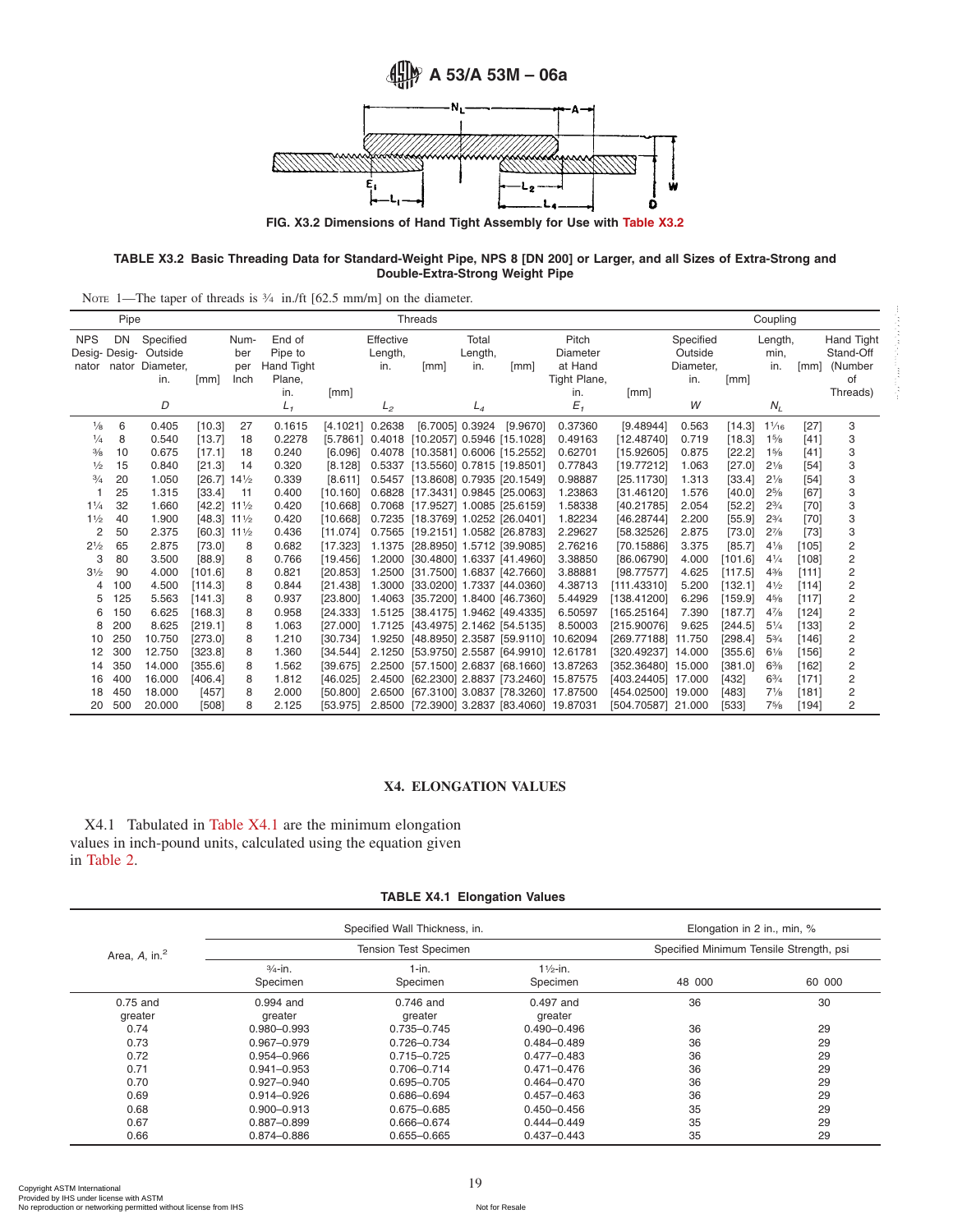|  | 4 MH A 53/A 53M - 06a |
|--|-----------------------|
|--|-----------------------|

| TABLE X4.1 |  | Continued |
|------------|--|-----------|
|------------|--|-----------|

|                           |                                    | Specified Wall Thickness, in.      | Elongation in 2 in., min, %     |                                         |          |  |
|---------------------------|------------------------------------|------------------------------------|---------------------------------|-----------------------------------------|----------|--|
| Area, A, in. <sup>2</sup> |                                    | <b>Tension Test Specimen</b>       |                                 | Specified Minimum Tensile Strength, psi |          |  |
|                           | $3/4$ -in.<br>Specimen             | $1-in.$<br>Specimen                | $1\frac{1}{2}$ -in.<br>Specimen | 48 000                                  | 60 000   |  |
| 0.65                      | $0.861 - 0.873$                    | 0.646-0.654                        | $0.431 - 0.436$                 | 35                                      | 29       |  |
| 0.64                      | $0.847 - 0.860$                    | $0.635 - 0.645$                    | $0.424 - 0.430$                 | 35                                      | 29       |  |
| 0.63                      | 0.834-0.846                        | 0.626-0.634                        | $0.417 - 0.423$                 | 35                                      | 29       |  |
| 0.62                      | 0.820-0.833                        | 0.615-0.625                        | $0.410 - 0.416$                 | 35                                      | 28       |  |
| 0.61                      | $0.807 - 0.819$                    | 0.606-0.614                        | $0.404 - 0.409$                 | 35                                      | 28       |  |
| 0.60                      | 0.794-0.806                        | $0.595 - 0.605$                    | $0.397 - 0.403$                 | 35                                      | 28       |  |
| 0.59                      | 0.781-0.793                        | 0.586-0.594                        | $0.391 - 0.396$                 | 34                                      | 28       |  |
| 0.58                      | 0.767-0.780                        | $0.575 - 0.585$                    | 0.384-0.390                     | 34                                      | 28       |  |
| 0.57                      | 0.754-0.766                        | 0.566-0.574                        | 0.377-0.383                     | 34                                      | 28       |  |
| 0.56                      | 0.740-0.753                        | 0.555-0.565                        | 0.370-0.376                     | 34                                      | 28       |  |
| 0.55                      | 0.727-0.739                        | 0.546-0.554                        | 0.364-0.369                     | 34                                      | 28       |  |
| 0.54                      | 0.714-0.726                        | 0.535-0.545                        | $0.357 - 0.363$                 | 34                                      | 28       |  |
| 0.53                      | $0.701 - 0.713$                    | 0.526-0.534                        | $0.351 - 0.356$                 | 34                                      | 28       |  |
| 0.52                      | 0.687-0.700                        | 0.515-0.525                        | 0.344-0.350                     | 34                                      | 27       |  |
| 0.51                      | 0.674-0.686                        | 0.506-0.514                        | 0.337-0.343                     | 33                                      | 27       |  |
| 0.50                      | 0.660-0.673                        | $0.495 - 0.505$                    | 0.330-0.336                     | 33                                      | 27       |  |
| 0.49                      | 0.647-0.659                        | 0.486-0.494                        | 0.324-0.329                     | 33                                      | 27       |  |
| 0.48                      | 0.634-0.646                        | $0.475 - 0.485$                    | 0.317-0.323                     | 33                                      | 27       |  |
| 0.47                      | $0.621 - 0.633$                    | $0.466 - 0.474$                    | $0.311 - 0.316$                 | 33                                      | 27       |  |
| 0.46                      | $0.607 - 0.620$                    | $0.455 - 0.465$                    | 0.304-0.310                     | 33                                      | 27       |  |
| 0.45                      | 0.594-0.606                        | $0.446 - 0.454$                    | $0.297 - 0.303$                 | 33                                      | 27       |  |
| 0.44                      | 0.580-0.593                        | $0.435 - 0.445$                    | $0.290 - 0.296$                 | 32                                      | 27       |  |
| 0.43                      | 0.567-0.579                        | 0.426-0.434                        | 0.284-0.289                     | 32                                      | 26       |  |
| 0.42                      | 0.554-0.566                        | $0.415 - 0.425$                    | $0.277 - 0.283$                 | 32                                      | 26       |  |
| 0.41                      | $0.541 - 0.553$                    | $0.406 - 0.414$                    | $0.271 - 0.276$                 | 32                                      | 26       |  |
| 0.40                      | $0.527 - 0.540$                    | $0.395 - 0.405$                    | 0.264-0.270                     | 32                                      | 26       |  |
| 0.39                      | 0.514-0.526                        | 0.386-0.394                        | $0.257 - 0.263$                 | 32                                      | 26       |  |
| 0.38                      | $0.500 - 0.513$                    | 0.375-0.385                        | $0.250 - 0.256$                 | 32                                      | 26       |  |
| 0.37                      | 0.487-0.499                        | 0.366-0.374                        | 0.244-0.249                     | 31                                      | 26       |  |
| 0.36<br>0.35              | 0.474-0.486                        | 0.355-0.365                        | 0.237-0.243                     | 31<br>31                                | 26       |  |
| 0.34                      | $0.461 - 0.473$                    | 0.346-0.354                        | 0.231-0.236                     | 31                                      | 25<br>25 |  |
| 0.33                      | 0.447-0.460<br>0.434-0.446         | 0.335-0.345<br>0.326-0.334         | 0.224-0.230<br>0.217-0.223      | 31                                      | 25       |  |
| 0.32                      | 0.420-0.433                        | 0.315-0.325                        | 0.210-0.216                     | 30                                      | 25       |  |
| 0.31                      | $0.407 - 0.419$                    | 0.306-0.314                        | $0.204 - 0.209$                 | 30                                      | 25       |  |
| 0.30                      | 0.394-0.406                        | $0.295 - 0.305$                    | $0.197 - 0.203$                 | 30                                      | 25       |  |
| 0.29                      | $0.381 - 0.393$                    | 0.286-0.294                        | $0.191 - 0.196$                 | 30                                      | 24       |  |
| 0.28                      | 0.367-0.380                        | 0.275-0.285                        | $0.184 - 0.190$                 | 30                                      | 24       |  |
| 0.27                      | 0.354-0.366                        | 0.266-0.274                        | $0.177 - 0.183$                 | 29                                      | 24       |  |
| 0.26                      | 0.340-0.353                        | $0.255 - 0.265$                    | 0.170-0.176                     | 29                                      | 24       |  |
| 0.25                      | $0.327 - 0.339$                    | 0.246-0.254                        | $0.164 - 0.169$                 | 29                                      | 24       |  |
| 0.24                      | 0.314-0.326                        | $0.235 - 0.245$                    | $0.157 - 0.163$                 | 29                                      | 24       |  |
| 0.23                      | $0.301 - 0.313$                    | 0.226-0.234                        | $0.151 - 0.156$                 | 29                                      | 23       |  |
| 0.22                      | 0.287-0.300                        | $0.215 - 0.225$                    | $0.144 - 0.150$                 | 28                                      | 23       |  |
| 0.21                      | 0.274-0.286                        | $0.260 - 0.214$                    | $0.137 - 0.143$                 | 28                                      | 23       |  |
| 0.20                      | 0.260-0.273                        | $0.195 - 0.205$                    | $0.130 - 0.136$                 | 28                                      | 23       |  |
| 0.19                      | $0.247 - 0.259$                    | 0.186-0.194                        | 0.124-0.129                     | 27                                      | 22       |  |
| 0.18                      | 0.234-0.246                        | $0.175 - 0.185$                    | $0.117 - 0.123$                 | 27                                      | 22       |  |
| 0.17                      | $0.221 - 0.233$                    | 0.166-0.174                        | $0.111 - 0.116$                 | 27                                      | 22       |  |
| 0.16                      | $0.207 - 0.220$                    | $0.155 - 0.165$                    | $0.104 - 0.110$                 | 27                                      | 22       |  |
| 0.15                      | 0.194-0.206                        | $0.146 - 0.154$                    | $0.097 - 0.103$                 | 26                                      | 21       |  |
| 0.14                      | $0.180 - 0.193$                    | $0.135 - 0.145$                    | $0.091 - 0.096$                 | 26                                      | 21       |  |
| 0.13                      | $0.167 - 0.179$                    | $0.126 - 0.134$                    | $0.084 - 0.090$                 | 25                                      | 21       |  |
| 0.12                      | $0.154 - 0.166$                    | $0.115 - 0.125$                    | $0.077 - 0.083$                 | 25                                      | 20       |  |
| 0.11                      | $0.141 - 0.153$                    | $0.106 - 0.114$                    | $0.071 - 0.076$                 | 25                                      | 20       |  |
| 0.10                      | $0.127 - 0.140$                    | $0.095 - 0.105$                    | $0.064 - 0.070$                 | 24                                      | 20       |  |
| 0.09                      | $0.114 - 0.126$                    | 0.086-0.094                        | $0.057 - 0.063$                 | 24                                      | 19       |  |
| 0.08                      | $0.100 - 0.113$                    | $0.075 - 0.085$                    | 0.050-0.056                     | 23                                      | 19       |  |
| 0.07                      | $0.087 - 0.099$                    | 0.066-0.074                        | $0.044 - 0.049$                 | 22                                      | 18       |  |
| 0.06                      | 0.074-0.086                        | $0.055 - 0.065$                    | $0.037 - 0.043$                 | 22<br>21                                | 18<br>17 |  |
| 0.05<br>0.04              | $0.061 - 0.073$<br>$0.047 - 0.060$ | 0.046-0.054                        | 0.031-0.036                     | 20                                      | 16       |  |
| 0.03                      | 0.034-0.046                        | $0.035 - 0.045$<br>$0.026 - 0.034$ | 0.024-0.030<br>$0.017 - 0.023$  | 19                                      | 16       |  |
| 0.02                      | $0.020 - 0.033$                    | $0.015 - 0.025$                    | $0.010 - 0.016$                 | 17                                      | 14       |  |
| $0.01$ and                | $0.019$ and                        | $0.014$ and                        | 0.009 and                       | 15                                      | 12       |  |
| less                      | less                               | less                               | less                            |                                         |          |  |
|                           |                                    |                                    |                                 |                                         |          |  |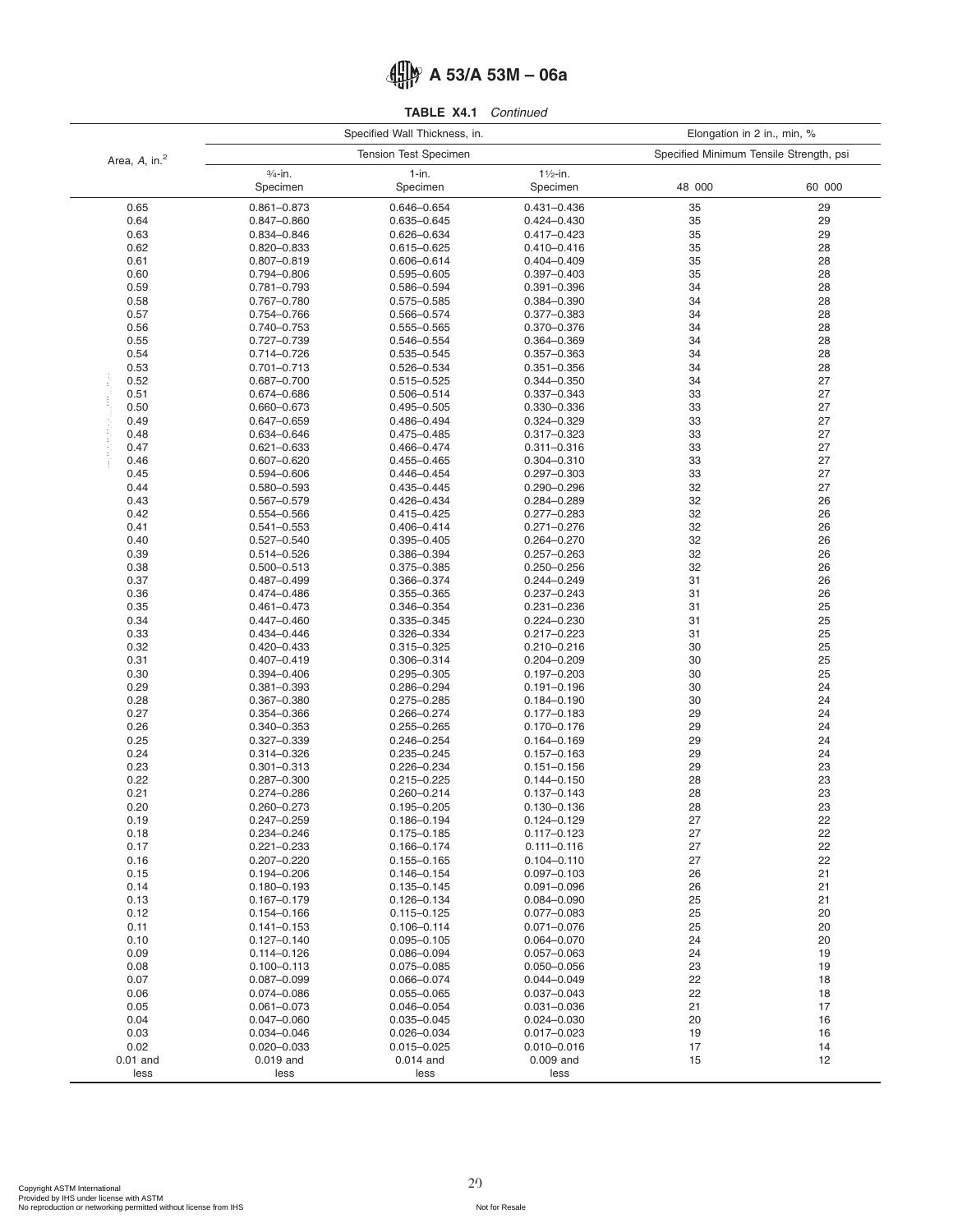X4.2 Tabulated in [Table X4.2](#page-20-0) are the minimum elongation values in SI units, calculated using the equation given in [Table](#page-2-4) [2.](#page-2-4)

<span id="page-20-0"></span>

|             | Specified Wall Thickness, mm                                                                                                                                                                                       |                                                                                                                                                                                                                        | Elongation in 50 mm, min, %                                                                                                                                                                               |                                                                                                                 |  |  |
|-------------|--------------------------------------------------------------------------------------------------------------------------------------------------------------------------------------------------------------------|------------------------------------------------------------------------------------------------------------------------------------------------------------------------------------------------------------------------|-----------------------------------------------------------------------------------------------------------------------------------------------------------------------------------------------------------|-----------------------------------------------------------------------------------------------------------------|--|--|
|             | Tension Test Specimen                                                                                                                                                                                              |                                                                                                                                                                                                                        | Specified Minimum Tensile Strength, MPa                                                                                                                                                                   |                                                                                                                 |  |  |
| $19-mm$     | $25-mm$                                                                                                                                                                                                            | 38-mm                                                                                                                                                                                                                  |                                                                                                                                                                                                           |                                                                                                                 |  |  |
|             |                                                                                                                                                                                                                    |                                                                                                                                                                                                                        |                                                                                                                                                                                                           | 415                                                                                                             |  |  |
| 26.3 and    | 20.0 and                                                                                                                                                                                                           | 13.2 and                                                                                                                                                                                                               | 36                                                                                                                                                                                                        | 30                                                                                                              |  |  |
|             |                                                                                                                                                                                                                    |                                                                                                                                                                                                                        |                                                                                                                                                                                                           |                                                                                                                 |  |  |
|             |                                                                                                                                                                                                                    |                                                                                                                                                                                                                        |                                                                                                                                                                                                           | 30                                                                                                              |  |  |
|             |                                                                                                                                                                                                                    |                                                                                                                                                                                                                        |                                                                                                                                                                                                           | 29                                                                                                              |  |  |
| 23.2-24.1   | 17.6-18.3                                                                                                                                                                                                          | 11.6-12.0                                                                                                                                                                                                              |                                                                                                                                                                                                           | 29                                                                                                              |  |  |
| 22.1-23.1   | 16.8-17.5                                                                                                                                                                                                          | $11.1 - 11.5$                                                                                                                                                                                                          |                                                                                                                                                                                                           | 29                                                                                                              |  |  |
| 21.1-22.0   | 16.0-16.7                                                                                                                                                                                                          | 10.6-11.0                                                                                                                                                                                                              |                                                                                                                                                                                                           | 29                                                                                                              |  |  |
| 20.0-21.0   | 15.2-15.9                                                                                                                                                                                                          | 10.0-10.5                                                                                                                                                                                                              | 35                                                                                                                                                                                                        | 28                                                                                                              |  |  |
| 19.0-19.9   | 14.4-15.0                                                                                                                                                                                                          | $9.5 - 9.9$                                                                                                                                                                                                            | 34                                                                                                                                                                                                        | 28                                                                                                              |  |  |
| 17.9-18.9   | 13.6-14.3                                                                                                                                                                                                          | $9.0 - 9.4$                                                                                                                                                                                                            | 34                                                                                                                                                                                                        | 28                                                                                                              |  |  |
| 16.9-17.8   | 12.8-13.5                                                                                                                                                                                                          | $8.5 - 8.9$                                                                                                                                                                                                            | 34                                                                                                                                                                                                        | 27                                                                                                              |  |  |
| 15.8-16.8   | 12.0-12.7                                                                                                                                                                                                          | $7.9 - 8.4$                                                                                                                                                                                                            | 33                                                                                                                                                                                                        | 27                                                                                                              |  |  |
| 14.8-15.7   | $11.2 - 11.9$                                                                                                                                                                                                      | $7.4 - 7.8$                                                                                                                                                                                                            | 33                                                                                                                                                                                                        | 27                                                                                                              |  |  |
| 13.7-14.7   | $10.4 - 11.1$                                                                                                                                                                                                      | $6.9 - 7.3$                                                                                                                                                                                                            | 32                                                                                                                                                                                                        | 26                                                                                                              |  |  |
| 12.7-13.6   | $9.6 - 10.3$                                                                                                                                                                                                       | $6.4 - 6.8$                                                                                                                                                                                                            | 32                                                                                                                                                                                                        | 26                                                                                                              |  |  |
| 11.6-12.6   | $8.8 - 9.5$                                                                                                                                                                                                        | $5.8 - 6.3$                                                                                                                                                                                                            | 31                                                                                                                                                                                                        | 26                                                                                                              |  |  |
| 10.5-11.5   | $8.0 - 8.7$                                                                                                                                                                                                        | $5.3 - 5.7$                                                                                                                                                                                                            | 31                                                                                                                                                                                                        | 25                                                                                                              |  |  |
| 10.0-10.4   | $7.6 - 7.9$                                                                                                                                                                                                        | $5.0 - 5.2$                                                                                                                                                                                                            | 30                                                                                                                                                                                                        | 25                                                                                                              |  |  |
| $9.5 - 9.9$ |                                                                                                                                                                                                                    | $4.8 - 4.9$                                                                                                                                                                                                            |                                                                                                                                                                                                           | 24                                                                                                              |  |  |
| $9.0 - 9.4$ | $6.8 - 7.1$                                                                                                                                                                                                        | $4.5 - 4.7$                                                                                                                                                                                                            | 30                                                                                                                                                                                                        | 24                                                                                                              |  |  |
| $8.4 - 8.9$ | $6.4 - 6.7$                                                                                                                                                                                                        | $4.2 - 4.4$                                                                                                                                                                                                            |                                                                                                                                                                                                           | 24                                                                                                              |  |  |
| $7.9 - 8.3$ | $6.0 - 6.3$                                                                                                                                                                                                        | $4.0 - 4.1$                                                                                                                                                                                                            | 29                                                                                                                                                                                                        | 24                                                                                                              |  |  |
| $7.4 - 7.8$ | $5.6 - 5.9$                                                                                                                                                                                                        | $3.7 - 3.9$                                                                                                                                                                                                            | 29                                                                                                                                                                                                        | 23                                                                                                              |  |  |
|             |                                                                                                                                                                                                                    |                                                                                                                                                                                                                        |                                                                                                                                                                                                           | 23                                                                                                              |  |  |
|             |                                                                                                                                                                                                                    |                                                                                                                                                                                                                        |                                                                                                                                                                                                           | 23                                                                                                              |  |  |
|             |                                                                                                                                                                                                                    |                                                                                                                                                                                                                        |                                                                                                                                                                                                           | 22                                                                                                              |  |  |
|             |                                                                                                                                                                                                                    |                                                                                                                                                                                                                        |                                                                                                                                                                                                           | 22                                                                                                              |  |  |
|             |                                                                                                                                                                                                                    |                                                                                                                                                                                                                        |                                                                                                                                                                                                           | 21                                                                                                              |  |  |
|             |                                                                                                                                                                                                                    |                                                                                                                                                                                                                        |                                                                                                                                                                                                           | 21                                                                                                              |  |  |
|             |                                                                                                                                                                                                                    |                                                                                                                                                                                                                        |                                                                                                                                                                                                           | 21                                                                                                              |  |  |
|             |                                                                                                                                                                                                                    |                                                                                                                                                                                                                        |                                                                                                                                                                                                           | 20                                                                                                              |  |  |
|             |                                                                                                                                                                                                                    |                                                                                                                                                                                                                        |                                                                                                                                                                                                           | 19                                                                                                              |  |  |
|             |                                                                                                                                                                                                                    |                                                                                                                                                                                                                        |                                                                                                                                                                                                           | 19                                                                                                              |  |  |
|             |                                                                                                                                                                                                                    |                                                                                                                                                                                                                        |                                                                                                                                                                                                           | 18                                                                                                              |  |  |
|             | Specimen<br>greater<br>25.3-26.2<br>24.2-25.2<br>$6.9 - 7.3$<br>$6.3 - 6.8$<br>$5.8 - 6.2$<br>$5.3 - 5.7$<br>$4.8 - 5.2$<br>$4.2 - 4.7$<br>$3.7 - 4.1$<br>$3.2 - 3.6$<br>$2.7 - 3.1$<br>$2.1 - 2.6$<br>$1.6 - 2.0$ | Specimen<br>greater<br>19.2-19.9<br>18.4-19.1<br>$7.2 - 7.5$<br>$5.2 - 5.5$<br>$4.8 - 5.1$<br>$4.4 - 4.7$<br>$4.0 - 4.3$<br>$3.6 - 3.9$<br>$3.2 - 3.5$<br>$2.8 - 3.1$<br>$2.4 - 2.7$<br>$2.0 - 2.3$<br>$1.6 - 1.9$<br> | Specimen<br>greater<br>12.7-13.1<br>12.1-12.6<br>$3.5 - 3.6$<br>$3.2 - 3.4$<br>$2.9 - 3.1$<br>$2.7 - 2.8$<br>$2.4 - 2.6$<br>$2.1 - 2.3$<br>$1.9 - 2.0$<br>$1.6 - 1.8$<br>$\cdots$<br>$\cdots$<br>$\cdots$ | 330<br>36<br>36<br>36<br>35<br>35<br>30<br>29<br>28<br>28<br>27<br>27<br>26<br>26<br>25<br>24<br>24<br>23<br>22 |  |  |